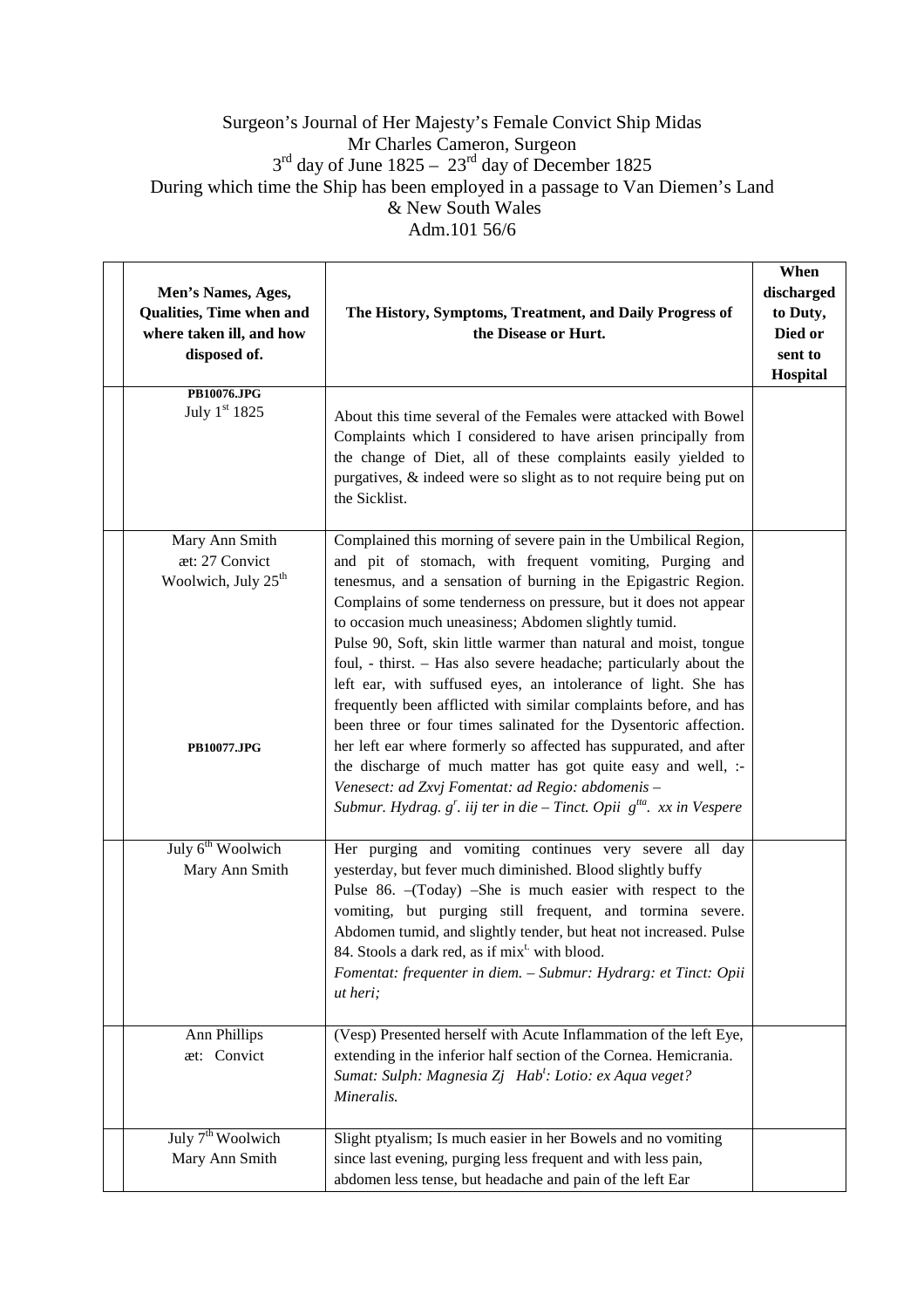|                                                                 | continues severe. Fomentat continuendum. - Omit'. Submur:<br>$Hyd'$ : et Opii                                                                                                                                                                                                                                                                                                                                                                                                                                                                                                                                                                                                                                                     |  |
|-----------------------------------------------------------------|-----------------------------------------------------------------------------------------------------------------------------------------------------------------------------------------------------------------------------------------------------------------------------------------------------------------------------------------------------------------------------------------------------------------------------------------------------------------------------------------------------------------------------------------------------------------------------------------------------------------------------------------------------------------------------------------------------------------------------------|--|
| Ann Phillips                                                    | Eye rather more inflamed than last evening. had but one stool.<br>Repatat: Sulph: Magnes: - et cont' Lotioni.                                                                                                                                                                                                                                                                                                                                                                                                                                                                                                                                                                                                                     |  |
| July 8 <sup>th</sup> Woolwich<br>Mary Ann Smith                 | Ptyalism continues, vomiting has returned during the night; and<br>Purging continues frequent – Yet her skin is cool and soft. Pulse<br>68, regular: Tongue slightly furred, and complexion fresh, -<br>Fomentandem? est frequentor in die, - Sago, et Arrow root                                                                                                                                                                                                                                                                                                                                                                                                                                                                 |  |
| Ann Phillips                                                    | Inflammation of her Eye severe; and there are two small white<br>specks on lower part of the Cornea; Bowels have been well<br>opened. Venæsect: ad Zxviij - Cont': Lotio. -<br>A short time after being bled, She was seized with a very severe<br>Epileptic fit, but which did not continue long. I understand she is<br>peculiarly subject to such fits, being sometimes seized with them<br>three times in one day.-                                                                                                                                                                                                                                                                                                           |  |
| July 9 <sup>th</sup> Woolwich<br>Mary Ann Smith                 | Today is much better than yesterday, had but two stools since last<br>evening and no vomiting. light diet to be continued and the<br>fomentations omitted.                                                                                                                                                                                                                                                                                                                                                                                                                                                                                                                                                                        |  |
| Ann Phillips                                                    | Inflammation continues severe, the Right Eye is not affected -<br>Repetat' Sulph Magnes: Zifs - Emplast: Melois Vesic: tempor:<br>sinistr: Cont <sup>r</sup> Lotio: ut antea<br>Very many of the Females complain of constipation and other<br>complaints arising therefrom: and besides giving Medicines, I<br>have sent the Matrons several times among them, to urge the<br>necessity of going frequently and regularly to the waterclosets,<br>and solicit stools, pointing out to them its advantages over<br>Purgatives.                                                                                                                                                                                                    |  |
| July 10 <sup>th</sup> Woolwich<br>Mary Ann Smith<br>PB10078.JPG | Did not rest well last night, and has been very uneasy all day<br>today. Has severe headache, - vomiting is less severe, but purging<br>very frequent, does not complain so much of the pain of her<br>bowels. Pulse is 68 and regular. Skin, natural heat and moist;<br>tongue very slightly furred, white; complexion fresh, and eyes<br>clear; indeed from her appearance I would be led to think that she<br>is in an improved state of convalescence, And the more so, as<br>she refused, this morning, to take any more medicine. - Her<br>mouth is affected to slight Ptyalism. Prevailed on her bathe her<br>head frequently with cold vinegar and water, and to take Tinct:<br>Opii $g^{ita}$ xxv, cum Magnes. $g^{r}$ x |  |
| <b>Ann Phillips</b>                                             | Vespere.<br>Very little alteration; Blister rose well, and Purgatives operated<br>briskly, and continued to do so all day. fever is very<br>inconsiderable which leads me to think it is about to give way.<br>Continue the Lotion. -                                                                                                                                                                                                                                                                                                                                                                                                                                                                                             |  |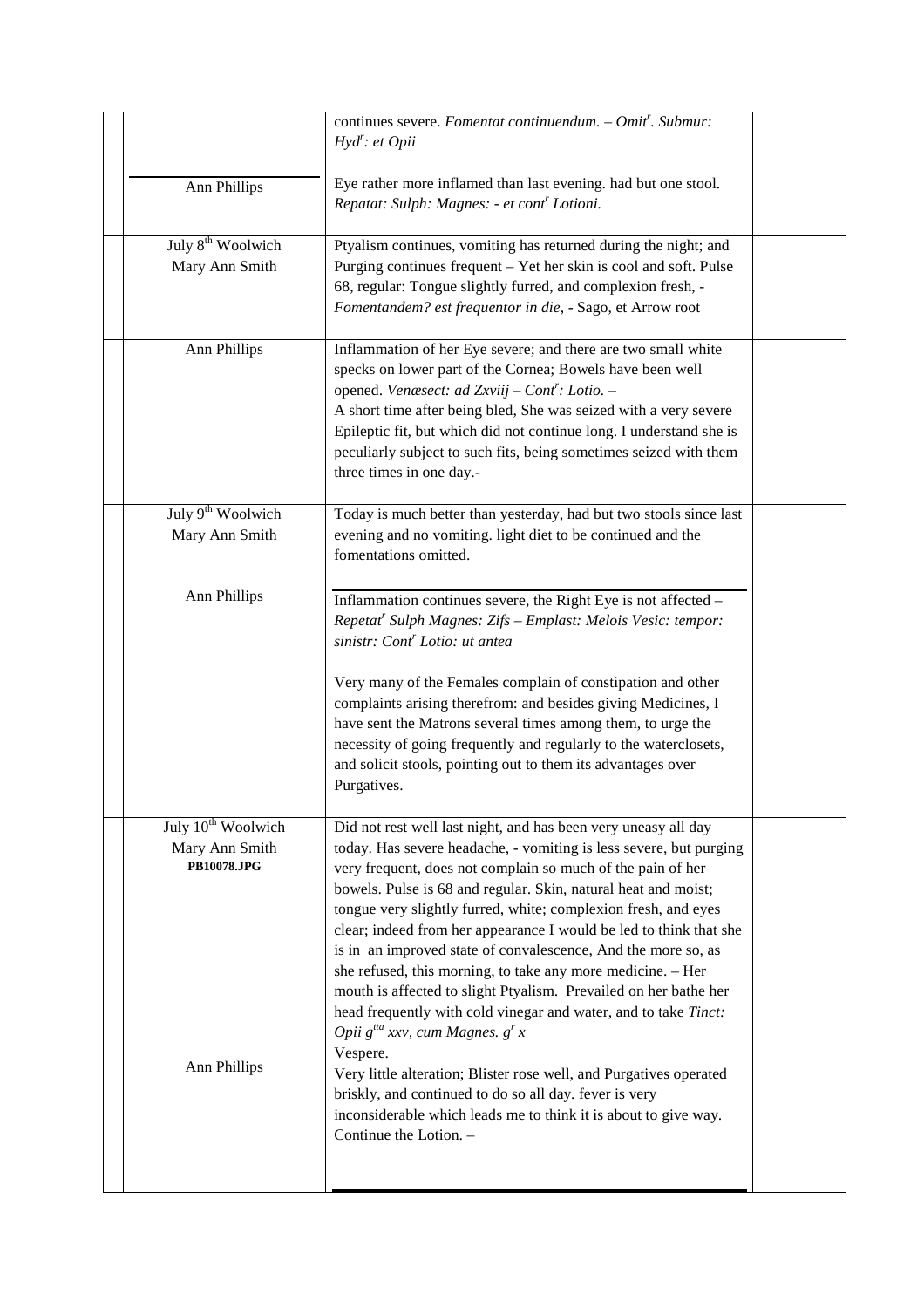| July 11 <sup>th</sup> Woolwich | Very little alteration since yesterday. Neither vomiting<br><b>or</b>                                                                 |  |
|--------------------------------|---------------------------------------------------------------------------------------------------------------------------------------|--|
| Mary Ann Smith                 | Purging is severe; although they still continue. She now                                                                              |  |
|                                | complains mostly of her headache and appears to have a tolerably                                                                      |  |
|                                | good appetite, - with some persuasion she took, - Carbon:                                                                             |  |
|                                | Magnes: $g^{ra}$ x. bis in die. Diet as before.                                                                                       |  |
| Ann Phillips                   | Inflammation of her eye is much diminished, Bowels continue                                                                           |  |
|                                | very free, fever very slight; Cont': Lotio:                                                                                           |  |
|                                |                                                                                                                                       |  |
| July 12 <sup>th</sup> Woolwich | Has been much better today, and able to sit up most of the day,                                                                       |  |
| Mary Ann Smith                 | vomiting and Purging very trifling - In the evening a                                                                                 |  |
|                                | considerable occasion? of Fever. Medicines and diet as yesterday.                                                                     |  |
|                                |                                                                                                                                       |  |
| <b>Ann Phillips</b>            | Today can open her Eye full and Inflam <sup>n</sup> altogether much less                                                              |  |
|                                | pain much diminished, - Blister continues to discharge freely                                                                         |  |
|                                | Repet <sup>r</sup> Sulph: Magnes: et cont <sup>r</sup> Lotio                                                                          |  |
|                                |                                                                                                                                       |  |
|                                | Many of the Females are still daily complaining of various Bowel                                                                      |  |
|                                | complaints arising from constipation, which has been hitherto                                                                         |  |
|                                | easily removed by Laxatives. I have been at much pains to                                                                             |  |
|                                | impress upon their minds the necessity of going frequently and                                                                        |  |
|                                | regularly to the watercloset, and I am in hopes that in a short time                                                                  |  |
|                                | I shall be able to get on without such an expenditure of Purgative                                                                    |  |
|                                | Medicine.                                                                                                                             |  |
|                                |                                                                                                                                       |  |
| July 13 <sup>th</sup> Woolwich | Is not so well today; had but little vomiting; But purging                                                                            |  |
| Mary Ann Smith                 | continues frequent and she complains of severe headache, Skin is                                                                      |  |
|                                | hot but moist, and tongue but slightly furred, moist. Ptyalism is                                                                     |  |
|                                | nearly gone off. I have frequently examined her pulse today and<br>did not find it, exceed 72. in the Evening it as only $60.$ – Same |  |
|                                | treatment as yesterday.                                                                                                               |  |
|                                |                                                                                                                                       |  |
| <b>Ann Phillips</b>            | Continues improving. Bowels freely open. Contr: Lotio:                                                                                |  |
|                                |                                                                                                                                       |  |
| July 14 <sup>th</sup> Woolwich | Is as nearly in the same state as yesterday as possible, only she                                                                     |  |
| Mary Ann Smith                 | rested better during the night than usual. Habt: Carbon: Magnes:                                                                      |  |
|                                | $g^{r}$ x. Acacia Gum: $g^{r}$ x viij ter in die. Tinct: Opii $g^{t/a}$ : xx. vespere                                                 |  |
|                                | all which she consented to take.                                                                                                      |  |
|                                |                                                                                                                                       |  |
| <b>Ann Phillips</b>            | Continues improving fast. Lotion ut antea.                                                                                            |  |
|                                |                                                                                                                                       |  |
| July 15 <sup>th</sup> Woolwich | Is rather better today but no particular change in her complaints                                                                     |  |
| Mary Ann Smith                 | otherwise. Yesterday evening Mr Beals Surgeon of the Institia,                                                                        |  |
| <b>PB10079.JPG</b>             | under whose care, I had understood from herself, she has                                                                              |  |
|                                | formerly been for some time with the same complaint, did me the                                                                       |  |
|                                | favour to visit her; and He suggested to me the propriety of using                                                                    |  |
|                                | Mistura Cretæ which, He formerly found beneficial in her case. I                                                                      |  |
|                                | instantly, willingly, complied with His suggestion and she has                                                                        |  |
|                                | taken it today every four hours.                                                                                                      |  |
| <b>Ann Phillips</b>            |                                                                                                                                       |  |
|                                | Still improving. Lotion continued.                                                                                                    |  |
|                                |                                                                                                                                       |  |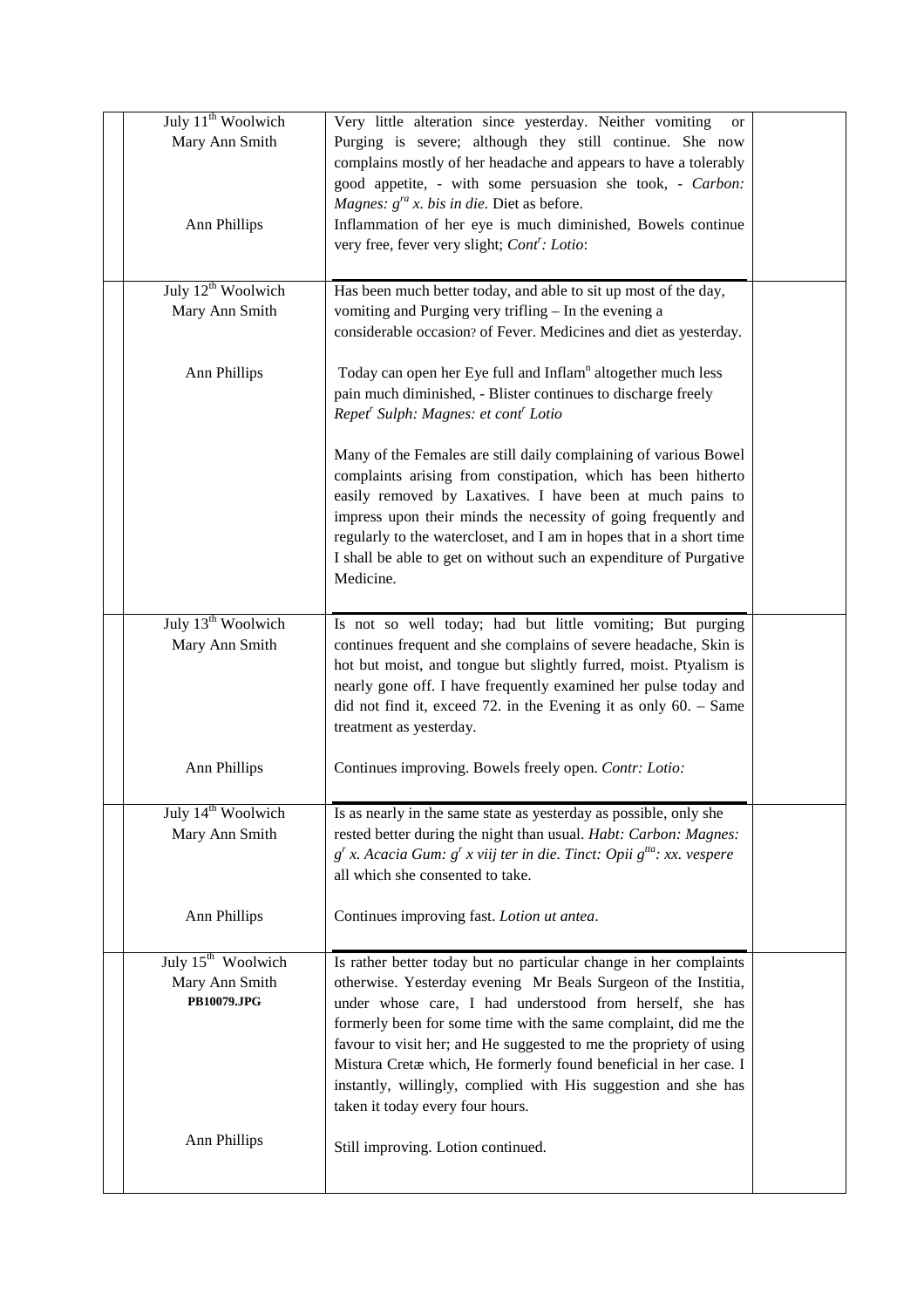| Jean Watts<br>æt: 24                             | Presented herself this morning, with severe pain in her bowels, I<br>saw her last evening when she told me she had not had any<br>motion of her bowels for the last 14 days. I then gave her, Ol:<br>Ricini: $Z j$ – But it had no effect and the pain is now severe, with<br>fever, tongue foul; Hab': Ext': Colocynth: Comp: $g^{ra}$ . x. - an<br>Enema to be prepared.<br>(Noon) No alteration, except pain more severe; Enema Exhibit' -<br>In a short time afterwards she had a copious stool, and as very<br>much relieved; - |              |
|--------------------------------------------------|--------------------------------------------------------------------------------------------------------------------------------------------------------------------------------------------------------------------------------------------------------------------------------------------------------------------------------------------------------------------------------------------------------------------------------------------------------------------------------------------------------------------------------------|--------------|
| July 16 <sup>th</sup> Woolwich<br>Mary Ann Smith | Is nearly in the same state as yesterday, in appearance she is very<br>little altered, and on many Examinations I have not found her<br>pulse above 68, and sometimes only 60.- Cont': Mistura Cretæ<br>quator in die.-                                                                                                                                                                                                                                                                                                              |              |
| <b>Ann Phillips</b>                              | Improving, treatment as yesterday.                                                                                                                                                                                                                                                                                                                                                                                                                                                                                                   |              |
| Jean Watts                                       | Convalescent. No medicine.-                                                                                                                                                                                                                                                                                                                                                                                                                                                                                                          |              |
| July 17 <sup>th</sup> Woolwich<br>Mary Ann Smith | No apparent alteration since yesterday except that her vomiting is<br>less. Cont <sup>r</sup> : Mistura Cretæ.                                                                                                                                                                                                                                                                                                                                                                                                                       |              |
|                                                  |                                                                                                                                                                                                                                                                                                                                                                                                                                                                                                                                      |              |
| <b>Ann Phillips</b>                              | As yesterday. Lotio ex Liq. Plumb acetas?aquae                                                                                                                                                                                                                                                                                                                                                                                                                                                                                       | Put off List |
| Jean Watts                                       | Quite well. Put off List.                                                                                                                                                                                                                                                                                                                                                                                                                                                                                                            | July 17.     |
| July 18 <sup>th</sup> Woolwich<br>Mary Ann Smith | Is as nearly as yesterday as possible. She however appears to<br>become more reduced: Her mouth is getting well . Cont': Mistura<br>Cretæ ter quatore in die.                                                                                                                                                                                                                                                                                                                                                                        |              |
| <b>Ann Phillips</b>                              | Not much alteration for the last two days, there is still much<br>swelling of the tunica conjunctiva. Repetand: Sulph: Magnes: Zj                                                                                                                                                                                                                                                                                                                                                                                                    |              |
| July 19 <sup>th</sup> Woolwich<br>Mary Ann Smith | Is much easier today although she has no apparent alteration in<br>any of the Symptoms, which come my observation Cont':<br>Mistura Cretæ.                                                                                                                                                                                                                                                                                                                                                                                           |              |
| <b>Ann Phillips</b>                              | No alteration for the last two days. Purgative operated well.<br>Repetand: Empl: Meloi tempori Sinistri - - -                                                                                                                                                                                                                                                                                                                                                                                                                        |              |
|                                                  | Several of the females complain daily of some complaint which<br>removed by a Purgative, etc.                                                                                                                                                                                                                                                                                                                                                                                                                                        |              |
| July 20 <sup>th</sup> Woolwich                   | No alteration, begged to have a glass of Beer which I sent Her                                                                                                                                                                                                                                                                                                                                                                                                                                                                       |              |
| Mary Ann Smith<br>Ann Phillips                   | from then Cabin. Cont': Mistura Cretæ. Diet as formerly.-<br>Is no better, and her right Eye appears tender. Bowels well open,<br>Blister rose well.                                                                                                                                                                                                                                                                                                                                                                                 |              |
| Maria Smith<br>æt: 27 Convict                    | Has a child about two years old on board. has not complained of<br>any Illness; but was seized three different imes during the day,                                                                                                                                                                                                                                                                                                                                                                                                  |              |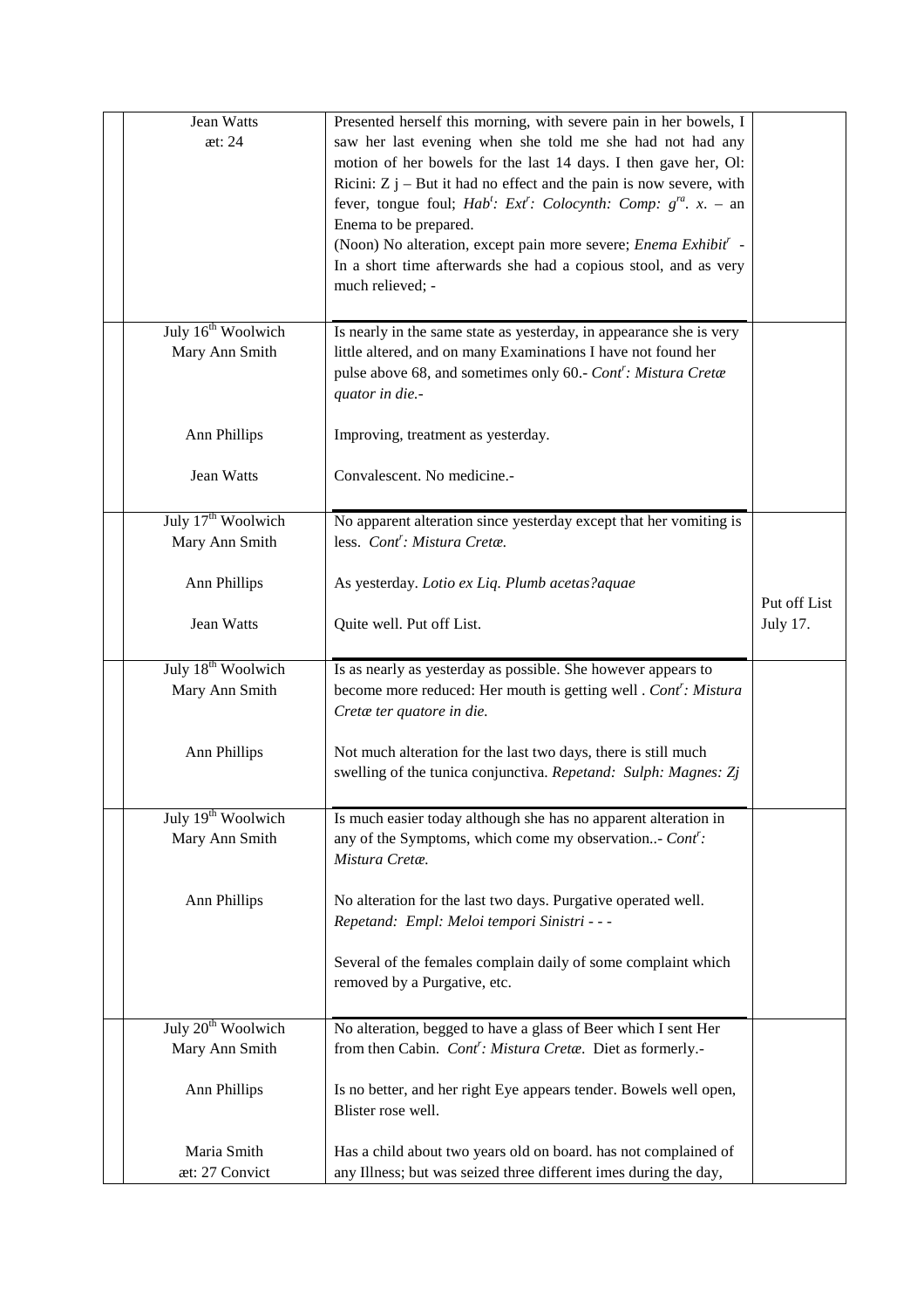|                                                                      | with very sever Syncope, out of which she recovered but slowly;<br>with the use of frictions with Aqua Ammonia, on the temples and<br>stomach etc.-                                                                                                                                                                                                        |                |
|----------------------------------------------------------------------|------------------------------------------------------------------------------------------------------------------------------------------------------------------------------------------------------------------------------------------------------------------------------------------------------------------------------------------------------------|----------------|
| July 22 <sup>nd</sup> Woolwich<br>Mary Ann Smith                     | Is very much better today and has been out of bed the greater part<br>of the day. vomiting gone off but purging still continues but<br>much less severe, Cont': Mistur: Cretæ                                                                                                                                                                              |                |
| Ann Phillips                                                         | Nearly in the same state; Repetand: Cathart: et Cont <sup>r.</sup> Lotio:<br>frigid:                                                                                                                                                                                                                                                                       |                |
| Maria Smith<br>PB10080. JPG                                          | Is quite well today. discharged                                                                                                                                                                                                                                                                                                                            | July $22^{nd}$ |
| July 24 Gravesend<br>Mary Ann Smith and<br>Ann Phillips              | are both very much improved, same medicines                                                                                                                                                                                                                                                                                                                |                |
| July 26 at Sea towards the<br>Downs<br>Mary Ann Smith                | Has been very much better for the last few days. But last evening<br>and today, Seasickness has affected Her so severely, that her<br>stomach and Bowels complaints have again returned with their<br>full force, Cont': Mistura Cretæ                                                                                                                     |                |
| Ann Phillips                                                         | Is very much improved. Cont': Lotio:<br>Today, almost, all the females were very sick from the Ship's<br>motion, when I called as many of them together as I could, and<br>put them on their guard against allowing their Bowels to become<br>constipated.                                                                                                 |                |
| July $27th$ in the Channel<br>M.A.Smith                              | Is much better again today, and has got out of Bed. Mist: Cretæ<br>Very many of them, came forward this morning for laxatives. -<br>gave them according to the degree of their Complain, either a<br>Pill. ex Extract: Colocynth: Comp: g <sup>ra</sup> iij. Submuriat: Hydrarg.<br>$g^{ra}$ iij - Oil/pil? Sulph. Magnessiæ.                              |                |
| July 28 <sup>th</sup> off the Lizard<br>Mary Ann Smith               | Is severely affected with Sea Sickness, Severe vomiting, but very<br>little Purging, no fever. tongue slightly furred .- Cont': Mistura<br>Cretæ.                                                                                                                                                                                                          | Discharged     |
| Ann Phillips                                                         | Well, to wear a shade over her Eye; discharg <sup>d</sup><br>Two thirds of the females have been severely affected with Sea<br>Sickness. I have gone frequently among them, to see what state<br>they were in, and gave laxatives to very many of them and<br>ordered for them, whatever they thought they could make use of.<br>Gruel is their favourite. | July $28th$    |
| July 29 <sup>th</sup> Bay of Biscay<br><b>Strong Easterly Breeze</b> | M.A.Smith is nearly as yesterday, and the females generally are<br>more sick if possible than before; have been among them in the<br>Prison a great part of the day. giving to each of them some<br>medicine according to the Symptoms of their particular case.                                                                                           |                |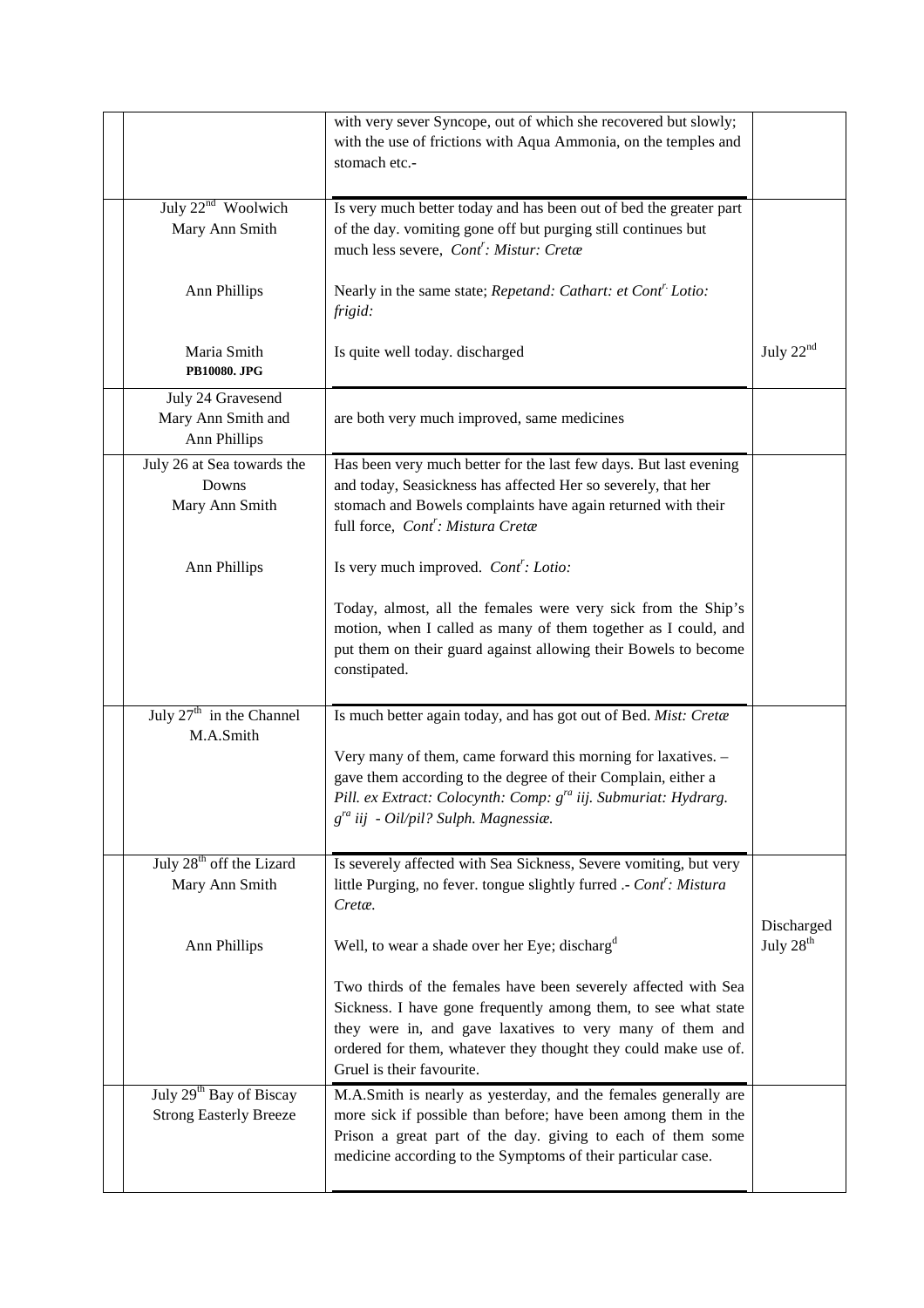| July 31 <sup>st</sup> Bay of Biscay<br>Nearly calm     | Mary Ann Smith is nearly as before, and females generally are<br>much better today. But very many of them requiring purgatives<br>which are nearly rendered inactive from the Torpor of the Bowels                                                                                                                                                                                                                                                                                                                                                                                                                                                |  |
|--------------------------------------------------------|---------------------------------------------------------------------------------------------------------------------------------------------------------------------------------------------------------------------------------------------------------------------------------------------------------------------------------------------------------------------------------------------------------------------------------------------------------------------------------------------------------------------------------------------------------------------------------------------------------------------------------------------------|--|
|                                                        | arising from Sea Sickness besides a great quantity of them being<br>returned as soon as taken, Several of them have had Enemas, and<br>some of them are very much reduced in Consequence of not<br>being able to retain anything on their Stomach, frictions with                                                                                                                                                                                                                                                                                                                                                                                 |  |
|                                                        | anodyne liniment, and hot fomentation to the Epigastric Region<br>have been used apparently with much effect in some cases.                                                                                                                                                                                                                                                                                                                                                                                                                                                                                                                       |  |
| Aug <sup>t 2nd</sup> towards Madeira<br>Mary Ann Smith | I do not well know what to think of this woman; She has no<br>fever, He complexion is as fresh and as full as when she first<br>entered the Hospital, and yet she complains that he vomiting and<br>purging is as severe as ever, and today complains of severe pain<br>in the left Hypochrondriac Region: but has great objection to a<br>blister being applied. Hab <sup>t</sup> . Mistura Cretæ. - Liniment: Ammoni:<br>infricand: sedi dolori.                                                                                                                                                                                                |  |
|                                                        | Today. I directed that the severest cases of Seasickness and its<br>Consequences should be brought into the Hospital where I would<br>have them more immediately under my observation. And the<br>following were accordingly provided with births.                                                                                                                                                                                                                                                                                                                                                                                                |  |
| Margaret Dwyne æt: 28                                  | Has suffered much from Sea Sickness since we first sailed, and<br>notwithstanding she has taken purgatives of every description,<br>no motion could be procured. She has now (9 A.M.) much pain in<br>her Bowels, pain in her loins, and headache and much fever but<br>Pulse full, and skin moist tongue foul, she also complains of a<br>very unpleasant sensation of heat or burning in the Epigastric<br>Hab <sup>t</sup> . Ol: Ricini Zj.- exhibit: Enema. Cathartic:<br>Region.<br>fomentations to the Epigastric Region. In the evening she had two<br>loose stools after passing the Enema, and felt her Bowels<br>considerably relieved. |  |
| Ann Leak ætat: 19                                      | Has also suffered much from Sea Sickness, Bowels very Costive<br>and painful (tormina) but no fever. tongue very foul. $Hab'$ : Ol:<br>Ricini Zj.- Enema Cathart:                                                                                                                                                                                                                                                                                                                                                                                                                                                                                 |  |
| Jane Hayes æt: 21                                      | Has suffered much also, about noon today she had a sever fit of<br>Syncope on deck, from which she recovered with great difficulty.<br>She is very much reduced with incessant vomiting and unable to                                                                                                                                                                                                                                                                                                                                                                                                                                             |  |
| PB10081. JPG                                           | retain anything on her stomach. Her Bowels are in a very<br>constipated state, but has little pain except uneasiness in the<br>region of the stomach, and headache, both of which I attributed to<br>the motion of the Ship, and constant vomiting. Several purgatives<br>given but were all rejected. An Enema, which brought away but<br>very little; fomentations, and frictions with Liniment Ammoni: to<br>the region of the Stomach.                                                                                                                                                                                                        |  |
| Ann Johnson ætat: 17                                   | Has suffered severely and is very much reduced with Sea<br>Sickness. Has taken several purgatives and her Bowels have been<br>kept open by them, till within the last two days, since which she                                                                                                                                                                                                                                                                                                                                                                                                                                                   |  |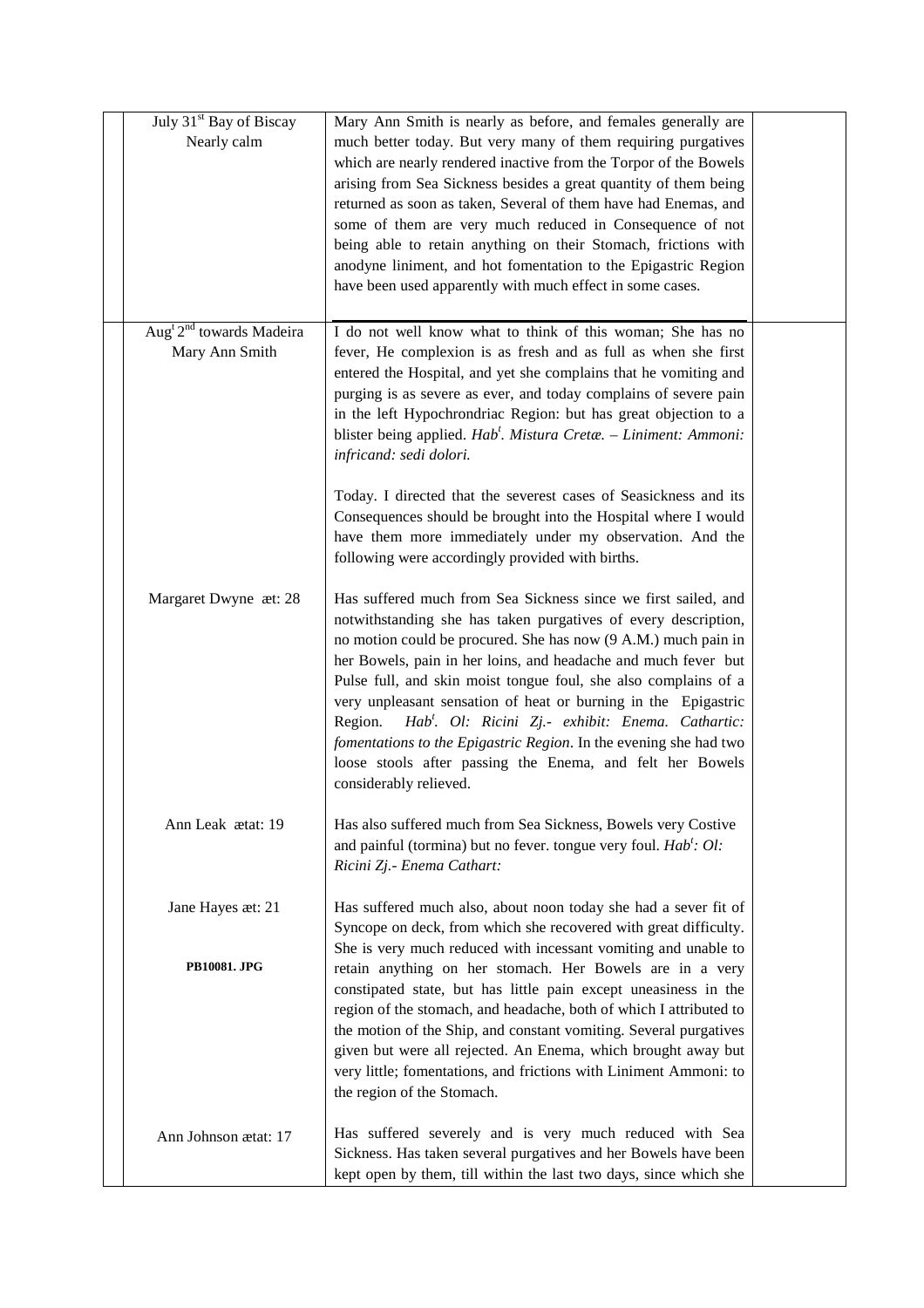|                                                                   | has had no motion. Hab <sup>t</sup> : Olei Ricini Zj.                                                                                                                                                                                                                                                                  |  |
|-------------------------------------------------------------------|------------------------------------------------------------------------------------------------------------------------------------------------------------------------------------------------------------------------------------------------------------------------------------------------------------------------|--|
|                                                                   | Several others are very ill but are treated in their Births, I have<br>not therefore put their names upon the Sicklist. I have kept<br>several women besides those two who are attendants in the<br>Hospital, to make drinks, gruel, Toast and water, Sago, Rice, and<br>Soups for the sick generally.                 |  |
| Aug <sup>t</sup> 3 <sup>rd</sup> towards Madeira<br>MaryAnn Smith | Case as doubtful as ever. Complains as yesterday yet walked<br>some time on deck today with every appearance of health and<br>even cheerfulness, treated as ysterady.                                                                                                                                                  |  |
| Marg <sup>t</sup> . Dwyne                                         | Complains of severe headache, and pain in her loins. Bowels and<br>Epigastrium very much relieved, fever and heat of skin much<br>less; and perspiration copious, no vomiting since yesterday.<br>2 P.M. Repeat the Ol: Ricini Zfs.                                                                                    |  |
| Ann Leak                                                          | Had Two stools, and her Bowels are much easier, Complains<br>very much of headache and giddiness, no fever. Habt. Sulp:<br>Magnes: Zfs                                                                                                                                                                                 |  |
| Jane Hayes                                                        | Very little alteration, no stool, tongue foul, and dry, but fever<br>slight; complains of headache, but no pain in her Bowels,<br>Repetand: Enema et capiat Ext <sup>r</sup> . Colocynth. Comp. g <sup>ra</sup> . v.                                                                                                   |  |
| Ann Johnson                                                       | Has had no stool, but is easier than yesterday. Tongue clean;<br>pulse regular and skin cool. Habt. pil ex Extract. Colocynth.<br>Comp. $g^{ra}.v$ .                                                                                                                                                                   |  |
| Mary Tapper æt: 21                                                | Complains of severe pain in the Epigrisine(sic) and Hepatic<br>Region; Headache and pain in her limbs, Bowels constipated.<br>Pulse full and quick. skin hot, and face much flushed; venæ sectio<br>ad Z xxiv. Hab <sup>t</sup> . Sulph: Magnesia Zi without giving much relief,<br>although two stools were procured. |  |
| Vespere<br>Jane Hayes                                             | Very little alteration, tongue is more clean, and moist, pill was<br>rejected almost immediately, to be repeated, and a little wine and<br>water to be given at her earnest request.                                                                                                                                   |  |
| Ann Leak                                                          | Had one stool, and is much better, skin natural                                                                                                                                                                                                                                                                        |  |
| Mary Tapper                                                       | Fever remains nearly the same, skin hot but moist, Pulse full but<br>soft. - Complains of much pain in her Bowels (tormina). Habeat<br>Sulph. Magnes. Zfs                                                                                                                                                              |  |
| Marg <sup>t</sup> . Dwyne                                         | One stool; remains in nearly the same condition otherwise.                                                                                                                                                                                                                                                             |  |
| Augt. 4 <sup>th</sup> towards Madeira<br>Therm <sup>r</sup> 73    | M.A.Smith is very nearly in the same state; does not appear to be<br>much purged, although she states the contrary, she is still affected<br>with Sea Sickness, eadem Medicamenta                                                                                                                                      |  |
|                                                                   |                                                                                                                                                                                                                                                                                                                        |  |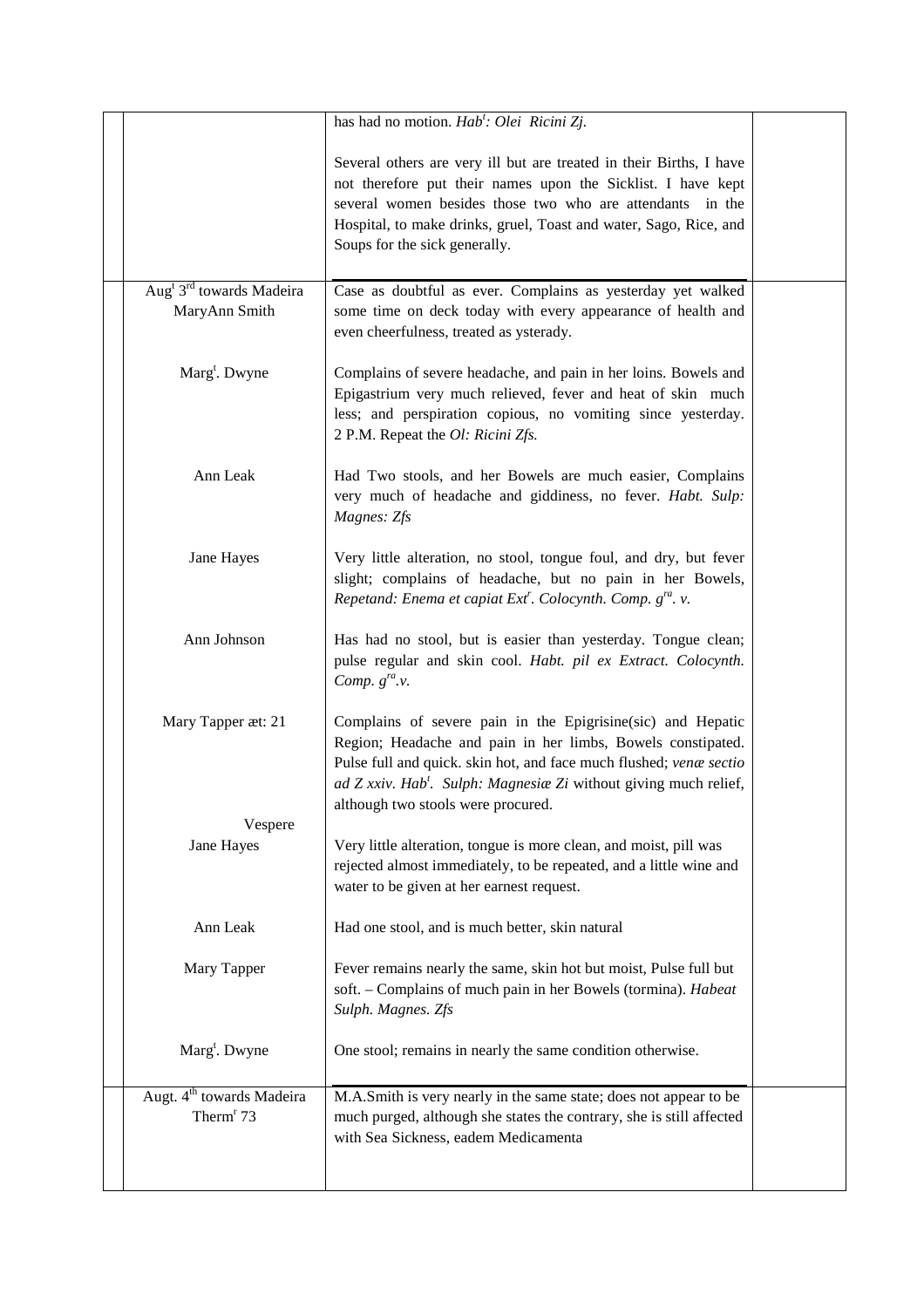| Marg <sup>t</sup> Dwyne                            | Had one loose stool this morning, Headache is still severe, and<br>has much pain in her loins. Skin is hot, but moist, Pulse quick but<br>full, and soft. Tongue foul, and from the increased rolling motion<br>of the Ship, has suffered much from vomiting this morning.<br>Embrocations over the Epigastrium with Anodyne Liniment. |  |
|----------------------------------------------------|----------------------------------------------------------------------------------------------------------------------------------------------------------------------------------------------------------------------------------------------------------------------------------------------------------------------------------------|--|
| Ann Leake                                          | Rejected the medicines food taken during yesterday and has had<br>no motion since yesterday, has slight pain in the abdomen; no<br>fever. Habeat Ext <sup>r</sup> . Colocynth: Comp: $g^{ra}$ . v.                                                                                                                                     |  |
| Jane Hayes                                         | Vomiting continues very severe, and whatever medicine she takes<br>is rejected almost immediately. Has had no stool; But there is no<br>fullness or pain of the abdomen, nor fever, an Enema to be given<br>immediately. Hab <sup>t</sup> . Ol: Ricini Zfs.                                                                            |  |
| Ann Johnson                                        | Has had several stools, and is much better today. No medicine.                                                                                                                                                                                                                                                                         |  |
| Mary Tapper                                        | Had four motions during the night, and altogether feels better,<br>Skin is still hot, Pulse 92, Soft. Has Headache, Pain in the<br>Epigastrium and Hypocrondriac Region continues. Hab <sup>t</sup> . pil ex<br>$Extr$ Colocy: Comp. $gra$ . iij. Submuriat Hydr: $gra$ ij. Embrocation                                                |  |
| <b>PB10082. JPG</b><br>Vespere                     | with Anodyne Liniment.                                                                                                                                                                                                                                                                                                                 |  |
| Marg <sup>t</sup> . Dwyne                          | Is nearly as in this morning, says she has not voided urine for<br>several days Habt: Spirit Ether. Nitros zifs in aqua pur. Contr.<br>Embrocat.                                                                                                                                                                                       |  |
| Jane Hayes                                         | Enema was retained about an hour, but brought away no fecal<br>matter; vomiting continues severe but she has no pain in the<br>abdomen or fever. Habt. pil ex Extr. Colocynth. Comp. gra v. -<br>Vini Rubri Ziiij. Aqua Zviiij - M in Palilatim in parte frequenter.<br>Sumat. Cont'. Embrocat. Liniment. Anodyne.                     |  |
| Mary Tapper                                        | No motion in her Bowels since the morning. Is nearly in the same<br>state pil Extr. Colocyn. Comp. $g^{ra}$ . v.                                                                                                                                                                                                                       |  |
| Aug <sup>t</sup> . 5 <sup>th</sup> towards Madeira | Mary Ann Smith, Complains of severe pain in the left<br>Hypochondrium, and says that the purging has been more<br>frequent since last evening - frequent Embrocations to the seat of<br>the pain and former medicines continued.                                                                                                       |  |
| Ann Leak                                           | Is altogether much easier, but has had no motions in her Bowels -<br>Habeat. Sulph. Magnes. Zfs.                                                                                                                                                                                                                                       |  |
| Jane Hayes                                         | Is much relieved of her vomiting, and is easy in her Bowels, but<br>as yet has not had any passage. Exhibit'. Enema Cathart:                                                                                                                                                                                                           |  |
| Ann Johnson                                        | Is getting better, but is very much reduced. Is again constipated in<br>her bowels; Habeat. Sulph. Magnes. Zfs.                                                                                                                                                                                                                        |  |
| Marg <sup>t</sup> Dwyne                            | Voided urine in some quantity this morning and has no complaint<br>except Headache. Bowels costive; Fever slight; Hab'. Sulph.                                                                                                                                                                                                         |  |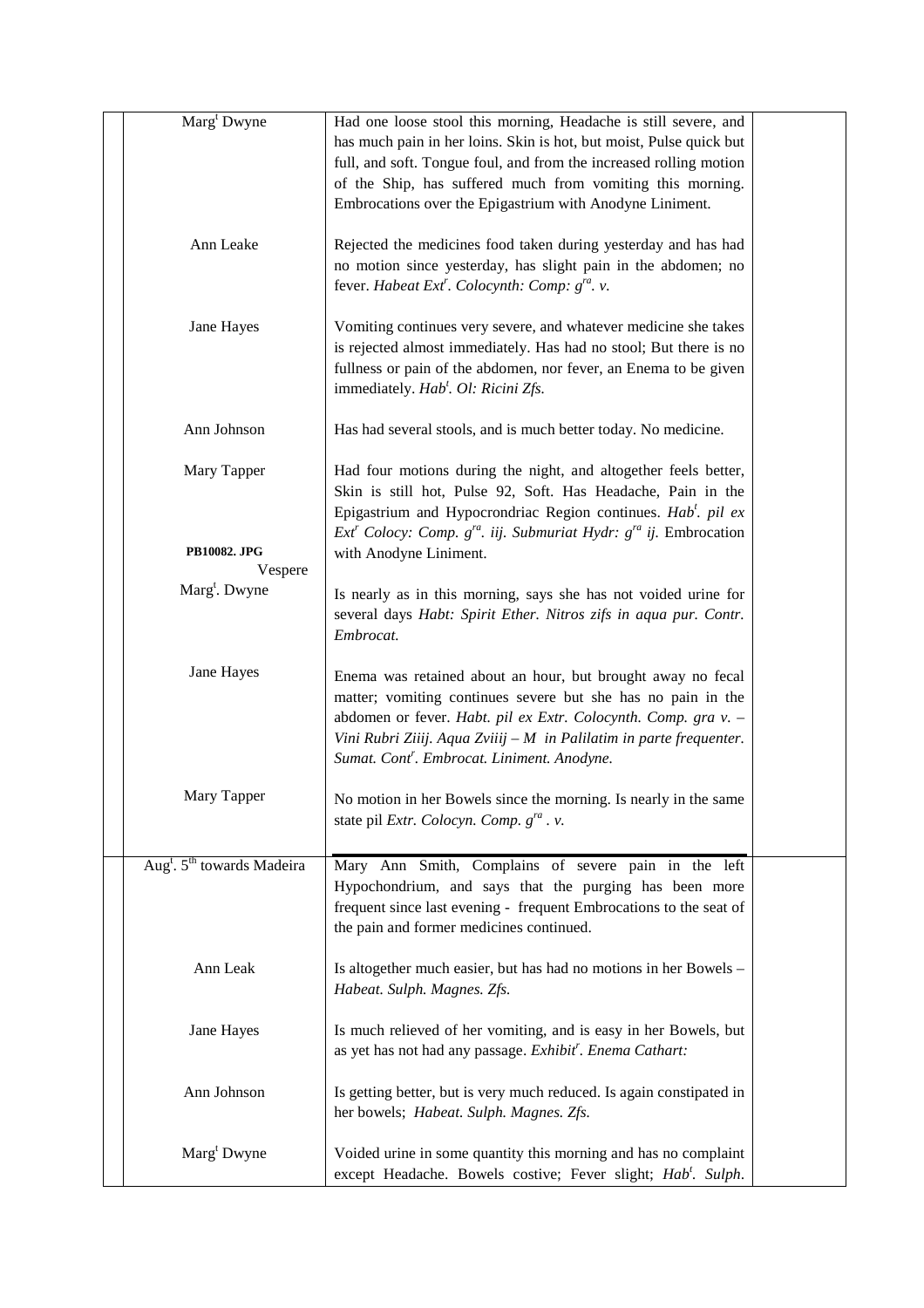| Mary Tapper                           | Magnes. Ziiij.<br>Is better, but has still considerable fever; Tongue foul; but no<br>vomiting.                                                                                                                                                                                                           |  |
|---------------------------------------|-----------------------------------------------------------------------------------------------------------------------------------------------------------------------------------------------------------------------------------------------------------------------------------------------------------|--|
| Catherine Shaw<br>$\text{at}$ : 20    | Complained last night of severe pain in the Scrobiculis Cordis,<br>had a purgative last evening, which operated well; but the pain<br>still continues with quick pulse; foul tongue; She has been<br>severely affected with Sea Sickness. applicand: Emplast: Meloi<br>Visicat: Epigastris.               |  |
| Vespere<br>Ann Leak                   | Has been freely open in her bowels and is much easier, to have<br>some wine & water.                                                                                                                                                                                                                      |  |
| Jane Hayes                            | After she passed the Enema, she had two free stools; she is now<br>better and more cheerful; to have a little wine and water.                                                                                                                                                                             |  |
| Marg <sup>t</sup> . Dwyne             | One motion in her Bowels                                                                                                                                                                                                                                                                                  |  |
|                                       | All of them had fomentations, and Embrocations with Anodyne,<br>and Ammonial Liniment during the day.                                                                                                                                                                                                     |  |
| Aug <sup>t</sup> $6^{th}$ off Madeira | Mary Ann Smith is nearly in the same way. Sometimes<br>complaining of pain in her left side and purging; and sometimes<br>easy; Cont'. Mistura Cretæ.                                                                                                                                                     |  |
| Ann Leak                              | Appears considerably better, has no complt. except Headache;<br>and occasional vomiting.                                                                                                                                                                                                                  |  |
| Jane Hayes                            | Continues much easier; no motion since last night. vomiting not<br>so frequent; noMedicine.                                                                                                                                                                                                               |  |
| Ann Johnson                           | Is much better, and able to get up, but is still constipated in her<br>bowels.-                                                                                                                                                                                                                           |  |
| Marg <sup>t</sup> . Dwyne             | Had several stools in the night, and this morning has no complt.<br>except headache.                                                                                                                                                                                                                      |  |
| Mary Tapper                           | Had two motions Complains of much pain in the right<br>Hypochondrium, and Epigastrium. pulse quick but not hard skin<br>hot, tongue white; has a short cough, and pain increased on<br>pressure with the hand. - Habeat pil ex Extract: Colocynth:<br>Comp.gra. iij. Submur: Hydrarg: gra ij. bis in die. |  |
| Catherine Shaw                        | Blister is well risen, Purgative was repeated last evening, and has<br>operated well; Pulse is quick; but not hard, and skin not hot; pain<br>in her breast continues, with slight cough. Habt. pil ex Calomel et<br>Ext. Col: Comp.                                                                      |  |
| Mary Ann Wood<br>$\text{at: }6$       | Yesterday Evening while looking among the people, observed<br>one of the Children about six years of age, (M.A.Wood) to be<br>slightly afflicted with Psora, and ordered herself, and mother and<br>younger brother into the Sick Hospital. - Confined them by                                            |  |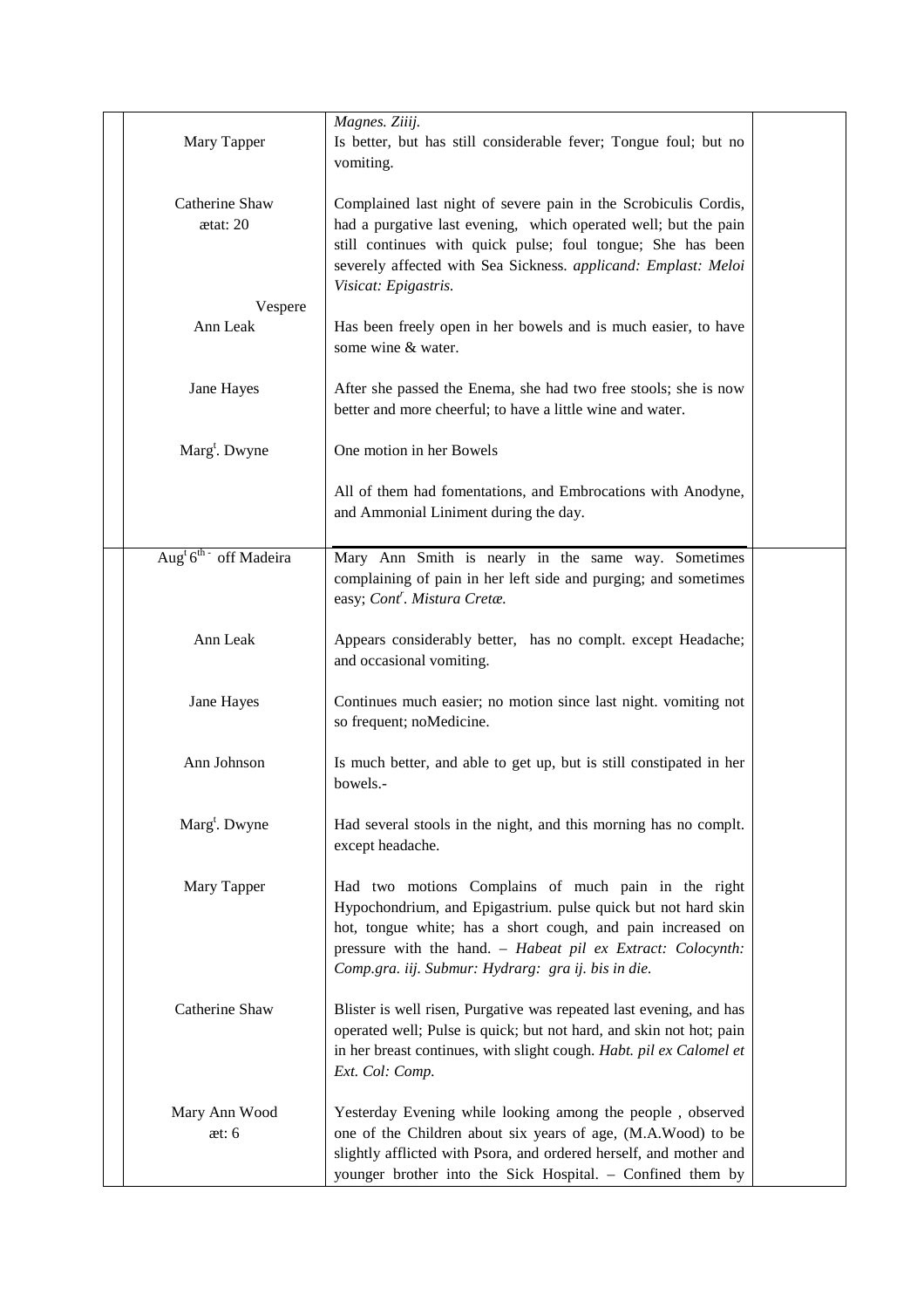|              | themselves, and ordered the mother to rub them and Herself with      |  |
|--------------|----------------------------------------------------------------------|--|
|              | Ungt: Sulph: Comp: twice a day. This morning found that the          |  |
|              | little Boy, (two years of age) was very feverish, gave him a small   |  |
|              | dose of Castor Oil; bathed Him in warm water; and directed that      |  |
|              | He should not be rubbed.-                                            |  |
|              |                                                                      |  |
| Mrs Atkins   | Complained last evening of severe pain in the abdomen, tender        |  |
|              | on pressure, and excruciating Headache. Pulse quick and small,       |  |
|              | skin hot, tongue foul, Eyes red and watery, with every appearance    |  |
| PB10083. JPG | of (word left out)? except that her Bowels are loose and has been    |  |
|              | for the last fortnight. Took Olei Ricini Zj.- and fomentations to    |  |
|              | the abdomen.                                                         |  |
|              | This morning is not relieved, although the Purgative operated        |  |
|              | freely, Symptoms nearly the same. Pulse 132. and small. VSectio      |  |
|              | ad Zxxiv which gave her instant relief although she submitted to it  |  |
| Vespere      | with great reluctance. - Every symptom nearly as violent as they     |  |
|              | were in the forenoon. Skin pungently hot; Pulse 128. and smaller     |  |
|              | and harder than in the morning; and abdomen tender on pressure       |  |
|              | with severe pain about the umbilicus extending towards the           |  |
|              | Loins; Has had three motions in her Bowels, she is of a spare and    |  |
|              |                                                                      |  |
|              | delicate habit of Body; Repetand: Venæsectio ad Zxviij, after        |  |
|              | which she was very much relieved, both in her head and               |  |
|              | Bowels; had a degree of Syncope after each bleeding.-<br>At $9$      |  |
|              | P.M.(two hours after she was bled) I visited her again; and found    |  |
|              | that she was still much easier; and Pulse soft, but skin intensely   |  |
|              | hot; had one stool after she was bled, and she expressed much        |  |
|              | regret that she did not allow me to blood her sooner. Blood taken    |  |
|              | highly buffy.- She is very low spirited and thinks she cannot live.  |  |
|              | Her complaint I have no doubt has arisen from violent mental         |  |
|              | agitation, occasioned by some reflections on her conduct by Mrs      |  |
|              | Davis, a Passenger in the free women's Prison; and who also put      |  |
|              | herself into such a Passion; as to require copious Venæsection,      |  |
|              | and who is yet in a precarious state of health.                      |  |
|              |                                                                      |  |
| William Wood | This evening found this little infant in a very feverish state, his  |  |
|              | Bowels had been very open before, but appear to have been            |  |
|              | purged by the Castor Oil. I could not detect any local disease, his  |  |
|              | bowels are quite soft and apparently free from pain. I was told      |  |
|              | that the mother did not pay her two children the attention which     |  |
|              | she ought, and an Instance came before myself this afternoon         |  |
|              | which seemed to corroborate this, in Her giving the childrens        |  |
|              | allowance of water for the purpose of washing her clothes; I         |  |
|              | therefore directed one of the women in the Hospital to look after    |  |
|              | the children (privately<br>after lecturing the mother on the         |  |
|              | impropriety of her conduct. She tells me the Boy has been ill        |  |
|              | about eight days although I have not been informed of it. $-$ not    |  |
|              | well knowing what to do, I merely gave him a little Magnesia and     |  |
|              |                                                                      |  |
|              | directed some very thin Sago to be got ready for his drink during    |  |
|              | the night.                                                           |  |
| Mary Tapper  |                                                                      |  |
|              | Very little alteration since the morning; the pain at the pit of her |  |
|              | stomach, and right Hypochondrium is still severe if not increased.   |  |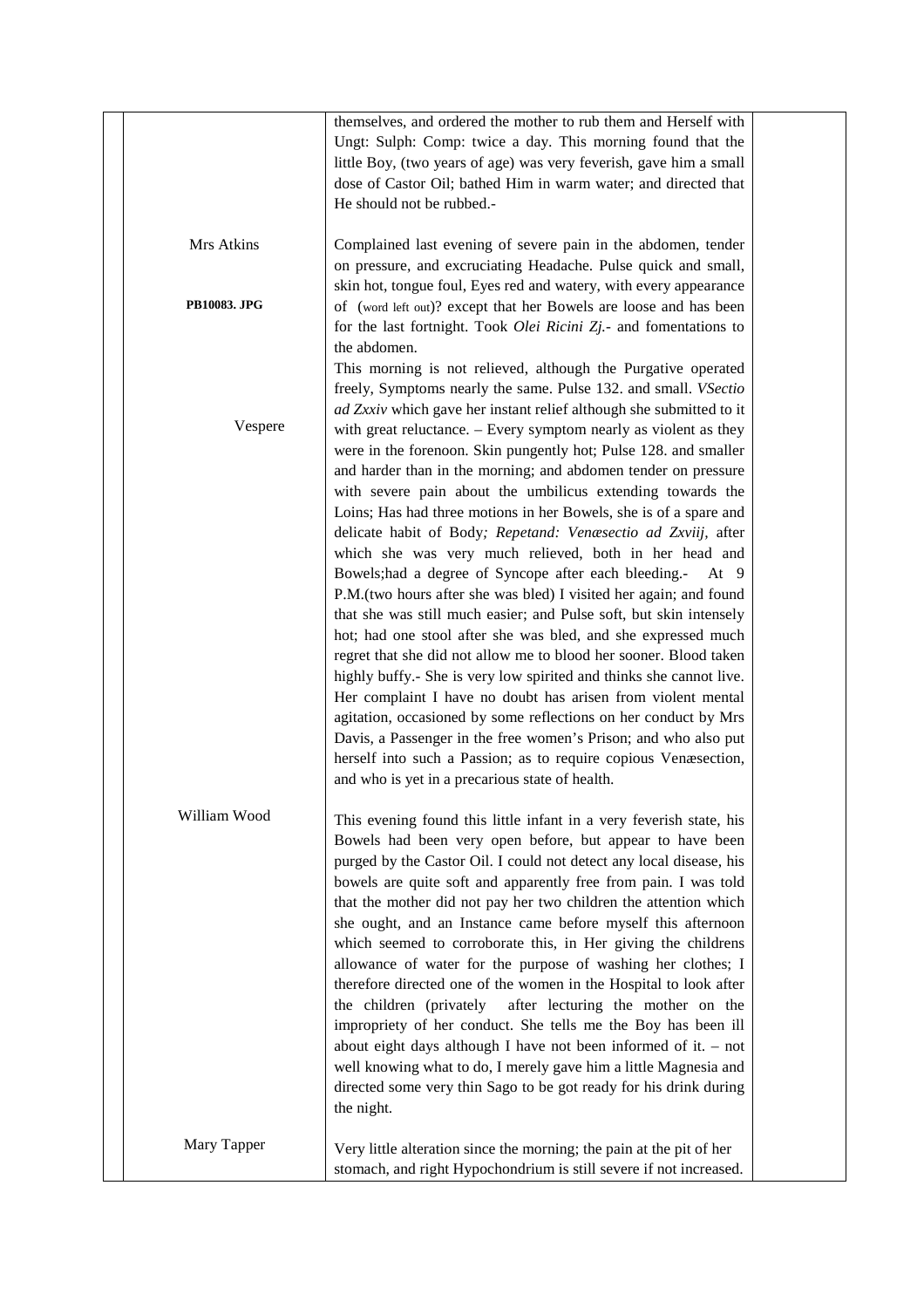|                                                  | Her gums appear to be slightly affected; - Cont'. Pil: ut antea,. et<br>applicat <sup>m</sup> . Emplast. Meloi Magnum sedi doloris.                                                                                                                                                                                                                                                                                                                                                                                                                                                                                                                                                                                                                                                                      |  |
|--------------------------------------------------|----------------------------------------------------------------------------------------------------------------------------------------------------------------------------------------------------------------------------------------------------------------------------------------------------------------------------------------------------------------------------------------------------------------------------------------------------------------------------------------------------------------------------------------------------------------------------------------------------------------------------------------------------------------------------------------------------------------------------------------------------------------------------------------------------------|--|
|                                                  | The other patients appear all somewhat better this evening, and<br>every attention is paid to their diet, drink and general comfort.-<br>From the very considerable motion of the Ship today very many<br>of the females are very severely Sea Sick this afternoon. -                                                                                                                                                                                                                                                                                                                                                                                                                                                                                                                                    |  |
| Augt 7 <sup>th</sup> Towards Teneriffe           | Today the wind blows strong from the Eastward with a very<br>heavy Sea, and many of the females severely Sea Sick.                                                                                                                                                                                                                                                                                                                                                                                                                                                                                                                                                                                                                                                                                       |  |
| Mrs Atkins                                       | Is much easier this morning, had one motion since I saw her; her<br>abdomen is still very tender, and Pulse quick and firm; skin hot<br>and dry. Repet: Vsect: ad Zxviij. Syncope. (Vespere) is much<br>easier but skin is still hot, and Pulse quick and abdomen tender to<br>the touch but not in the smallest degree tumid; no motion.<br>Habeat. Ol: Ricini Zvj. fomentations to the abdomen                                                                                                                                                                                                                                                                                                                                                                                                         |  |
| Mary Tapper                                      | Is nearly as last evening except that her fever appears increased,<br>with flushed face, extracted Zxx of blood, and cont <sup>d</sup> . the pil.                                                                                                                                                                                                                                                                                                                                                                                                                                                                                                                                                                                                                                                        |  |
| Will. Wood<br><b>PB10084.JPG</b>                 | No apparent alteration, much fever; told his mother I consider<br>him in a very dangerous state, and she appeared to care very little.<br>gave him a small dose of Castor Oil, and had him put in a warm<br>bath twice today.                                                                                                                                                                                                                                                                                                                                                                                                                                                                                                                                                                            |  |
|                                                  |                                                                                                                                                                                                                                                                                                                                                                                                                                                                                                                                                                                                                                                                                                                                                                                                          |  |
| Aug <sup>t</sup> . 8 <sup>th</sup> off Teneriffe | Strong N.E.Gale, with a very heavy Sea and many of the Females<br>very Sea Sick particularly those on the Sicklist and confined to<br>Bed in the Hospital; Indeed during the greatest part of the day it<br>was distressing to see them, and were it possible I would have<br>requested that the Ship should have gone in to Teneriffe, for a<br>few days, to allow them a few days respite from their distressing<br>situation.                                                                                                                                                                                                                                                                                                                                                                         |  |
| Mrs Atkins                                       | had several stools since last evening, and this morning was very<br>easy, and in tolerable good spirits; her Pulse about 98. and skin<br>less hot, in the evening she complained of a sensation<br>"resembling Heartburn", and her skin was rather more hot and<br>dry, had no motion since the morning. gave her some drink in<br>which there was ziiij Supertart: Potassæ dissolved, for the night.<br>Some time after the prison was locked, I was called for, and<br>found her foaming at the mouth and crying bitterly, saying that<br>she could never live, her skin was pungently hot and dry, and she<br>complained of much pain, and heat in the abdomen, and a sense<br>of great weakness. Repet: VSect: ad Zxviij after which she was<br>very much relieved; and her Pulse, and heat reduced. |  |
| Mary Tapper                                      | Pain in the right Hypochondrium is less severe but it is more<br>severe towards the Pit of the Stomach. Headache; Face flushed;<br>Bowels have been well open since last night; Pulse 96, but soft.<br>Skin is very hot; short frequent cough; which she says, aggravates<br>the pain of her head, but not the pain in the Episgastrium; Her                                                                                                                                                                                                                                                                                                                                                                                                                                                             |  |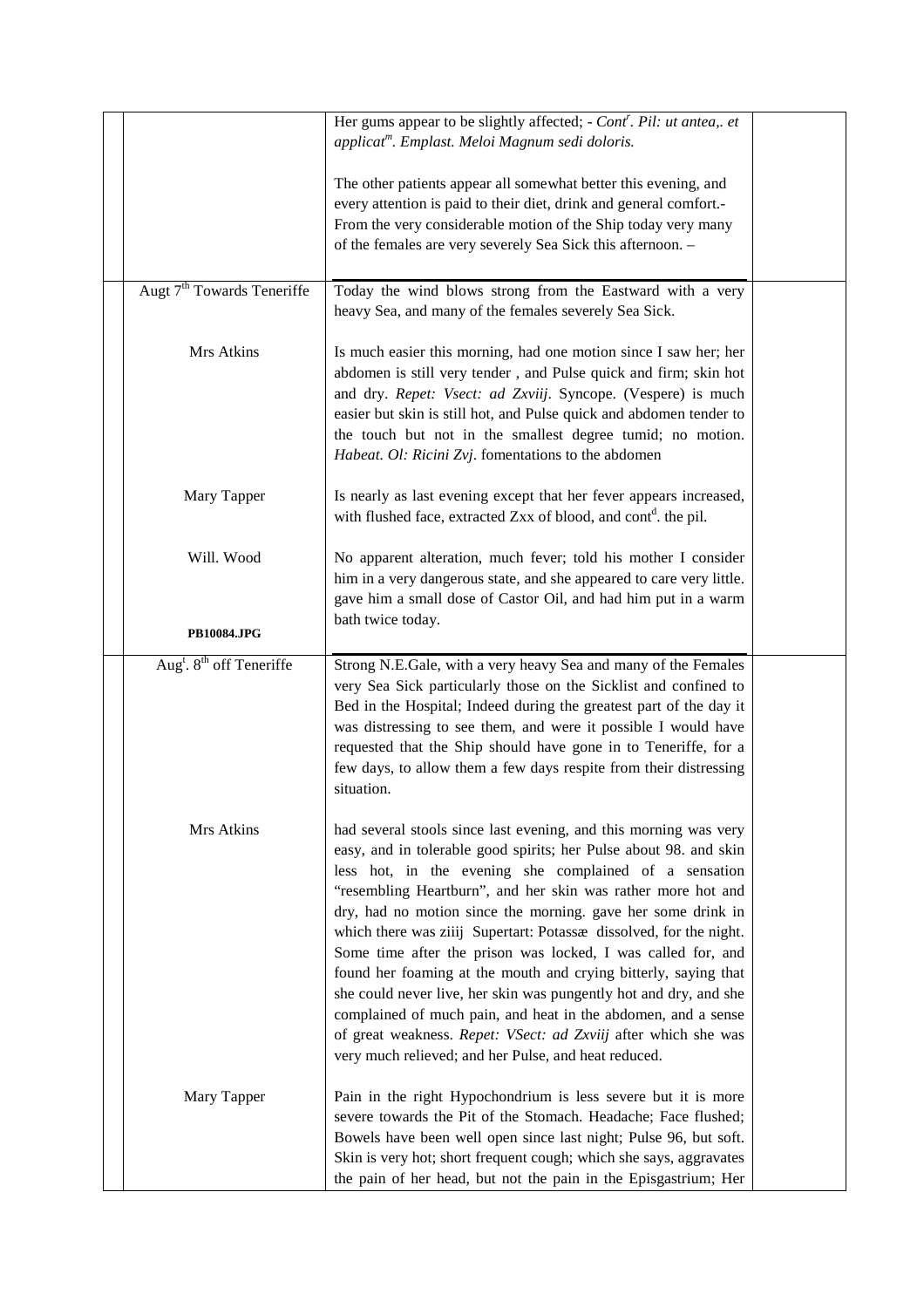|                                               | Gums are evidently affected, but the middle of her tongue is dry;<br>and furred white, does not eat anything: appears to despond, and I<br>find the greatest difficulty in getting her to tell me her feelings.<br>Says she has much uneasiness about the top of her right shoulder,<br>and the right side of her neck. Applied another Blister, to the<br>Episgastrium more to the left than it was before, and gave her<br>three of the pills today with the intention of bringing on Ptyalism.                                                                                                                                                                                                                                                                                                                                                                                                                                                                                                                                                                                                                                                   |  |
|-----------------------------------------------|-----------------------------------------------------------------------------------------------------------------------------------------------------------------------------------------------------------------------------------------------------------------------------------------------------------------------------------------------------------------------------------------------------------------------------------------------------------------------------------------------------------------------------------------------------------------------------------------------------------------------------------------------------------------------------------------------------------------------------------------------------------------------------------------------------------------------------------------------------------------------------------------------------------------------------------------------------------------------------------------------------------------------------------------------------------------------------------------------------------------------------------------------------|--|
| William Wood                                  | Very little alteration in his appearance, but he is much exhausted.<br>I am not yet able to say after much attention to him, that He has<br>got any local complaint. I am satisfied that there is no disease of<br>the abdomen, from the softness of it; and from the easewith<br>which he allows me to feel and press it. He has got some cough<br>but it is so free, and slight; that it would not account for his<br>illness and his eyes are too clear for much affection of the head.<br>Had but two motions in his bowels today, and those almost<br>natural; slightly green – had two small doses of Magnesia and<br>was put into a warm bath.                                                                                                                                                                                                                                                                                                                                                                                                                                                                                               |  |
| MaryAnn Smith                                 | Besides her other Complaints, has been violently Sea Sick today,<br>her Bowels in Consequence are less relaxed, but looks worse<br>today, than she has yet done. Embrocations to the Epigastrium,<br>and her former medicines.                                                                                                                                                                                                                                                                                                                                                                                                                                                                                                                                                                                                                                                                                                                                                                                                                                                                                                                      |  |
|                                               | The other Patients confined to bed, (six in $N^{\circ}$ .) I can only give a<br>general account of. They are all without any local Complaint of<br>importance, and I merely attended to the State of their Bowels;<br>used Embrocations of the Epigastrium; and attended particularly<br>to their diet and drink, giving three of them a little wine. Those<br>whose cases I have given I consider in danger, unless the means<br>employed should very soon have the power of arresting the<br>progress of their disease. The Case of Enteric although severe, I<br>have every reason to think will do well, from the which<br>Venæsection has in arresting the severity of the Symptoms. The<br>case of Hepatitis I think of doubtful Issue, from her reluctance to<br>give me a clear account of the Symptoms; together with the<br>difficulty of abstracting a sufficient quantity of blood from her<br>(She having fainted in both instances) and the little effect which it<br>had upon the disease. The Child (Wood) being unable to ascertain<br>the nature of his complaint; I cannot as yet presume to give even<br>a tolerable prognosis. |  |
| Aug <sup>t 9th</sup> Southard of<br>Teneriffe | Weather more moderate, But a heavy Sea still, and several of the<br>Females severely Sick.                                                                                                                                                                                                                                                                                                                                                                                                                                                                                                                                                                                                                                                                                                                                                                                                                                                                                                                                                                                                                                                          |  |
| Mrs Atkins                                    | Feels easy this morning. has no pain in the abdomen or headache,<br>Skin is still hot, and Pulse 96. no motion in her Bowels since<br>yesterday. Habeat: Ol: Ricini Zfs. - Blood taken last evening<br>highly buffy.                                                                                                                                                                                                                                                                                                                                                                                                                                                                                                                                                                                                                                                                                                                                                                                                                                                                                                                                |  |
| Mary Tapper<br>PB10085. JPG                   | Headache and cough continues, but cough is more free ; pain in<br>the Epigastrium she thinks easier; Blister well risen. Pulse is 96                                                                                                                                                                                                                                                                                                                                                                                                                                                                                                                                                                                                                                                                                                                                                                                                                                                                                                                                                                                                                |  |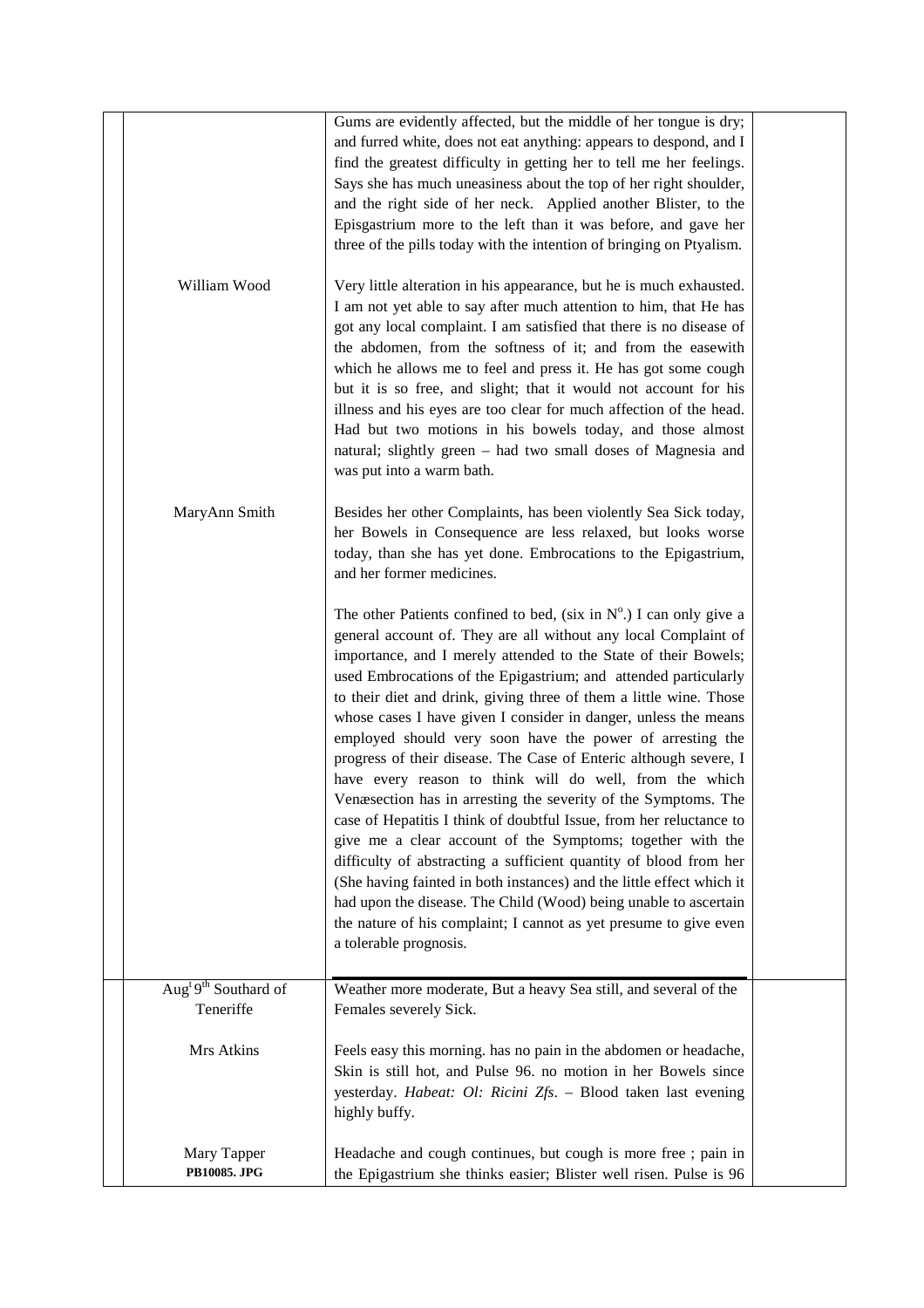|                                                                                         | and much softer than it has been, and heat of skin nearly natural;<br>and moist; tongue less foul and moist but no Ptyalism. One stool<br>in the night. She thinks she is easier, but will not take any<br>nourishment except drink. Cont'. Pil: ut antea ter in die.                                                                                                                                                                                                                                                                                                                                                                                                                             |  |
|-----------------------------------------------------------------------------------------|---------------------------------------------------------------------------------------------------------------------------------------------------------------------------------------------------------------------------------------------------------------------------------------------------------------------------------------------------------------------------------------------------------------------------------------------------------------------------------------------------------------------------------------------------------------------------------------------------------------------------------------------------------------------------------------------------|--|
| William Wood                                                                            | Very little alteration except that He appears very low. Skin is not<br>so hot, and pulse is less quick; No stool since yesterday. Hab':<br>Ol: Ricini Zfs. to be put in the warm bath as yesterday. Sago<br>made very thin to be given him frequently.                                                                                                                                                                                                                                                                                                                                                                                                                                            |  |
| Mary Ann Smith                                                                          | Is severely sick this morning, with frequent purging; and she<br>complains of Pain of the abdomen and left Hypochondrium, skin<br>cool, and moist. Pulse 64, and soft. Habeat Olei Ricini Zfs. Tinct:<br>Opii $g^{ita}$ xx. - Embrocat: ex Liniment anodyne sede doloris<br>frequenter.                                                                                                                                                                                                                                                                                                                                                                                                           |  |
| Margaret Dwyne                                                                          | Has no local complaint, except headache, but Sea Sickness is<br>severe. Bowels rather costive. Habeat pil ex Ext: Col: Comp: $g^{ra}v$                                                                                                                                                                                                                                                                                                                                                                                                                                                                                                                                                            |  |
| Ann Leake                                                                               | Is better, Bowels were opened yesterday by purgatives.                                                                                                                                                                                                                                                                                                                                                                                                                                                                                                                                                                                                                                            |  |
| Jane Hayes                                                                              | Is also very much better, but bowels constipated. Laxatives to be<br>repeated till bowels are open.                                                                                                                                                                                                                                                                                                                                                                                                                                                                                                                                                                                               |  |
| Ann Johnson                                                                             | Is also better, but in the same condition as Hayes. the same<br>treatment.                                                                                                                                                                                                                                                                                                                                                                                                                                                                                                                                                                                                                        |  |
| Vespere<br>Will <sup>m</sup> Wood                                                       | Bowels has been freely open, but no alteration, skin is not hot,<br>nor even his hands and feet, but pulse is very quick. Habt.<br>Magnes $g^r$ . v.                                                                                                                                                                                                                                                                                                                                                                                                                                                                                                                                              |  |
|                                                                                         |                                                                                                                                                                                                                                                                                                                                                                                                                                                                                                                                                                                                                                                                                                   |  |
| Aug <sup>t</sup> 10 <sup>th</sup> Towards the Cape<br>De Verd Islands<br>Mary Ann Smith | Fine weather; motion of the Ship much less, and females<br>generally much better.<br>Is much better this morning, no vomiting; Purging slight; but is<br>much debilitated in appearance, and is perfectly free from fever. -<br>Omit her former medicines and have Port Wine and Bark three<br>times a day.                                                                                                                                                                                                                                                                                                                                                                                       |  |
| Mary Tapper                                                                             | is also better, But Ptyalism has not yet been brought on. Cont'.<br>Pilul, ut antea.                                                                                                                                                                                                                                                                                                                                                                                                                                                                                                                                                                                                              |  |
| William Wood                                                                            | Skin is not hot generally, and it is only at times that the palms of<br>his hands and soles of his feet are hot. He is very restless and<br>waves his hands and legs in the manner of Hydrocephalic<br>Patients, but on the other hand the pupils of his eyes are affected<br>by light and darkness in a perfectly natural way. his Eye is clear<br>and not suffused in the smallest degree; his tongue is clean; and<br>he takes whatever drink is given him; refusing it only when he<br>has had enough; I cannot detect that there is any tenderness of the<br>Integument of the Cranium. His Pulse is quick and the Pulsation<br>of the Carotid Arteries is more perceptible than natural. No |  |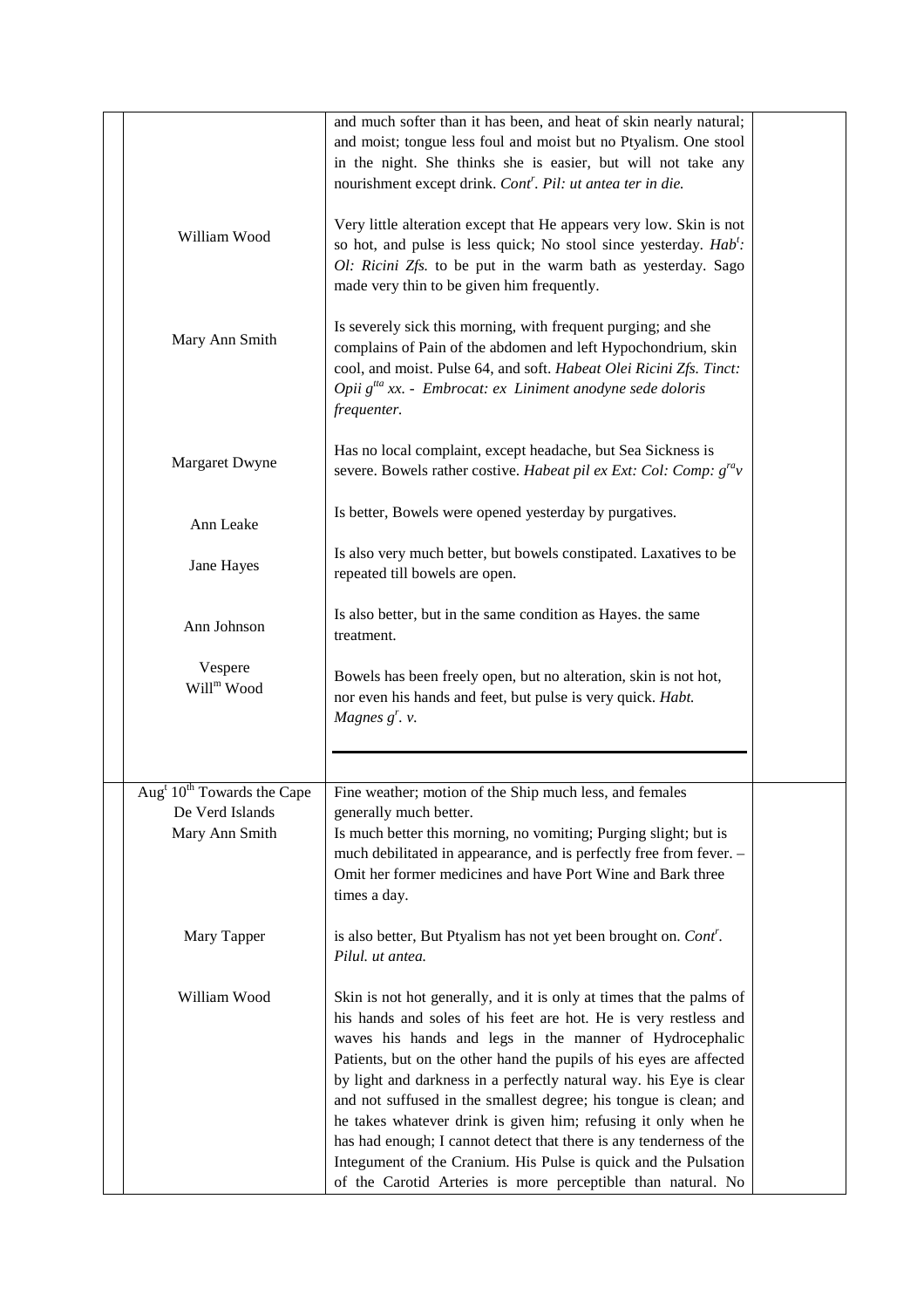|                                                                       | motion in his Bowels since yesterday. Hab <sup>t</sup> . Pulv: Rhei $gr$ iij<br>Submuriat: Hydrarg: $g'$ . ifs. – Sumat: Tinct: Digit: $g^{tta}$ vj ter in<br>die. Balneum Tepidum: (Noon) No motion Hab <sup>t</sup> : Ol; Ricini Zj<br>after which he soon had two loose stools of a perfectly natural<br>color.<br>The other Patients are much better today. Most have been able to                                                                                   |  |
|-----------------------------------------------------------------------|--------------------------------------------------------------------------------------------------------------------------------------------------------------------------------------------------------------------------------------------------------------------------------------------------------------------------------------------------------------------------------------------------------------------------------------------------------------------------|--|
|                                                                       | be on deck the greater part of the day. - Diet, drink and the state<br>of their Bowels being principally attended to.                                                                                                                                                                                                                                                                                                                                                    |  |
| Aug <sup>t</sup> 11 <sup>th</sup> Towards the Cape<br>De Verd Islands | Fine weather, and motion of the Ship much less. The Females<br>generally recovering fast from their Seasickness.                                                                                                                                                                                                                                                                                                                                                         |  |
| Mary Ann Smith                                                        | Is nearly as yesterday, very little Purging or vomiting, and pain in<br>her side nearly gone. Cont <sup>r</sup> : Cortex Cinchon et Vinum Rub: ter in<br>die.                                                                                                                                                                                                                                                                                                            |  |
| Mary Tapper                                                           | Today her cough is rather frequent and teasing, her headache<br>severe, Pulse 104. Bowels open, Skin nearly natural heat; mouth<br>is not dry but no Ptyalism. Pain in the right side and towards the<br>right shoulder continues. Vsect: repetand: ad Zxiiij. Slight<br>Syncope, Contr: Pilul: ut antea.                                                                                                                                                                |  |
| Will <sup>m</sup> Wood                                                | No apparent alteration, no stool since yesterday. Same treatment<br>as yesterday with the exception of the Rhubarb and Calomel. -<br>The Castor Oil having been given.                                                                                                                                                                                                                                                                                                   |  |
| Ann Johnson &<br>Catherine Shaw                                       | Both of them are convalescent, and directed to keep on deck as<br>much, during the day, as possible.                                                                                                                                                                                                                                                                                                                                                                     |  |
| Mrs Atkins                                                            | has been tolerably easy all day yesterday, and had taken a small<br>dose of Castor Oil which gently opened her Bowels, in the<br>Evening she was attacked with rather a smart pain in her bowels<br>with intense heat of the skin. Zxij of blood was taken from her<br>arm which gave her instant relief. - This morning she remains<br>very easy in her Bowels but her skin is hot, and Complains of a<br>feeling as if her Bowels were all gone. Bowels continue free. |  |
| Ann Leak<br>PB10086. JPG                                              | is much better but Complains of a severe headache to which she<br>is subject, and for which she has been in the habit of being<br>blooded, and begged that I would perform that operation for her<br>now, which I did, and having taken about Zx she fainted. -                                                                                                                                                                                                          |  |
| Marg <sup>t</sup> Dwyne $\&$<br>Jane Hayes                            | are both Cconvalescent, but the Bowels of Both remain very<br>torpid, and for which it is necessary to give immense quantities of<br>medicine.                                                                                                                                                                                                                                                                                                                           |  |
| Marg <sup>t</sup> Daley<br>æt: 24                                     | was taken into the Sick Bay this morning with severe Cholic,<br>having no motion in her Bowels for Ten days although she has<br>taken considerable quantities of Purgative Medicines in her<br>Berth. Hab <sup>t</sup> : Olei Ricini Zj.- administ <sup>r</sup> . Enema Cathart:<br>about 1 P.M. she had a copious motion and obtained much relief.                                                                                                                      |  |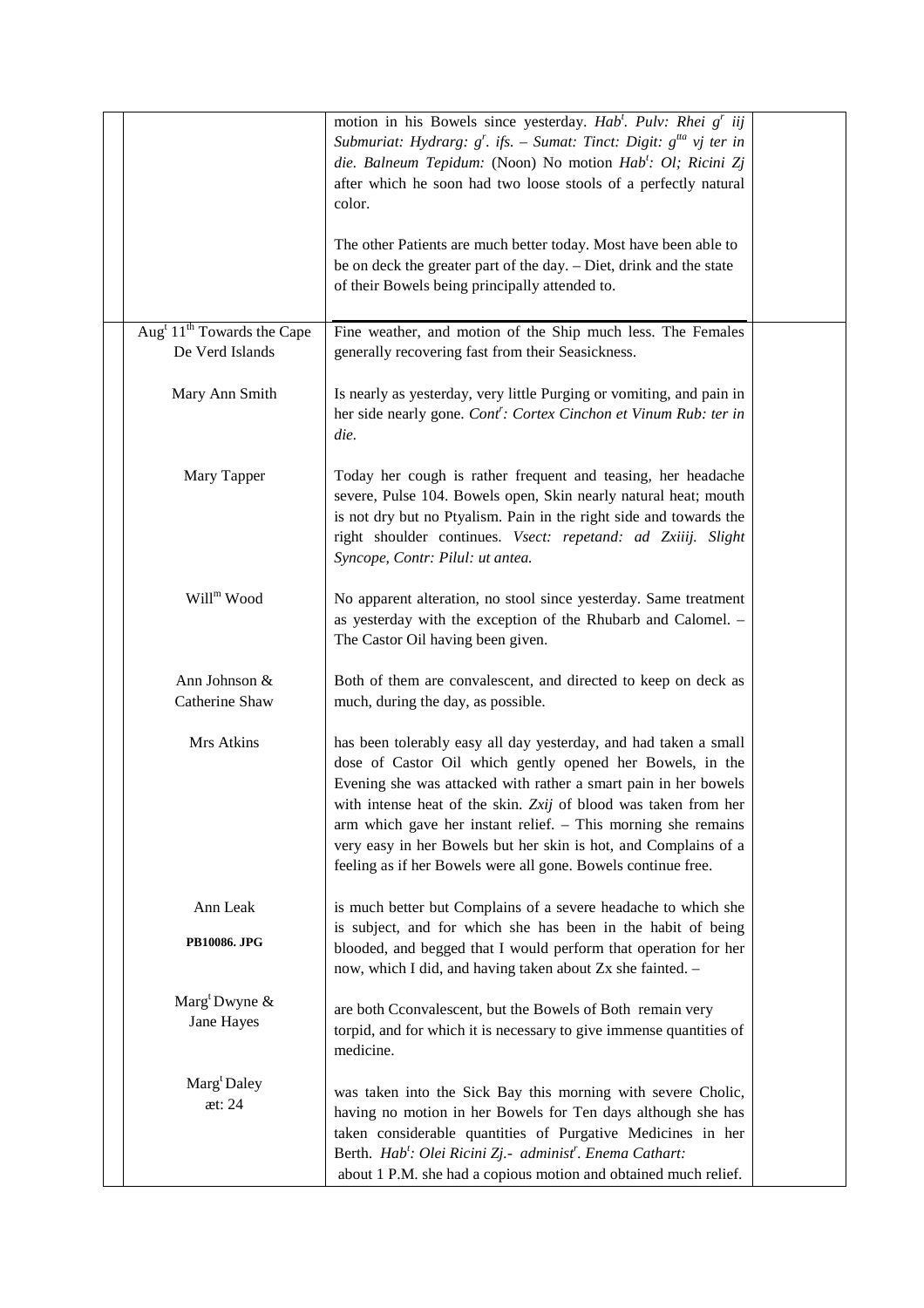| Vespere                                            |                                                                                                                                                                                                                                                                                                                                                                                                                                                                                                                               |            |
|----------------------------------------------------|-------------------------------------------------------------------------------------------------------------------------------------------------------------------------------------------------------------------------------------------------------------------------------------------------------------------------------------------------------------------------------------------------------------------------------------------------------------------------------------------------------------------------------|------------|
| $W^m$ Wood                                         | Bowels have been open, and skin is cool; The arterial action is<br>considerable, particularly about the neck and head, but the heat of<br>these parts is not increased, but he looks very ill, his upper<br>Eyelids cover the pupils, his upper lip is drawn up, and he is<br>continually picking at his nose, or moving his hands and legs<br>about. Stools were perfectly natural. takes his food (generally<br>Sago) well. Shaved the upper part of his head and applied a pretty<br>large blister.                        |            |
| Mrs Atkins                                         | Continues very easy, but her skin is still very hot; Pulse quick,<br>soft and more full than it has yet been. Hab'; Pilul ex Extract:<br><i>Colocynth: Comp:</i> $g^{ra}$ <i>iiij.</i> and gave her most particular directions<br>to eat nothing solid.                                                                                                                                                                                                                                                                       |            |
| Ann Johnson                                        | put her off the Sick-List, but directed her to attend morn <sup>g</sup> and<br>even <sup>g</sup> in the Hospital.                                                                                                                                                                                                                                                                                                                                                                                                             | Discharged |
|                                                    | No alteration in the others.-                                                                                                                                                                                                                                                                                                                                                                                                                                                                                                 |            |
| Aug <sup>t</sup> $12^{\text{th}}$ Towards the Cape | Very fine W <sup>r</sup> and the females recovering their former state of                                                                                                                                                                                                                                                                                                                                                                                                                                                     |            |
| De Verds                                           | good, there are some of them, however, who are still very Sea                                                                                                                                                                                                                                                                                                                                                                                                                                                                 |            |
|                                                    | Sick, and the Irregularity and torpor of their Bowels in general is<br>very great, and the quantity of laxative medicines, which I daily                                                                                                                                                                                                                                                                                                                                                                                      |            |
|                                                    | administer to them is very great, and totally out of my Power to                                                                                                                                                                                                                                                                                                                                                                                                                                                              |            |
|                                                    | take any account of.                                                                                                                                                                                                                                                                                                                                                                                                                                                                                                          |            |
|                                                    |                                                                                                                                                                                                                                                                                                                                                                                                                                                                                                                               |            |
| Mary Ann Smith                                     | Is a little loose in her Bowels but does not Complain of any pain<br>in her left side and has no fever. Cont <sup>r</sup> . Eadem medicam:                                                                                                                                                                                                                                                                                                                                                                                    |            |
| Mary Tapper                                        | Fever, and Cough, continues, Pain in the right side and pit of the                                                                                                                                                                                                                                                                                                                                                                                                                                                            |            |
|                                                    | Stomach she thinks is easier, and her headache is also easier, but                                                                                                                                                                                                                                                                                                                                                                                                                                                            |            |
|                                                    | the short dry Cough is still frequent and teasing. Bowels not very                                                                                                                                                                                                                                                                                                                                                                                                                                                            |            |
|                                                    | free, had no motion since last evening. Mouth is quite sore, and                                                                                                                                                                                                                                                                                                                                                                                                                                                              |            |
|                                                    | the Saliva is evidently secreted more copiously than natural; her<br>skin is generally moist and cool, although her pulse is above 100.                                                                                                                                                                                                                                                                                                                                                                                       |            |
|                                                    | The fullness of the Epigastre is apparent but slight; tongue furred,                                                                                                                                                                                                                                                                                                                                                                                                                                                          |            |
|                                                    | white, Contr. Pilulæ ut heri. (Noon) Emplast. Meloi. Scrobiculis                                                                                                                                                                                                                                                                                                                                                                                                                                                              |            |
|                                                    | Cordis. - Sumat. Oleum Rubini Zj.                                                                                                                                                                                                                                                                                                                                                                                                                                                                                             |            |
| Will <sup>m</sup> Wood                             | this morning very little alteration, Pulse in the same state. Blister<br>was examined but not risen sufficiently. it was left on Cont <sup>r</sup> .<br>Tinct: Digitalis ut heri. (Noon) has had no stool since last<br>evening, habeat Submuriat: Hydrarg: $g^{ra}$ unum. Pulv: Rhei: $g^r$ iij<br>(Vespere) appears better than he has done since he was out on the<br>Sicklist, his Eyelids are more elevated. - The Blister is not yet<br>sufficiently risen. I therefore spread some fresh plaster and<br>reapplied it.- |            |
| Mrs Atkins                                         | Is nearly as last evening, Bowels have been freely open in the<br>night time; skin is still hot and dry, But no pain whatever. Habeat<br>Vinum Antimonie $g^{tta}$ xx ter in die.-                                                                                                                                                                                                                                                                                                                                            |            |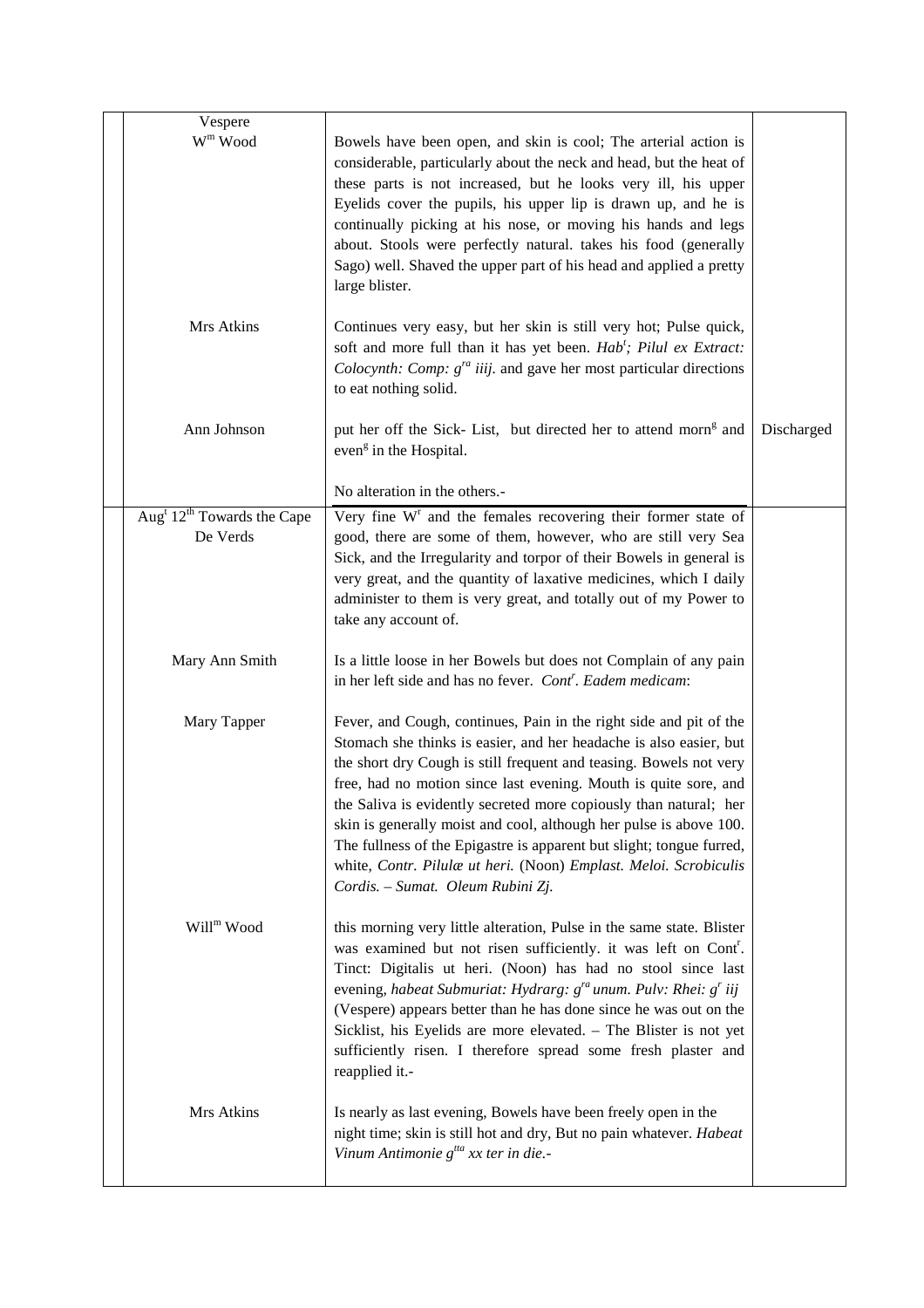| Catherine Shaw                    | Discharged                                                                                                                              | Discharged |
|-----------------------------------|-----------------------------------------------------------------------------------------------------------------------------------------|------------|
|                                   | Is much better today. has been on Deck the greater part of the                                                                          |            |
| Ann Leak                          | day.-                                                                                                                                   |            |
|                                   |                                                                                                                                         |            |
| Aug <sup>t</sup> $13^{\text{th}}$ | Strong winds, and a very considerable swell. Several of the                                                                             |            |
|                                   | Females very SeaSick.                                                                                                                   |            |
|                                   |                                                                                                                                         |            |
| Mary Ann Smith                    | Is very easy today, but is still purged, and has been sick at her                                                                       |            |
|                                   | stomach two or three times. She appears to be very much                                                                                 |            |
|                                   | predisposed to feel the motion of the Ship. Cont': Cinchon: et<br>Vinum.                                                                |            |
|                                   |                                                                                                                                         |            |
| Mary Tapper                       | Cough continues frequent and troublesome, pain in her breast on                                                                         |            |
|                                   | coughing is slight, but the Cough affects her headache much;                                                                            |            |
|                                   | only one stool. Ptyalism slight: says she feels better, but there is                                                                    |            |
|                                   | much more anxiety of her countenance; Pulse 100. Small and                                                                              |            |
|                                   | soft; skin cool, and moist; Tongue white, not very foul; Omittr.                                                                        |            |
|                                   | Pil: - Habeat: Sulph: Magnes: Zj                                                                                                        |            |
|                                   |                                                                                                                                         |            |
| Will: Wood                        | Blister is pretty well risen, fever less, but Pulse is still quick, but                                                                 |            |
| PB10087. JPG                      | more soft; this whole day He has gradually become more lively,                                                                          |            |
|                                   | and begins to notice every thing about him, is not so restless, and<br>does not moan as He formerly did, had no stool during the night. |            |
|                                   | Sumat. Olei Ricini Zij. Had two motions soon afterwards. In the                                                                         |            |
|                                   | evening <i>Habt.</i> T' Digitias $g^{tta}$ vj.                                                                                          |            |
|                                   |                                                                                                                                         |            |
| Mrs Atkins                        | Continues very easy in her bowels, but skin is very hot and dry;                                                                        |            |
|                                   | and she has got several uneasy sensations arising from debility, as                                                                     |            |
|                                   | giddiness on sitting up, pain and weakness in her loins, Pulse is                                                                       |            |
|                                   | very quick, no stool during the night. - Habeat pilulae ex Extr:                                                                        |            |
|                                   | Colocynth: Comp: gr. iiij, which during the day procured several<br>motions Contr: Vin: Antim: - Diet- Sago; Soup, and Gruel.           |            |
|                                   |                                                                                                                                         |            |
| Ann Leak                          | are all rather severely SeaSick today, and constipated in their                                                                         |            |
| Marg <sup>t</sup> Dwyne           | bowels, but no other complaint, all of them have taken various                                                                          |            |
| Ann Hayes                         | purgatives and Hayes has had an Enema without procuring any                                                                             |            |
|                                   | motion in either of them.                                                                                                               |            |
|                                   |                                                                                                                                         |            |
| Marg <sup>t</sup> Haley           | After having taken laxatives repeatedly yesterday afternoon her                                                                         |            |
|                                   | bowels were very frequently opened during the night.-                                                                                   |            |
| Mary Davis                        | Complained this morning of pain in her breast and headache with                                                                         |            |
| ætat: 24                          | difficulty of, and painful breathing. Skin hot; tongue foul; Pulse                                                                      |            |
|                                   | full, quick and hard; VSect: ad Zxvj. Syncope. Habeat Sulph:                                                                            |            |
|                                   | Magnes: $Zj$ – Bowels freely opened and in the Evening                                                                                  |            |
|                                   | complained of no pain.                                                                                                                  |            |
|                                   |                                                                                                                                         |            |
| Augt 14 <sup>th</sup> Passing     | Strong winds and much motion of the Ship. Several of the                                                                                |            |
| St Antonio                        | Females very Sea Sick.                                                                                                                  |            |
| Thermometer 80                    |                                                                                                                                         |            |
| Mary Ann Smith                    | Very little alteration. Cont <sup>r</sup> . Cinchon: et Vin:                                                                            |            |
|                                   |                                                                                                                                         |            |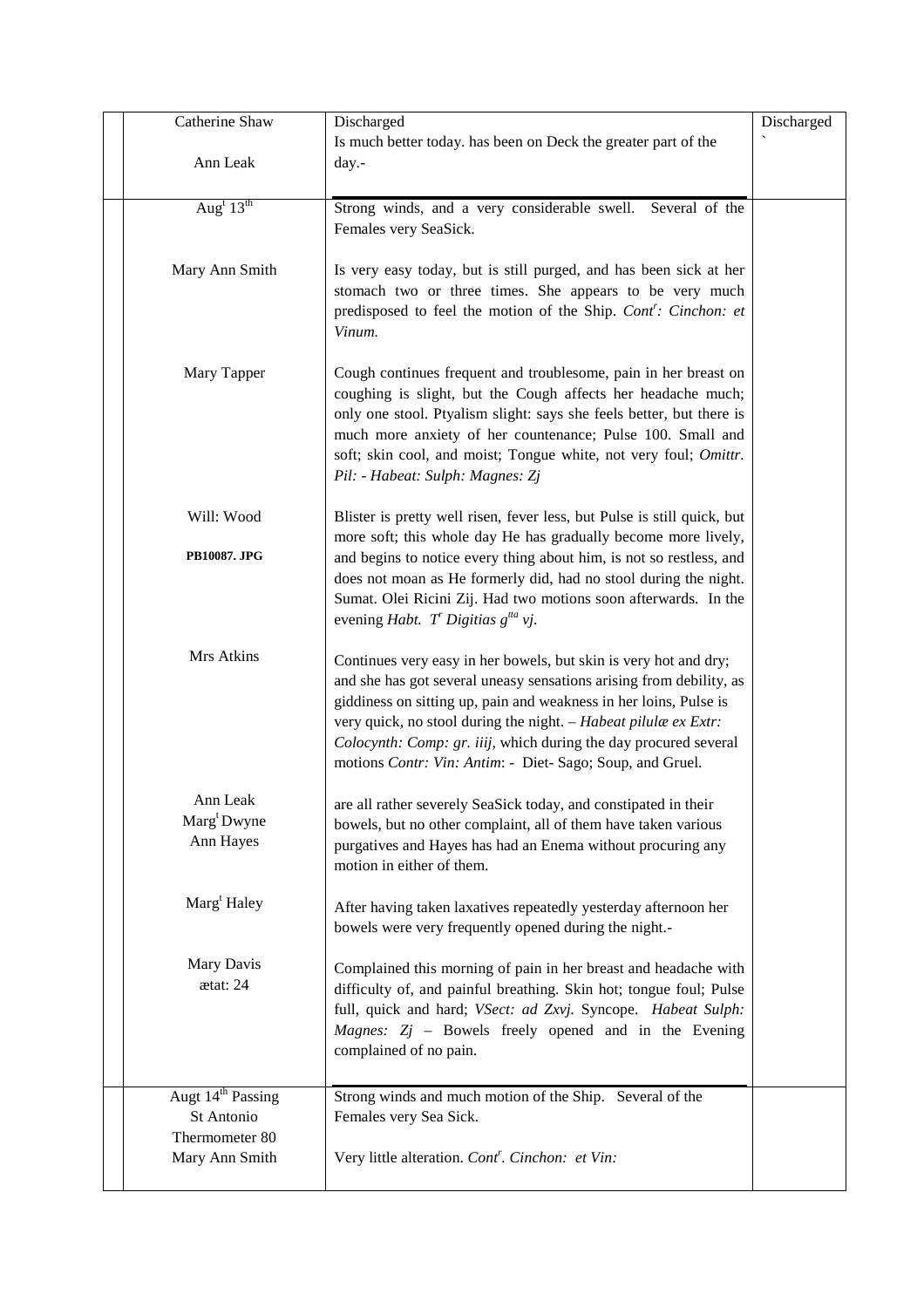| Mary Tapper                                                          | appears somewhat better this morning, Cough less frequent,<br>Fever and pain less. but no motion in her bowels, Habeat Ol:<br>Ricini Zij after which she had two free motions. Cont': Tinct:<br>Digitalis.-                                                                                                                                                                                                                                                                      |  |
|----------------------------------------------------------------------|----------------------------------------------------------------------------------------------------------------------------------------------------------------------------------------------------------------------------------------------------------------------------------------------------------------------------------------------------------------------------------------------------------------------------------------------------------------------------------|--|
| $\mathbf{W}^{\mathrm{m}}$ Wood                                       | today; appearances continue more favourable; but skin is cool,<br>and pulse small and soft but quick; appears inclined to sleep<br>much, but is quite lively when awake; is not nearly so restlss as<br>formerly and does not moan so much. Bowels have not been open<br>in the night. Habeat Ol: Ricini Zj - Balneum Tepidum, (Vesp)<br>Bowels freely opened; no difference in his general appearance,<br>gave particular directions to attend strictly to his diet and drink.- |  |
| Mrs Atkins                                                           | No apparent alteration since yesterday, Pulse continues upwards<br>of 100. and skin hot but she complains of no pain, had but one<br>motion in the night, <i>Habeat Pilul: ut heri</i> (Vesp) only one stool:<br>Habeat Ol: Ricini Ziiij                                                                                                                                                                                                                                         |  |
| Mary Davis                                                           | Is much better today, no Medicine. -                                                                                                                                                                                                                                                                                                                                                                                                                                             |  |
|                                                                      | The other four Patients have little complaint except Sea Sickness<br>and torpor of the Bowels, for which they have used laxatives and<br>Hayes had an Enema - all have had a passage in their Bowels<br>today.                                                                                                                                                                                                                                                                   |  |
| Aug <sup>t</sup> 15 <sup>th</sup> St Jago in sight<br>Thermometer 80 | Light N.E.Winds and smooth water, and females generally much<br>better, very many of them are very constipated in their Bowels<br>and require a very great quantity of medicine, notwithstanding all<br>my exertions to impress them with the necessity of frequent visits<br>to the water closets $\&$ soliciting evacuations.                                                                                                                                                  |  |
| Mary Ann Smith                                                       | Is better today than she has been since we sailed and has been on<br>deck for a short time.- Cont <sup>r</sup> . Cinchon: et Vin: Rubr:                                                                                                                                                                                                                                                                                                                                          |  |
| Mary Tapper                                                          | Cough still continues. Pain in her right side and shoulder is less<br>severe but she had very severe headache. Skin is cool and moist;<br>but Pulse quick (100), and soft. Tongue very slightly furred<br>white. Slight Ptyalism continues; Bowels have not been open<br>since last evening. Cont <sup>r.</sup> Digitalis ter in die $g^{tta}$ xij. Habt Ol:<br>Ricini Zj - (Vesp) Two free motions. Sumat pil: ex Submur:<br>Hydr: $g'$ ij Extr: Colocynth: Comp: $g''$ iij.    |  |
| $W^m$ Wood                                                           | appearance continues favourable. Skin is cool; altho' his Pulse is<br>quicker than natural; his complexion is more healthy. He takes<br>his food well; and he is altogether more lively. No stool since                                                                                                                                                                                                                                                                          |  |
| PB10088. JPG                                                         | yesterday. Habeat Ol: Ricini Zj which procured two loose stools,<br>perfectly natural appearance. (Vesp) put a small quantity of wine<br>in the thin Sago which is given him as drink during the night. -                                                                                                                                                                                                                                                                        |  |
| Mrs Atkins                                                           | Was very freely purged during last night, and appears better<br>today, skin is much less hot, and Pulse not so quick, and no pain.<br>Cont <sup>r</sup> . Tinct: Digitalis $g^{tta}$ xij ter in die.                                                                                                                                                                                                                                                                             |  |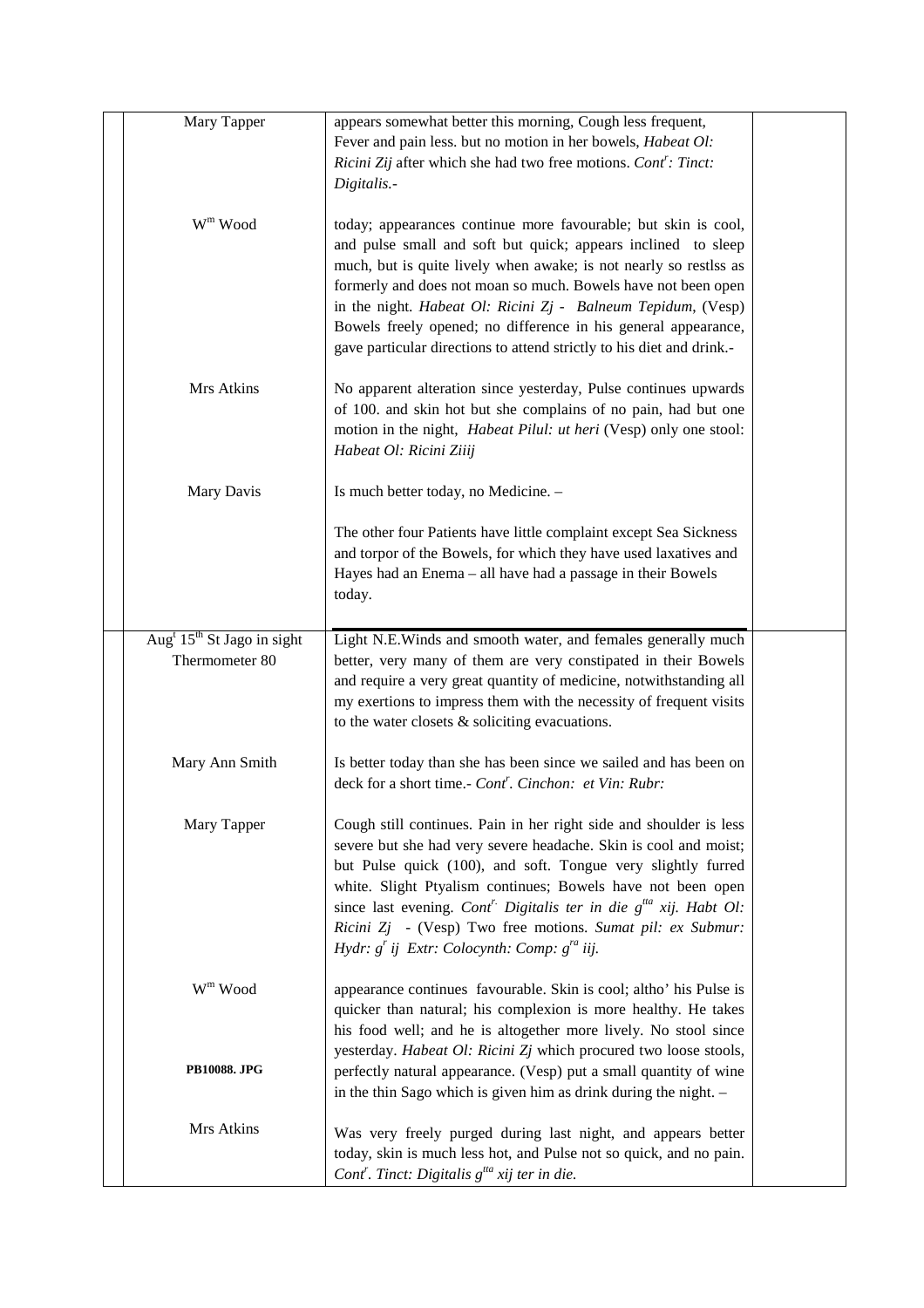|                                                                                       | The other Patients continue improving, and have all been on deck<br>a great part of the day. Many complain daily of trifling<br>complaints, and some of more serious ones, requiring<br>VenæSection, Purgatives, Emetics, etc. but so varied and<br>frequent that it would be, (from my other duties) impossible for<br>me to give an account of them all. -                                                                     |  |
|---------------------------------------------------------------------------------------|----------------------------------------------------------------------------------------------------------------------------------------------------------------------------------------------------------------------------------------------------------------------------------------------------------------------------------------------------------------------------------------------------------------------------------|--|
| Aug <sup>t</sup> 16 <sup>th</sup> at St Jago's<br>Thermometer 82                      | Since we came to an Anchor this day about noon, most of the<br>females whom I had on the Sick list, have got much better, and<br>have been on deck during the most of the afternoon. The only<br>exceptions were the two following, and the cases of Psora.                                                                                                                                                                      |  |
| Mrs Atkins                                                                            | Is nearly as yesterday. Pulse quick and skin hot and dry. Bowels<br>have not been open since yesterday. Cont': T: Digitalis, et<br>Vespere, habeat Pil: Ext <sup>r</sup> : Colocynth Comp: g <sup>r</sup> . v                                                                                                                                                                                                                    |  |
| W <sup>m</sup> Wood                                                                   | Very little alteration, No motion since yesterday. Ol: Ricini Zifs.                                                                                                                                                                                                                                                                                                                                                              |  |
| Mary Tapper                                                                           | Is apparently much better today. but has still pain in the Hepatic<br>Region, and slight cough, slight Ptyalism continues Cont':<br>Digitalis $T^a$ . ter in die. Pilul: ut antea Mane et Vespere.                                                                                                                                                                                                                               |  |
| Aug <sup>t</sup> $17th$ at St Jago<br>Thermometer 82                                  | Light winds, and weather very sultry, and unpleasant, Females<br>who were sick are generally much better.                                                                                                                                                                                                                                                                                                                        |  |
| Mrs Atkins                                                                            | Very little alteration, but she has been able to sit up for a short<br>time today.-nourishing diet: - Bowels are quite open.                                                                                                                                                                                                                                                                                                     |  |
| $Wm$ Wood                                                                             | Has altered very suddenly for the worse again this morning.<br>appears very low, tossing his hands and legs about; Skin is cold;<br>pulse small and quick. Seven Beats of the Pulse for every<br>inspiration. has no decided symptom for Hydrocephalus. Bowels<br>were open in the night. Every attention to be paid to give him<br>regular nourishing diet; as Sago, Soups, etc with a proportion of<br>Port Wine. No medicine. |  |
| Mary Tapper                                                                           | as yesterday. Eadem Medicamina. -                                                                                                                                                                                                                                                                                                                                                                                                |  |
| Aug <sup>t</sup> $18th$ at St Jago's<br>Therm <sup>r</sup> on board 84<br>on shore 95 | Light winds and very hot sultry weather, Females continue to<br>improve, and are much more regular in their Bowels and easier<br>affected by laxatives.                                                                                                                                                                                                                                                                          |  |
| Mrs Atkins                                                                            | Nearly as yesterday, Skin is however more cool but this afternoon<br>she complains of severe headache. Bowels are open and easy,-<br>No medicine, nourishing diet continued. -                                                                                                                                                                                                                                                   |  |
| $\mathbf{W}^{\mathrm{m}}$ Wood                                                        | Appears somewhat better today, and slept a great part of the<br>afternoon, he still appears very low. Same diet and wine tobe<br>continued.                                                                                                                                                                                                                                                                                      |  |
| Mary Tapper                                                                           | No motion since yesterday. otherwise she is nearly the same.<br>Hab <sup>t</sup> : Sulph: Magnes: Zj.- Cont <sup>r</sup> : Medicmenta ut heri. (Vesp)                                                                                                                                                                                                                                                                            |  |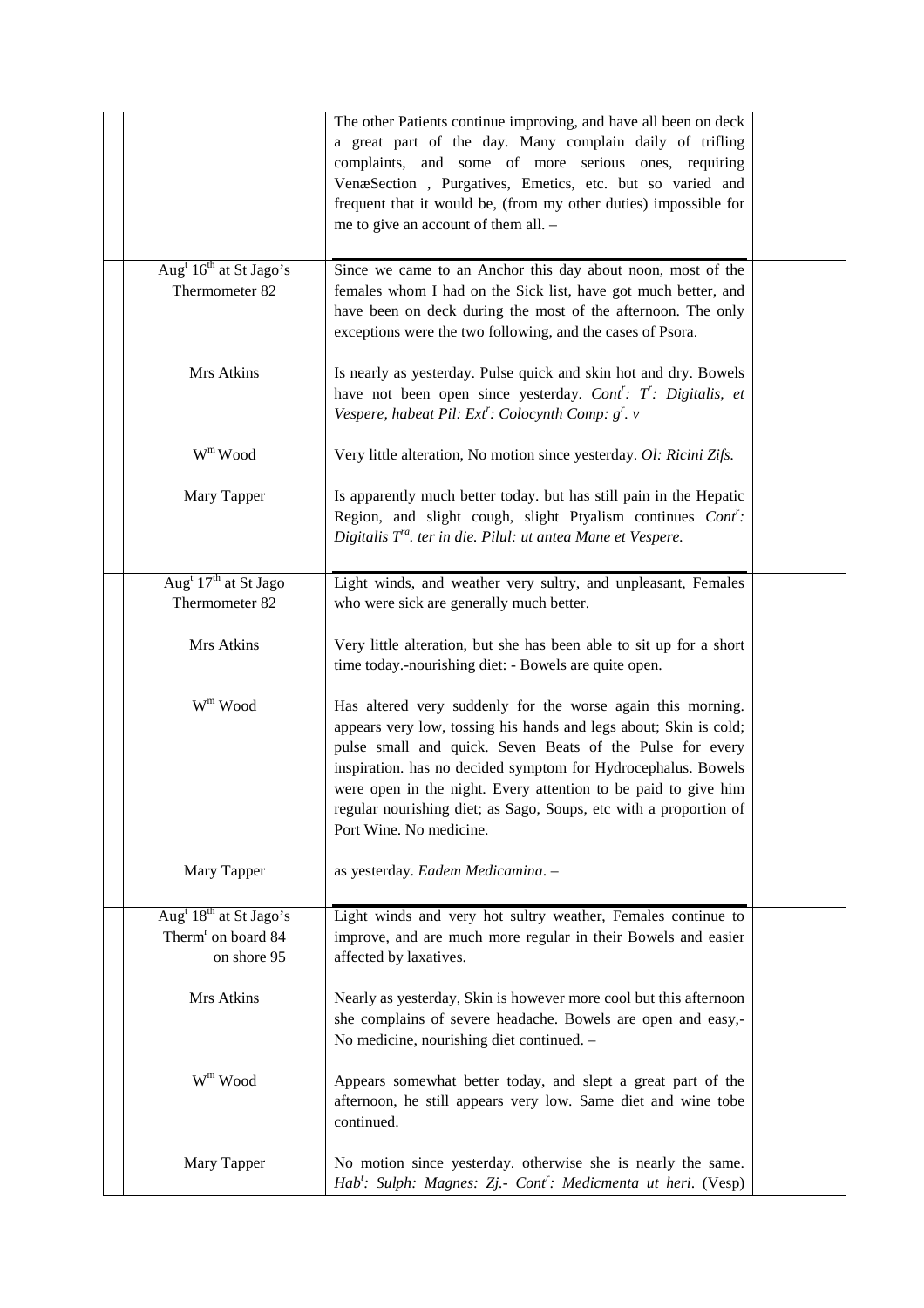|                                                             | Bowels freely open.                                                                                                                                                                                                                                                                                                                             |                                                   |
|-------------------------------------------------------------|-------------------------------------------------------------------------------------------------------------------------------------------------------------------------------------------------------------------------------------------------------------------------------------------------------------------------------------------------|---------------------------------------------------|
| Marg <sup>t</sup> Daley                                     | Discharged                                                                                                                                                                                                                                                                                                                                      | Discharged<br>Aug <sup>t</sup> . $18^{th}$        |
| Mary Davis                                                  | Discharged                                                                                                                                                                                                                                                                                                                                      | Discharged<br>Aug <sup>t</sup> . 18 <sup>th</sup> |
| Aug <sup>t</sup> $19^{th}$ St Jago<br>Therm <sup>r</sup> 84 | Light winds with heavy showers; Females generally continue to<br>improve, the Sick in particular.                                                                                                                                                                                                                                               |                                                   |
| Mrs Atkins                                                  | Her headache is gone off otherwise is nearly as yesterday,<br>Bowels easy, and regular. Nourishing diet continued.-                                                                                                                                                                                                                             |                                                   |
| $\mathbf{W}^{\mathrm{m}}$ Wood                              | Continues better with very little fever, Bowels loose this<br>morning, Stools of a natural colour. takes his food with avidity.<br>Same treatment Balneum Tepid -                                                                                                                                                                               |                                                   |
| Mary Tapper                                                 | Bowels open and less fever, Skin cool; tongue clean; Pulse 84.<br>She still complains of pain in the Epigastrium extending to the<br>right shoulder. Cont <sup>r</sup> Pilul: ut antea-                                                                                                                                                         |                                                   |
| M.A.Smith                                                   | Has no Purging nor vomiting - and the pain in her side is gone, -<br>She has however a severe headache (for she must have some<br>compl <sup>t</sup> ) Her Pulse and skin are natural and tongue clean., Cont <sup>r</sup> .<br>Cinchon:                                                                                                        |                                                   |
| Ann Leake, Jane Hayes and<br>Marg <sup>t</sup> Dwyne        | Have no particular complaint, but are considerably debilitated, -<br>Laxatives, nourishing diet, and a little wine, are given to them.                                                                                                                                                                                                          |                                                   |
| Aug <sup>t</sup> $20th$ St Jago<br>Therm <sup>r</sup> 84    | The Sick are in the same state as yesterday as nearly as possible,<br>and no alteration in the treatment, except that Mrs Atkins<br>complained of a sensation of great heat in the abdomen. without<br>any occasion of fever. Bowels open .- a large Blister was applied<br>for s few hours, without having it longer on than to cause a slight |                                                   |
| <b>PB10089. JPG</b>                                         | inflammation                                                                                                                                                                                                                                                                                                                                    |                                                   |
| Aug <sup>t</sup> $21st$ St Jago<br>Therm <sup>r</sup> 84    | Very hot and sultry, and light winds. The females who were ill<br>with Sea Sickness are all much better. but a great many other<br>Complaints arising from the Hot weather begin to shew<br>themselves.-                                                                                                                                        |                                                   |
| Mrs Atkins                                                  | Is better today; less fever, Bowels easy, Several Blisters risen.- A<br>laxative, nourishing light diet.-                                                                                                                                                                                                                                       |                                                   |
| $W^m$ Wood                                                  | Continues in a more favourable condition. Bowels rather slow<br>this morning, has but little or no fever, - Is much reduced, Sago,<br>and light Soup with a little wine frequently.-                                                                                                                                                            |                                                   |
| Mary Tapper                                                 | Is nearly in the same state as before, Pulse 84 skin cool, and<br>moist, but she has no appetite; Bowels are kept open by the Pill;<br>mouth is considerably sore, but no Ptyalism; Tongue is clean and<br>moist. Pain is rather diminishing. Cont <sup>r</sup> . Pilul ut antea. - - -                                                         |                                                   |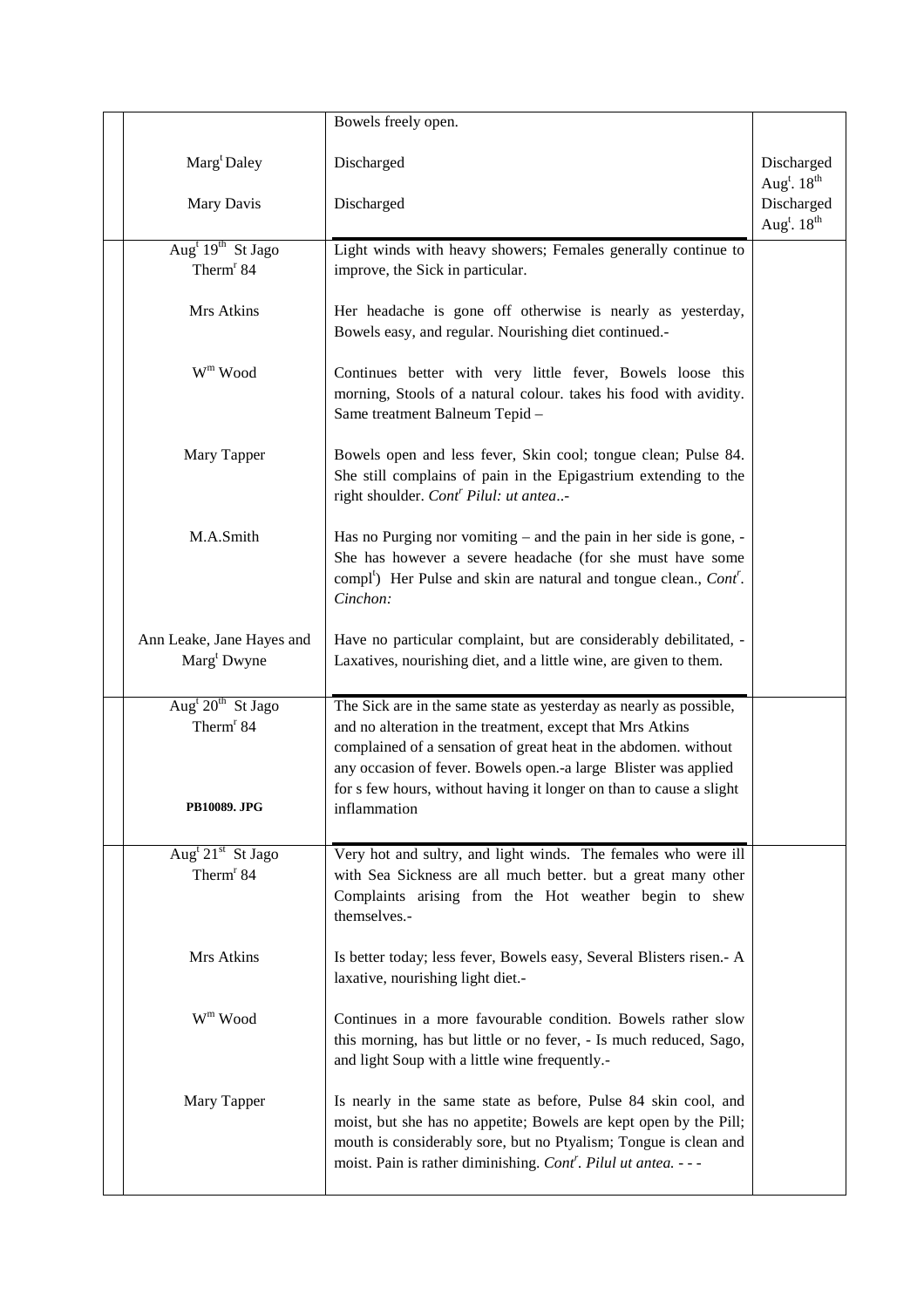| M.A.Smith                                                            | As last report. Cont <sup>r</sup> . Medic: eadem                                                                                                                                                                                                                                                                                                                                                                                                                                                                                                                                                                                                                                                                                                                                                                                                                                                                                                                     |  |
|----------------------------------------------------------------------|----------------------------------------------------------------------------------------------------------------------------------------------------------------------------------------------------------------------------------------------------------------------------------------------------------------------------------------------------------------------------------------------------------------------------------------------------------------------------------------------------------------------------------------------------------------------------------------------------------------------------------------------------------------------------------------------------------------------------------------------------------------------------------------------------------------------------------------------------------------------------------------------------------------------------------------------------------------------|--|
| Ann Leake, Jane Hayes and<br>Marg <sup>t</sup> Dwyne<br>The Patients | Aae nearly in the same state, laxatives, nourishing diet, and wine.<br>with Psora are nearly well.                                                                                                                                                                                                                                                                                                                                                                                                                                                                                                                                                                                                                                                                                                                                                                                                                                                                   |  |
| Mary Neale<br>ætat: 43                                               | Has had a very large family, and is of a very debilitated<br>constitution, Complained this morning of severe purging. Pulse is<br>quick but more from debility, than fever. Says she has been ill<br>several days. Is very much emaciated, has no pains.- Submur:<br>Hydrarg: $g^{ra}$ ij. – Pulvis Rhei $g^{ra}$ iiij. et postea Sumat. Pulv:<br>Cinchon $g'$ xij in Vino Rubr: Zj. ter in die.                                                                                                                                                                                                                                                                                                                                                                                                                                                                                                                                                                     |  |
| Mary Wilson<br>æt: 36                                                | Is insane in many of her ideas, and foolish almost in all. has lived<br>as far from the other women as she possibly could, since she has<br>been on Board, apparently from a suspicious temper. She has<br>been severely Sea Sick, and I understand that she has not taken<br>several doses of Medicine I have sent out to her, from a fear that<br>they would poison her. Indeed I cannot get to take but such<br>medicine as she herself chooses, Since she has been in the<br>Hospital. Her choice being always regulated by Caprice; and I<br>have had much difficulty in making her stay in the Hospital. She<br>complains of some headache, a slight pain in her right breast; -<br>Her tongue is furred, and dry in the middle, her breath fetid. Her<br>eyes dull; Her Bowels costive, Pulse 68 but full, Skin natural,<br>Hab <sup>t</sup> . Sulph: Magnes: Zj. two stools but no relief. Pil. ex Submur:<br>Hydrarg: $g'$ j Pulv: Rhei <sup>gr</sup> iiij. |  |
| Aug <sup>t</sup> $22nd$ at Sea                                       | Since we got out this morning the temperature is lower and much<br>less oppressive.                                                                                                                                                                                                                                                                                                                                                                                                                                                                                                                                                                                                                                                                                                                                                                                                                                                                                  |  |
| Mary Tapper                                                          | Has a severe pain in the left hypochondrium, the pain in the<br>region of the liver and right shoulder is less. has much headache,<br>but no increase of fever; pulse 84, Skin natural and perspires<br>freely. Bowels open, has no appetite, Cont'. Pilulæ ut heri.                                                                                                                                                                                                                                                                                                                                                                                                                                                                                                                                                                                                                                                                                                 |  |
| Marg <sup>t</sup> Dwyne                                              | Is again violently sick from the motion of the Ship. Bowels were<br>open yesterday; has continued retching and vomiting since we got<br>underweigh this morning - Embrocations to the region of the<br>stomach with Liniment Ammon:                                                                                                                                                                                                                                                                                                                                                                                                                                                                                                                                                                                                                                                                                                                                  |  |
| Mary Neale                                                           | Is somewhat easier than yesterday, has some Purging still. had<br>some appetite, has no pain or uneasiness except slight griping.<br>Cont <sup>r</sup> . Vin: et Cinchon: -                                                                                                                                                                                                                                                                                                                                                                                                                                                                                                                                                                                                                                                                                                                                                                                          |  |
| Mary Wilson                                                          | No alteration, except that her Bowels are freely open. Cont'. Pul:<br>ut heri bis in die. (Vesp) Vin: Rub: Zij                                                                                                                                                                                                                                                                                                                                                                                                                                                                                                                                                                                                                                                                                                                                                                                                                                                       |  |
|                                                                      | The other Patients are in the same state as yesterday nearly, same<br>treatment, Soup, Sago and gruel being provided for them all.-                                                                                                                                                                                                                                                                                                                                                                                                                                                                                                                                                                                                                                                                                                                                                                                                                                  |  |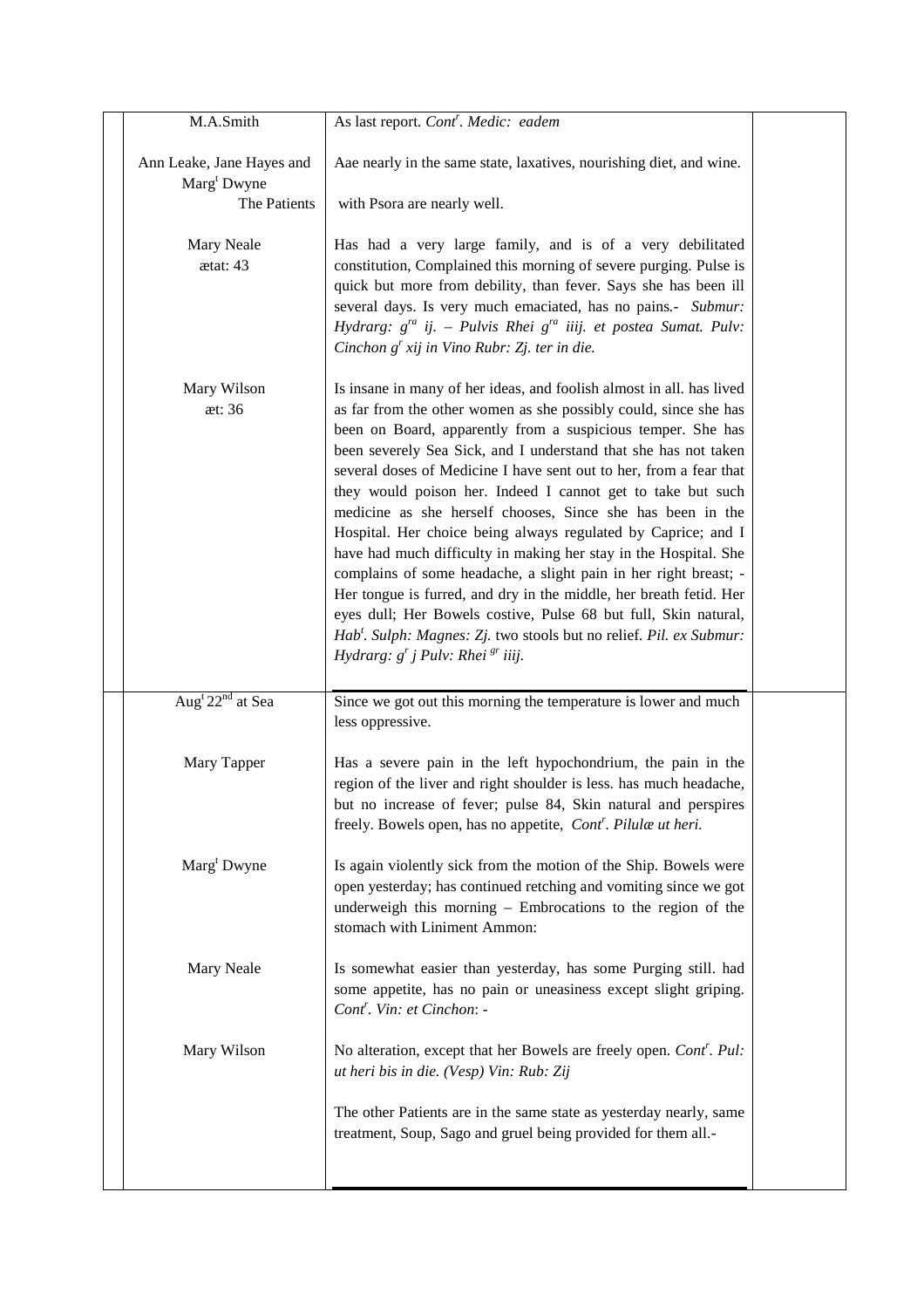| Aug <sup>t</sup> 23 <sup>rd</sup> at Sea | Light winds and sultry weather, yesterday and today very many<br>complained of slight fever, and derangement of their Biliary<br>Organs, gave them laxatives, Calomel and Rhubarb.-                                                                                                                                                                                                                                                                                                    |                                                   |
|------------------------------------------|----------------------------------------------------------------------------------------------------------------------------------------------------------------------------------------------------------------------------------------------------------------------------------------------------------------------------------------------------------------------------------------------------------------------------------------------------------------------------------------|---------------------------------------------------|
| Mary Tapper                              | Pain the left Hypochondrium continues,- Skin natural and Pulse<br>only 68, and regular. tongue clean. mouth sore but no Ptyalism.<br>Right side and shoulder is much easier, and for several days her<br>cough has been wearing off, and is now wholly gone. She is not<br>much reduced, but she eats very little. No motion since yesterday<br>morn <sup>g</sup> . Cont <sup>r</sup> . Pilul: ut antea. a little wine in her drink                                                    |                                                   |
| Marg <sup>t</sup> Dwyne                  | Is rather better today. Embrocations cont <sup>d</sup> .                                                                                                                                                                                                                                                                                                                                                                                                                               |                                                   |
| Mary Neale                               | Same as yesterday, same treatment.                                                                                                                                                                                                                                                                                                                                                                                                                                                     |                                                   |
| Mary Wilson                              | Mouth sore. No motion since yesterday. complains of headache,<br>tongue foul. Skin cool, and moist: Pulse about 68.- Omitt': Pil: et<br>Sumat Ol: Ricini Zj -                                                                                                                                                                                                                                                                                                                          |                                                   |
| PB10090. JPG<br>Jane Milne<br>æt: 24     | Complained last evening of headache and pain in her loins, hot<br>skin, and flushed face, suffused eyes. Tongue white, Bowels<br>rather costive, $Habt$ Pil ex Calomel. $gr$ . j. P. Rhei $gr$ . iij. – which<br>was repeated this morning, there is very little alteration since<br>yesterday. towards noon the bowels were open.                                                                                                                                                     |                                                   |
| Mary Davis, æt: 24                       | Complained last evening of great thirst and giddiness, had no<br>pain whatever, tongue furred, dry in the middle; skin natural<br>temperature, and perspires freely, but Pulse full and throbbing. no<br>appetite. Habeat Calomel. $g^{ra}$ . iij. Pulv: Rhei $g^{ra}$ . viij. This morn <sup>g</sup><br>her Bowels have been well opened, and she thinks herself better.<br>Pulse is still full. Habt. Pil. ex Rhei et Calomel. VSectio Z xvij -<br>$(Vesp)$ Repet <sup>r</sup> Pilul |                                                   |
| Mary Palmer<br>Æt 26                     | Complained last evening of pain in the region of the Liver and pit<br>of the Stomach; headache; - has foul tongue; costive Bowels and<br>slight fever. Pil.ex Colom: $g^r$ . ij. Pulv. Rhei $g^r$ . vij. - This<br>morning is nearly the same. <i>VSectio</i> when about six ounces were<br>taken she fainted. (Vesp) Rep'. Pilul.                                                                                                                                                     |                                                   |
| Mary Herwood 32                          | Constipation, slight fever, and derangement of the Biliary<br>Organs. Pil ex Calomel et Rhei                                                                                                                                                                                                                                                                                                                                                                                           |                                                   |
| Will <sup>m</sup> Wood                   | Continues apparently improving, takes his food and drink well.<br>Bowels continue regular without medicine, bathed in warm<br>water, a little wine in his drink frequently. diet, Sago Soup and<br>drink Gruel.                                                                                                                                                                                                                                                                        |                                                   |
| Ellen Wood<br>and her daughter           | Patients with Psora have washed themselves and their clothes<br>today and were discharged.                                                                                                                                                                                                                                                                                                                                                                                             | Discharged<br>Aug <sup>t</sup> . $23^{\text{rd}}$ |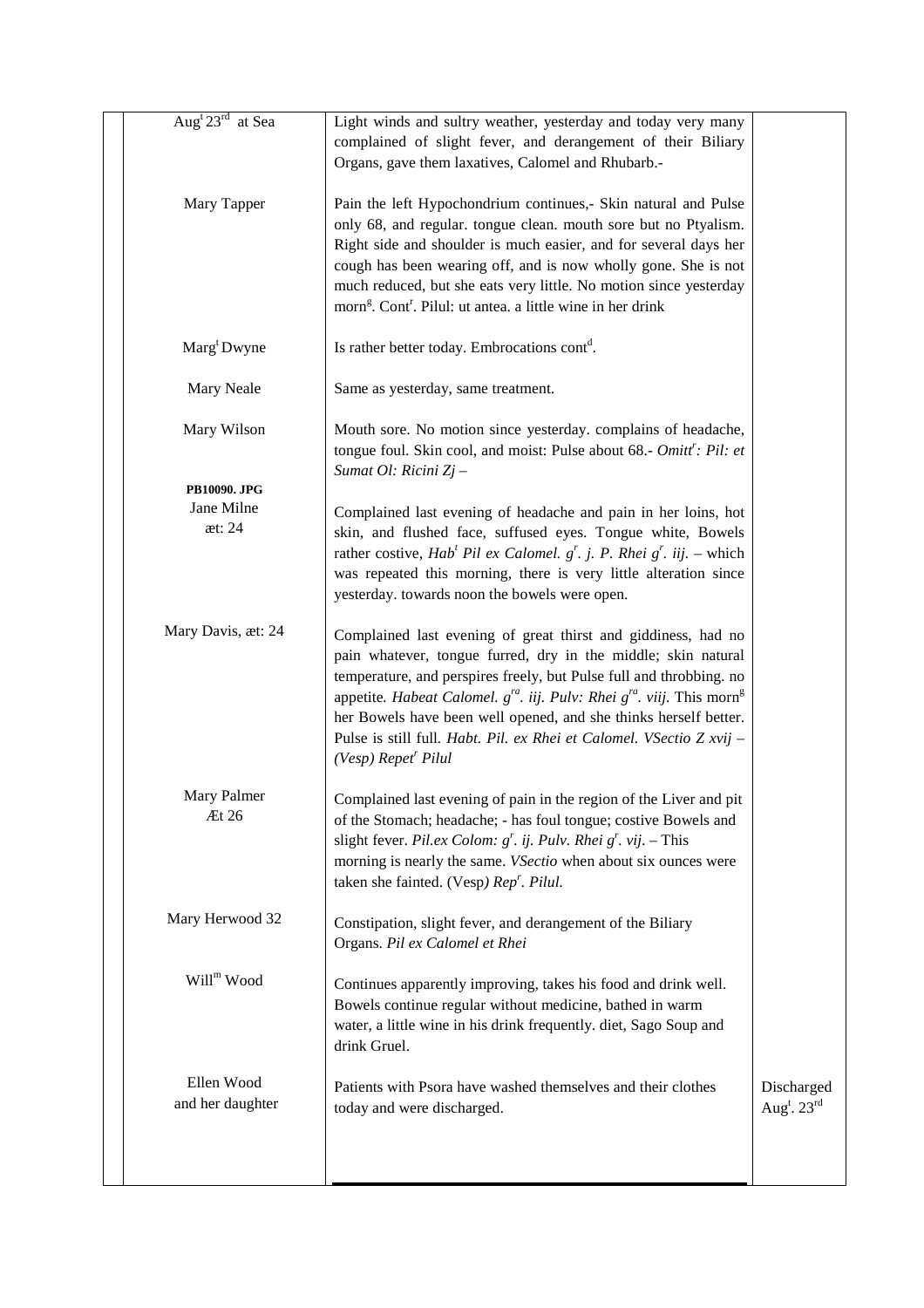| Aug <sup>t</sup> $24^{\text{th}}$ at Sea | Slight Southerly winds, and hot sultry weather. Two more<br>complained today with slight fever and derangement of the<br><b>Biliary Secretions.</b>                                                                                                                                                                                                                                                                                                                                             |  |
|------------------------------------------|-------------------------------------------------------------------------------------------------------------------------------------------------------------------------------------------------------------------------------------------------------------------------------------------------------------------------------------------------------------------------------------------------------------------------------------------------------------------------------------------------|--|
| Mary Tapper                              | Pulse is 80, Pain in the left side continues, headache otherwise is<br>as yesterday, no motion, Cont <sup>r</sup> Pilul. ut antea. (Noon) Rept <sup>r</sup> . Pil: -<br>(Vesp) Olei Ricini Zvj                                                                                                                                                                                                                                                                                                  |  |
| Marg <sup>t</sup> Dwyne                  | Embrocations<br>Nearly as before, severely vomiting still.<br>continued, with a laxative. -                                                                                                                                                                                                                                                                                                                                                                                                     |  |
| Mary Neale                               | Is much less purged than yesterday, her Pulse is quick, (120)<br>small, and skin rather warm, perspires freely, has no local pain.<br>Omitt'. Med: --Nutritive diet and a little wine occasionally (Vesp)<br>Tinct Opii $g^t$ . xvj                                                                                                                                                                                                                                                             |  |
| Mary Wilson                              | Bowels freely open, has vomited repeatedly since last night,<br>otherwise there is little alteration. Nourishing diet and half a Pint<br>of wine. She is as capricious as ever, she will not be confined to<br>bed, - will lie only on the Boards - will take but particular kinds<br>of water and from particular person, and even these persons must<br>give it to her in a particular manner, or she will not have it. -                                                                     |  |
| Jane Milne                               | The Pill.was repeated again last evening, this morning there is<br>little alteration, Bowels have been freely open, <i>Cont'. Pil: bis in</i><br>die                                                                                                                                                                                                                                                                                                                                            |  |
| Mary Davis                               | Continues better, Bowels open; Pulse full and rather quick, Skin<br>cool, and moist; tongue foul. has no Pain. Repetand Pil: Mane et<br>Vespere.                                                                                                                                                                                                                                                                                                                                                |  |
| Mary Palmer                              | Bowels have been well opened, Symptoms as yesterday, but feels<br>better, and pain in the right side is less.) Rept <sup>r</sup> . Pilul: ut heri.                                                                                                                                                                                                                                                                                                                                              |  |
| Mary Herwood                             | No alteration. Repetand. Pil:                                                                                                                                                                                                                                                                                                                                                                                                                                                                   |  |
| Will <sup>m</sup> Wood                   | Continues better. Bowels continue open and natural; Skin cool,<br>tongue clean, but there is a great degree of foulness of the palate.<br>nourishing diet and a little wine, - some Raspberry Jam for his<br>mouth.                                                                                                                                                                                                                                                                             |  |
| Mrs Atkins                               | Is much better, very little fever, tongue clean, Bowels regular, -<br>attention to be paid to Diet.                                                                                                                                                                                                                                                                                                                                                                                             |  |
| Mr Abbott                                | Was attacked during the course of last night with very frequent<br>purging, has been up about twelve times in the night; Tongue is<br>foul. Eyes dull and yellow; Complexion very sallow; has no pain<br>and little or no fever. Sumat Pil: ex Calomel $g^r$ . j. Pulvis Rhei $g^{ra}$<br>iiij. Soon after He took the pil.he vomited the contents of the<br>Stomach which were rather abundant; and as soon as the Stomach<br>was again quiet the Pill was repeated at noon Had Ol: Ricini Zj. |  |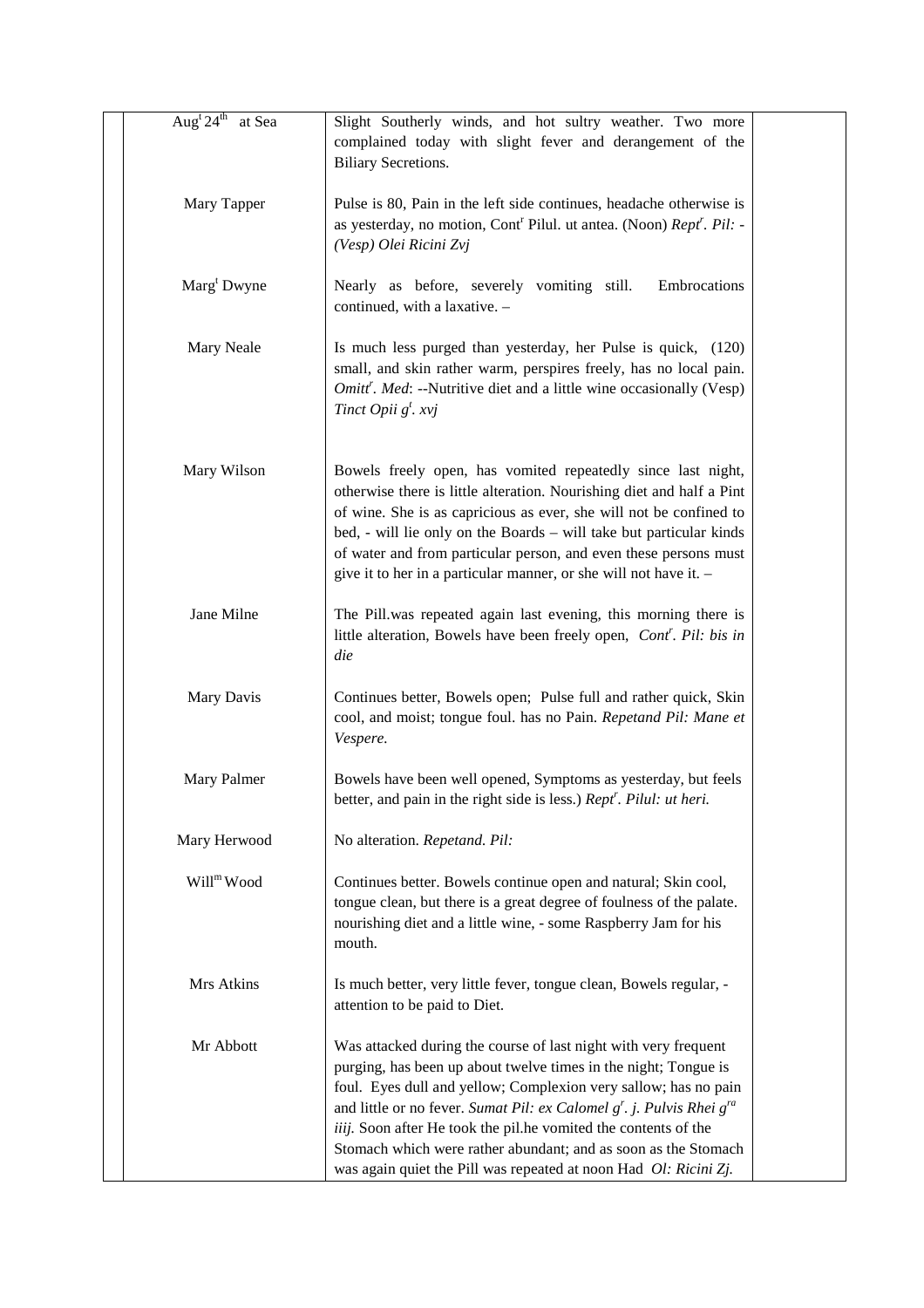|                                             | $-(Vesp)$ Purging is much less, Pulse 80. Skin moist and cool.<br>Rept <sup>r</sup> . Pilul:                                                                                                                                                                                                                                                                                                                                                                                                      |  |
|---------------------------------------------|---------------------------------------------------------------------------------------------------------------------------------------------------------------------------------------------------------------------------------------------------------------------------------------------------------------------------------------------------------------------------------------------------------------------------------------------------------------------------------------------------|--|
| Aug <sup>t</sup> $25^{\text{th}}$ at Sea    | Light Northerly winds, and very hot.                                                                                                                                                                                                                                                                                                                                                                                                                                                              |  |
| Thermr 86                                   |                                                                                                                                                                                                                                                                                                                                                                                                                                                                                                   |  |
| Mary Tapper                                 | Is nearly as yesterday, Pain in the left side continues but no fever;<br>no motion in her bowels. Hab <sup>t</sup> . T. Opii Zfs. (Vesp) Some<br>vomiting. Rept <sup>r</sup> . Pil. ex Rhei et Calomel.                                                                                                                                                                                                                                                                                           |  |
| Marg <sup>t</sup> Dwyne                     | Nearly as yesterday, very constipated in her bowels, Cont'.<br>Embrocatio: Sumat Sulph Magnes. Zfs.                                                                                                                                                                                                                                                                                                                                                                                               |  |
| Mary Neale                                  | Is much less Purged, and had a good night. her Pulse 100. Skin<br>cool. appetite better. Diet and wine as yesterday.-                                                                                                                                                                                                                                                                                                                                                                             |  |
| Mary Wilson                                 | Vomiting less frequent, mouth slightly affected with the Calomel.<br>Pulse 68, Skin cool, bowels open, but she will not eat anything no<br>medicine, wine as yesterday.                                                                                                                                                                                                                                                                                                                           |  |
| Mary Davis                                  | Is much better today. Complains of Hæmorrhoids, Flus. Sulph: Zj<br>mane et vespere.                                                                                                                                                                                                                                                                                                                                                                                                               |  |
| PB10091. JPG                                |                                                                                                                                                                                                                                                                                                                                                                                                                                                                                                   |  |
| Jane Milne                                  | No alteration, Bowels open. Cont'. Pil Mane et Vespere                                                                                                                                                                                                                                                                                                                                                                                                                                            |  |
| Mary Palmer Mary Herwood                    | No alteration, pilul. ut antea                                                                                                                                                                                                                                                                                                                                                                                                                                                                    |  |
| Will <sup>m</sup> Wood                      | Still continues to improve, no fever, an ulcer has suddenly<br>appeared on his right thigh, about the size of a sixpence, deep<br>indurated and thickened at the edges. Diet and wine as before.                                                                                                                                                                                                                                                                                                  |  |
| Jane Baker                                  | Complained last evening.- Constipation and pain in her right side;<br>Pilul ex Calomel $g'$ ij.- Pulv: Rhei $g'$ . viij. This morning. Sulph<br>Magnesia Zj (Vesp) has severe pain in the abdomen, tender on<br>pressure, no motion in her Bowels, Pulse hard, quick but full.<br>Tongue foul, Skin hot, moist; - Enema Cathartic: did not open the<br>Bowels freely.- Pulv: Rhei $g^{ra}$ iij. Calomel $g^{ra}$ . j.- Sumat-<br>VSectio ad Zxviij. Pulse remained firm and quick, but less full. |  |
| Mr Abbott                                   | Is much better this day. In the morning Repeated the Pill; during<br>the day had only three stools, (Vesp) much better, more cheerful,<br>tongue more clean; and complexion and eyes more clear.                                                                                                                                                                                                                                                                                                  |  |
| Jane Hayes                                  | Complained of much headache this evening which has been<br>gradually increasing for several days, a Blister to each Temple.                                                                                                                                                                                                                                                                                                                                                                       |  |
| Aug <sup>t</sup> $26^{\text{th}}$<br>at Sea | Light winds in the morning, Squally with rain in the forenoon,                                                                                                                                                                                                                                                                                                                                                                                                                                    |  |
| Thermometer 85                              | Strong cool, Easterly winds in the afternoon which gave very                                                                                                                                                                                                                                                                                                                                                                                                                                      |  |
| In the Hospital                             | great relief to every person on board and particularly to the Sick.                                                                                                                                                                                                                                                                                                                                                                                                                               |  |
| Mary Tapper                                 | Is nearly as yesterday. No fever, Pulse 78. pain in the left side<br>continues, Rept <sup>r</sup> . Pil: ut antea. - habeat Sulph Magnes: Zvj.<br>Empl. Meloi Magn. Region: Splenis.                                                                                                                                                                                                                                                                                                              |  |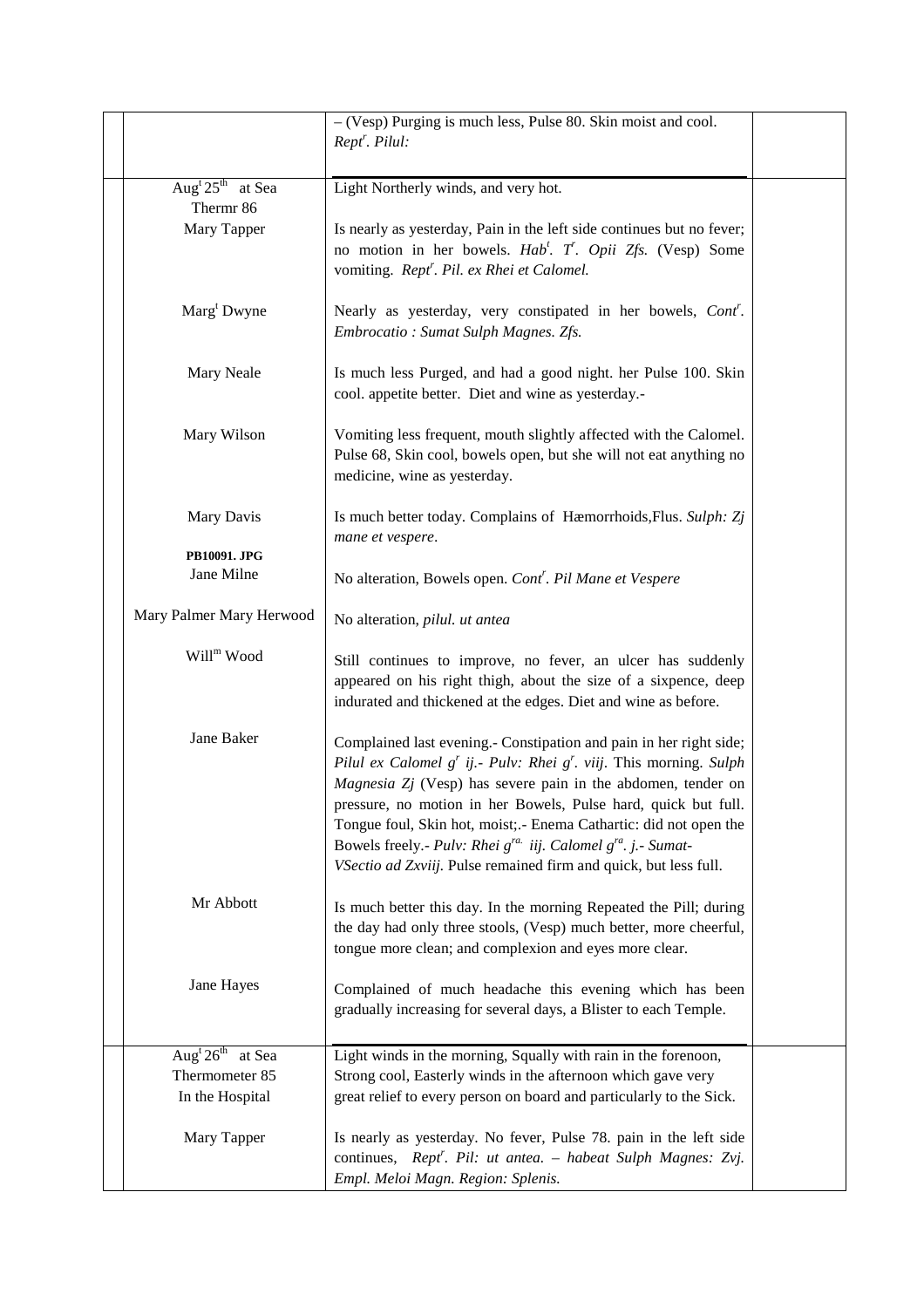| Marg <sup>t</sup> Dwyne       | Has severe vomiting, and some pain in the Epigastrium. Bowels<br>open, Pulse rather hard but no fever. Emplast. Meloi Epigastrio.                                                                                                                                                                                                                                                                                                                                                                                                                                                                                                |  |
|-------------------------------|----------------------------------------------------------------------------------------------------------------------------------------------------------------------------------------------------------------------------------------------------------------------------------------------------------------------------------------------------------------------------------------------------------------------------------------------------------------------------------------------------------------------------------------------------------------------------------------------------------------------------------|--|
| Mary Neale                    | One motion since last evening, Pulse 112 and she appears very<br>weak. but has no pain or uneasiness except a sense of weakness.<br>appetite is better than her appearance would indicate. Thinks her<br>weakness is occasioned by the want of Porter to which she has<br>been accustomed all her life till she became a prisoner. Diet and<br>wine cont <sup>d</sup> . with $g^{tta}$ xvj of Tinct. Opii in the evening.                                                                                                                                                                                                        |  |
| Mary Wilson                   | Nearly as yesterday, But no motion today (Vesp) Habt. Tinct<br>Rhei Zfs                                                                                                                                                                                                                                                                                                                                                                                                                                                                                                                                                          |  |
| Mary Davis                    | Convalescent. Cont <sup>r</sup> . Sulphur: Sublim. ut heri                                                                                                                                                                                                                                                                                                                                                                                                                                                                                                                                                                       |  |
| Jane Milne                    | Is better today, headache is slight, fever nearly gone, some pain<br>in her loins; tongue more clean, Bowels open. Cont'. Pil ut heri.                                                                                                                                                                                                                                                                                                                                                                                                                                                                                           |  |
| Mary Palmer<br>Mary Herwood   | Both are better today, Palmer complains of Headache only, no<br>pain in her right side. Cont <sup>r</sup> . Pil. ut antea.                                                                                                                                                                                                                                                                                                                                                                                                                                                                                                       |  |
| Jane Baker                    | Blood taken last evening very slightly buffy. one motion. is easier<br>in her Bowels, but has severe headache. Pulse firm, 80. but skin<br>cool, and soft. - Abdomen slightly tender. Hab'. Sulph: Magnes:<br>Zfs which was rejected almost immediately.- It was repeated<br>again, and again rejected but one scanty motion was procured. In<br>the evening the abdomen was perfectly easy, but headache<br>continued. Habeat. Submur: Hydrarg: g <sup>ra</sup> : ij. Pulveris Jalapæ<br>$g^{ra}$ . viiij. -                                                                                                                    |  |
| Mr Abbott                     | Continues better, but has a sensation of fullness of the abdomen;<br>Eyes continue of a dull yellowish hue. $-$ Cont <sup>r</sup> . Pil. Mane et Vesp.                                                                                                                                                                                                                                                                                                                                                                                                                                                                           |  |
| Jane Hayes                    | Is much relieved in her head, and is altogether much better today,<br>Bowels open, no medicine.                                                                                                                                                                                                                                                                                                                                                                                                                                                                                                                                  |  |
| Will Wood                     | Continues to improve, Bowels are regular without medicine,<br>Mouth is much more clean, appetite good. diet and wine cont <sup>d</sup> . as<br>before. Warm bath everyday.-                                                                                                                                                                                                                                                                                                                                                                                                                                                      |  |
| Elizabeth Wimbridge<br>Æt: 25 | Complained last evening of severe pain in the Hepatic, and<br>Epigastric regions extending to her right shoulder. headache and<br>pain in her limbs, Tongue foul. Pulse firm and quick, but skin<br>moist and coo, has had pain in the same situation, while in prison<br>for which it had been repeatedly blistered. Hab'. Submur:<br><i>Hydrarg:</i> $g^{ra}$ : ij. <i>Pulv. Jalapæ</i> $g^{ra}$ . <i>viiij.</i> This morning Bowels<br>open but pain and headache more severe. VSectio Zxx.-<br>Empl.Meloi regioni doloris. Hab <sup>t</sup> . Pil: ex Submur: Hydg: $g^{ra}$ : j.<br>Pulv Jalapæ $g^{ra}$ . iiij ter in die. |  |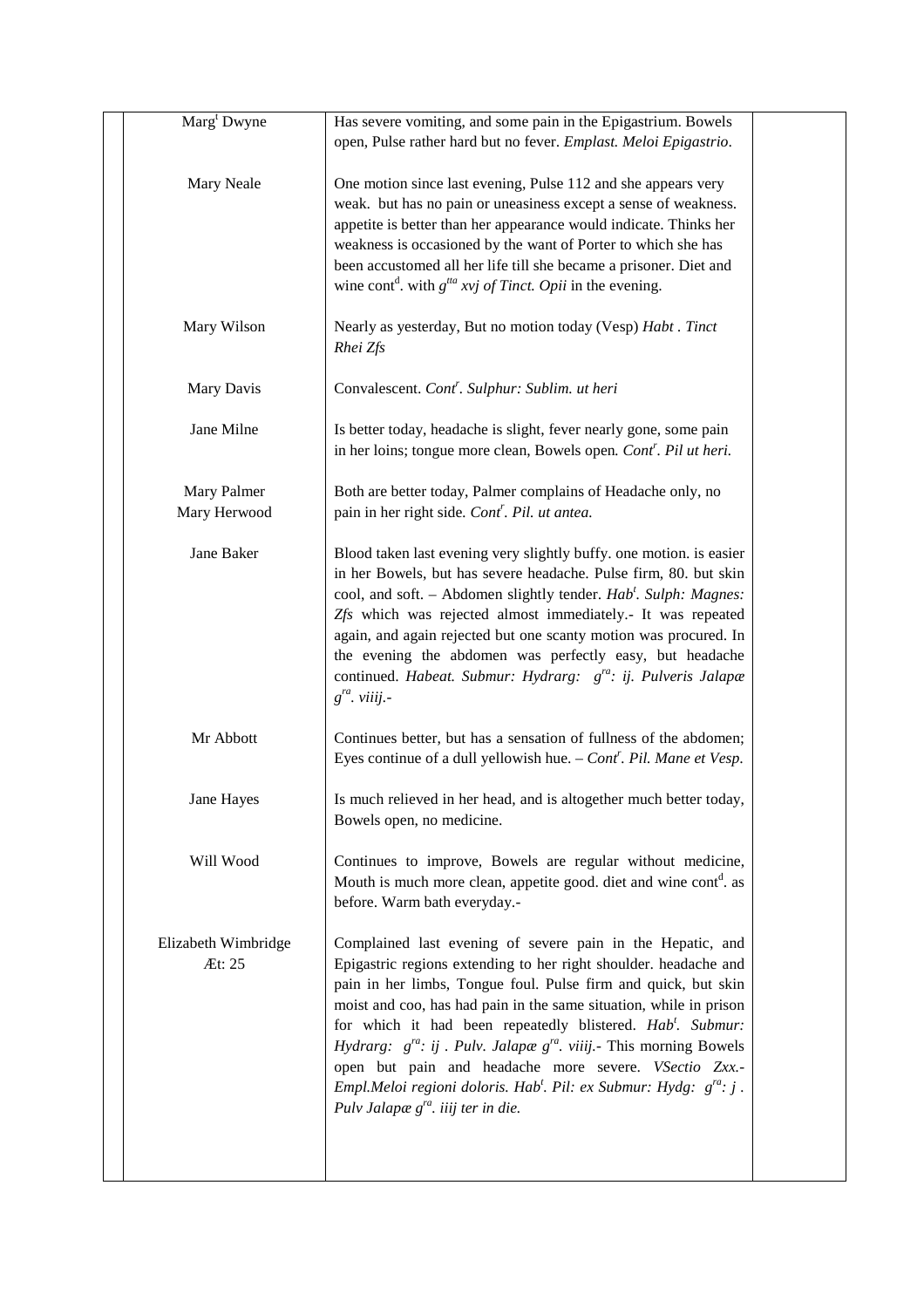|                                | There are several others ill with bilious and Hepatic complaints                                                                       |  |
|--------------------------------|----------------------------------------------------------------------------------------------------------------------------------------|--|
|                                | who are treated in the same manner.- Mary.A. Smith is                                                                                  |  |
|                                | Convalescent.                                                                                                                          |  |
|                                |                                                                                                                                        |  |
| Aug <sup>t</sup> $27th$ at Sea | Light winds, and Sultry with a considerable Northerly Swell, and                                                                       |  |
| Thermometer 85                 | much Sickness among the Females.                                                                                                       |  |
|                                |                                                                                                                                        |  |
| Mary Tapper                    | Is easier than yesterday. pain in the left side nearly gone, Pulse                                                                     |  |
|                                | 76. and regular. Headache less. skin cool and moist. No motion.                                                                        |  |
|                                | Mouth slightly sore, but short of Ptyalism. Habeat. Pulv: Rhei 2j.                                                                     |  |
| <b>PB10092. JPG</b>            | (Vespere). had one motion, in the afternoon, after whichsShe got                                                                       |  |
|                                | out of bed and went on deck, and staid for some time apparently                                                                        |  |
|                                | cheerful and in good spirits: when she came down in the Hospital<br>again she fainted three times in about half an hour, and last time |  |
|                                | she had (very evident) rigors. Her pulse during the period was                                                                         |  |
|                                | very quick, but a short time afterwards (2 hours) settled to 84.                                                                       |  |
|                                | when she compl <sup>d</sup> . of pain in the Stomach and Epigastric Region.                                                            |  |
|                                | Her tongue is clean; her skin cool and moist. Half a pint of wine                                                                      |  |
|                                | to be put into thin Sago for her drink during the night.                                                                               |  |
| Marg <sup>t</sup> Dwyne        |                                                                                                                                        |  |
|                                | Vomiting continues severe, she complains of pain in the left                                                                           |  |
|                                | Breast extending through her back. Epigastrium and Hepatic<br>Region is more full than natural. and abdomen considerably               |  |
|                                | enlarged but soft. Blister well risen, but no relief. has much                                                                         |  |
|                                | headache. Pulse 84. Skin cool and moist. Tongue foul. no                                                                               |  |
|                                | appetite <i>Hab'</i> . <i>Pulv: Rhei 2j.</i> – (Vesp) no alteration <i>Repet': Pulv:</i>                                               |  |
|                                | $Rhei$ :-                                                                                                                              |  |
|                                |                                                                                                                                        |  |
| Mary Neale                     | Three motions during the last 24 hours; Is nearly as yesterday                                                                         |  |
|                                | otherwise. Today however I observed that she has some cough<br>with expectoration, which it appeared to me, she wished to              |  |
|                                | conceal from me. Her tongue is clean. Skin cool, Pulse 108, and                                                                        |  |
|                                | small. has been much depressed in spirits since she came on                                                                            |  |
|                                | Board. Diet, Wine, and $T$ . Opii as before.                                                                                           |  |
|                                |                                                                                                                                        |  |
| Mary Wilson                    | had one stool in the night but not free. otherwise is as yesterday.                                                                    |  |
|                                | Sumat Pulv: Rhei: gra. viij.- (Vesp) No motion.- Rept': Pulv:                                                                          |  |
|                                | Rhei.                                                                                                                                  |  |
| Jane Milne                     | Very little alteration. Cont <sup>r</sup> . pilul. ut antea                                                                            |  |
|                                |                                                                                                                                        |  |
|                                | Mary Palmer, and Mary Herwood, are both much better. Their                                                                             |  |
|                                | tongues continue foul. Both had a laxative pill in the morn <sup>g</sup> , and                                                         |  |
|                                | in the even <sup>g</sup> .                                                                                                             |  |
| Jane Baker                     |                                                                                                                                        |  |
|                                | Has had three free stools, no pain whatever in her Bowels but has                                                                      |  |
|                                | severe headache. Skin hot Pulse hard and quick. Blood taken but<br>slightly Buffy. tongue foul. Mouth slightly sore. VSect ad Zvj      |  |
|                                | when this quantity was taken she fainted but her pulse soon                                                                            |  |
|                                | became full and hard again. Her forehead to be bathed with                                                                             |  |
|                                | vinegar – during the day her Bowels continued open.                                                                                    |  |
|                                |                                                                                                                                        |  |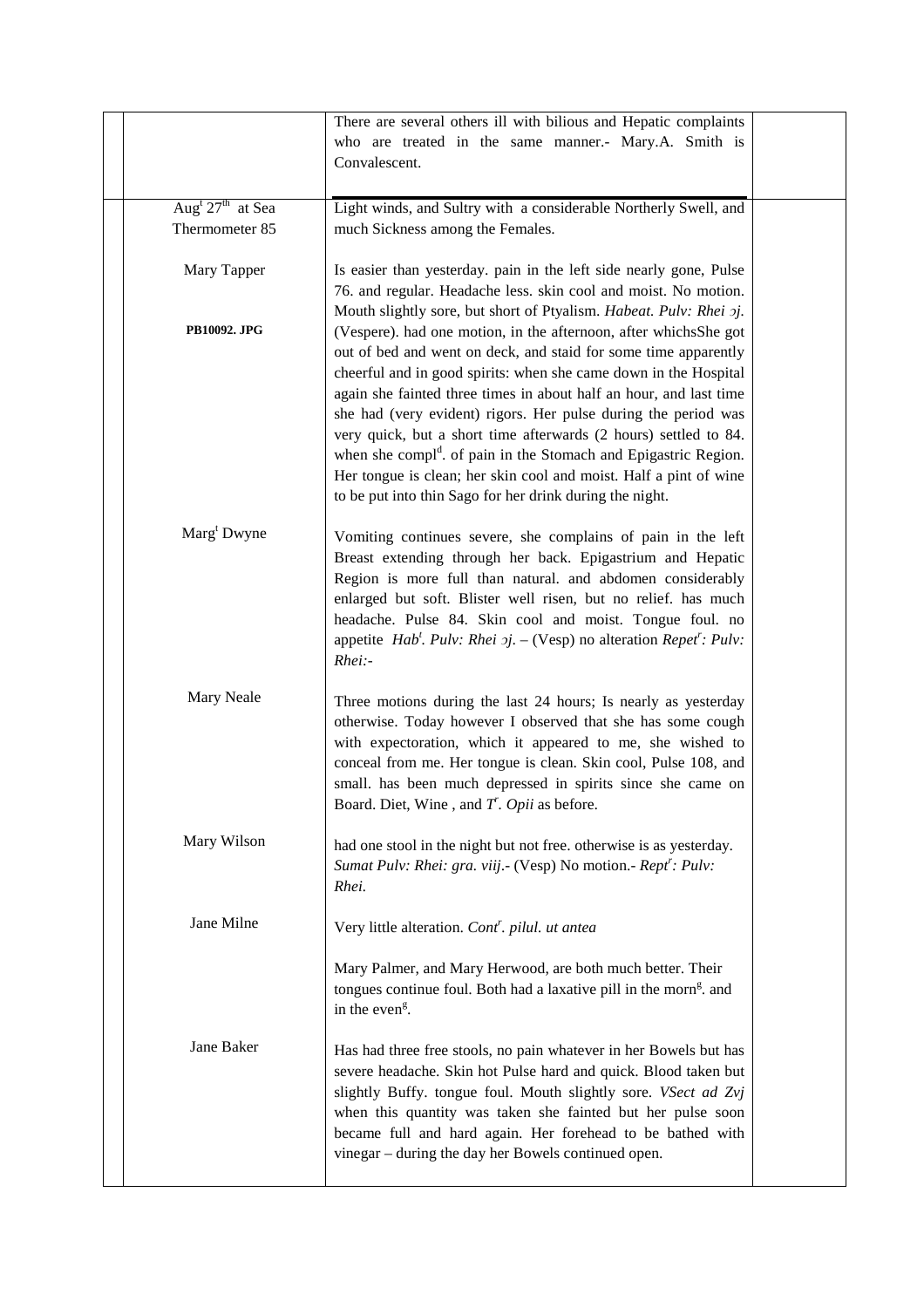| Mr Abbott                                       | Has not been so well during last night has been very restless and<br>Purged three or four times, Skin natural heat. Moist. Pulse 80.<br>Soft. Tongue foul, eyes continue as yesterday. Voice is very<br>weak, - Has had a short teasing cough for a long time. Habeat<br>Pil: ex Submur: Hydrarg: g'. ij. (Noon) Hab'. Sulph Magnes:<br>Zfs.- (Vespere) Remains nearly the same, has been purged four<br>times today, feels very weak, tongue foul. white, angles of the<br>Eyes, red: he vomited his Tea immediately after He drank it this<br>evening. Mouth slightly mercurialised, No Medicine. |  |
|-------------------------------------------------|-----------------------------------------------------------------------------------------------------------------------------------------------------------------------------------------------------------------------------------------------------------------------------------------------------------------------------------------------------------------------------------------------------------------------------------------------------------------------------------------------------------------------------------------------------------------------------------------------------|--|
| Jane Hayes<br>Will. Wood                        | Convalscent<br>$D^{\rm o}$ –                                                                                                                                                                                                                                                                                                                                                                                                                                                                                                                                                                        |  |
| Eliz <sup>th</sup> . Wimbridge                  | Blister well risen; Bowels open several times in the night. has<br>less fever. Skin cool. tongue foul. Mouth slightly affected. Pain<br>in the side is hardly perceptible. but has a considerable degree of<br>headache. during the day her Bowels continued freely open, and<br>in the evening she was much easier.                                                                                                                                                                                                                                                                                |  |
| Augt. 28 <sup>th</sup> at Sea<br>Thermometer 85 | Very Light Southerly winds, and Sultry. Many of the Sick are<br>very ill apparently from the mere effects of heat alone. Very<br>many of them are extremely Ill. Several new cases have been<br>added today.-                                                                                                                                                                                                                                                                                                                                                                                       |  |
| Mary Tapper                                     | Says she had a return of the rigors about midnight. today she<br>appears in her old state. Pulse 84. Skin cool and moist, tongue<br>clean. little or no pain.- had one stool this afternoon. Tongue<br>Omit': Pil: Calomel Habt. Pulvir: Rhei g'. xv. Super tart Potass.<br>et Soda 2jfs.- Infus Quassiae bis in die.                                                                                                                                                                                                                                                                               |  |
| Marg <sup>t</sup> Dwyne                         | Pain in the left breast continues, and also the enlargement of the<br>Abdomen and Epigastrium. has not had so much vomiting. Skin<br>is cool. Pulse 80. but firmer than natural, Tongue more clean than<br>yesterday. no motion in her Bowels. Begged I would bleed her, as<br>she fancied she would be relieved by it when I took Zvj she<br>fainted. Habt. Pulv: Jalap: Comp: a little wine in her drink.-                                                                                                                                                                                        |  |
| Mary Neale                                      | Two motions since yesterday, otherwise no alteration. Omit'.<br>Tnict. Opii. Hab <sup>t</sup> . Infus: Quassiae bis in die. Cont <sup>r</sup> . Dieta Nutrit:<br>et ofs Vini Rubr: ut antea:                                                                                                                                                                                                                                                                                                                                                                                                        |  |
| Mary Wilson                                     | No motion, very little alteration otherwise but absolutely refuses<br>to take any Medicine. In the evening I got her to take $Zfs$ of Ol.<br>Ricini                                                                                                                                                                                                                                                                                                                                                                                                                                                 |  |
| PB10093. JPG<br>Jane Milne                      | Has more headache and more heat of skin than she has yet had.<br>No stool since yesterday morng- Habt. Sulph: Magnes. ziiij<br>(Vesp) Bowels have been freely opened, and her Skin is more<br>cool, but she complains of a great sense of weakness. Vinum<br>Antim: $g^{tta}$ . xx.                                                                                                                                                                                                                                                                                                                 |  |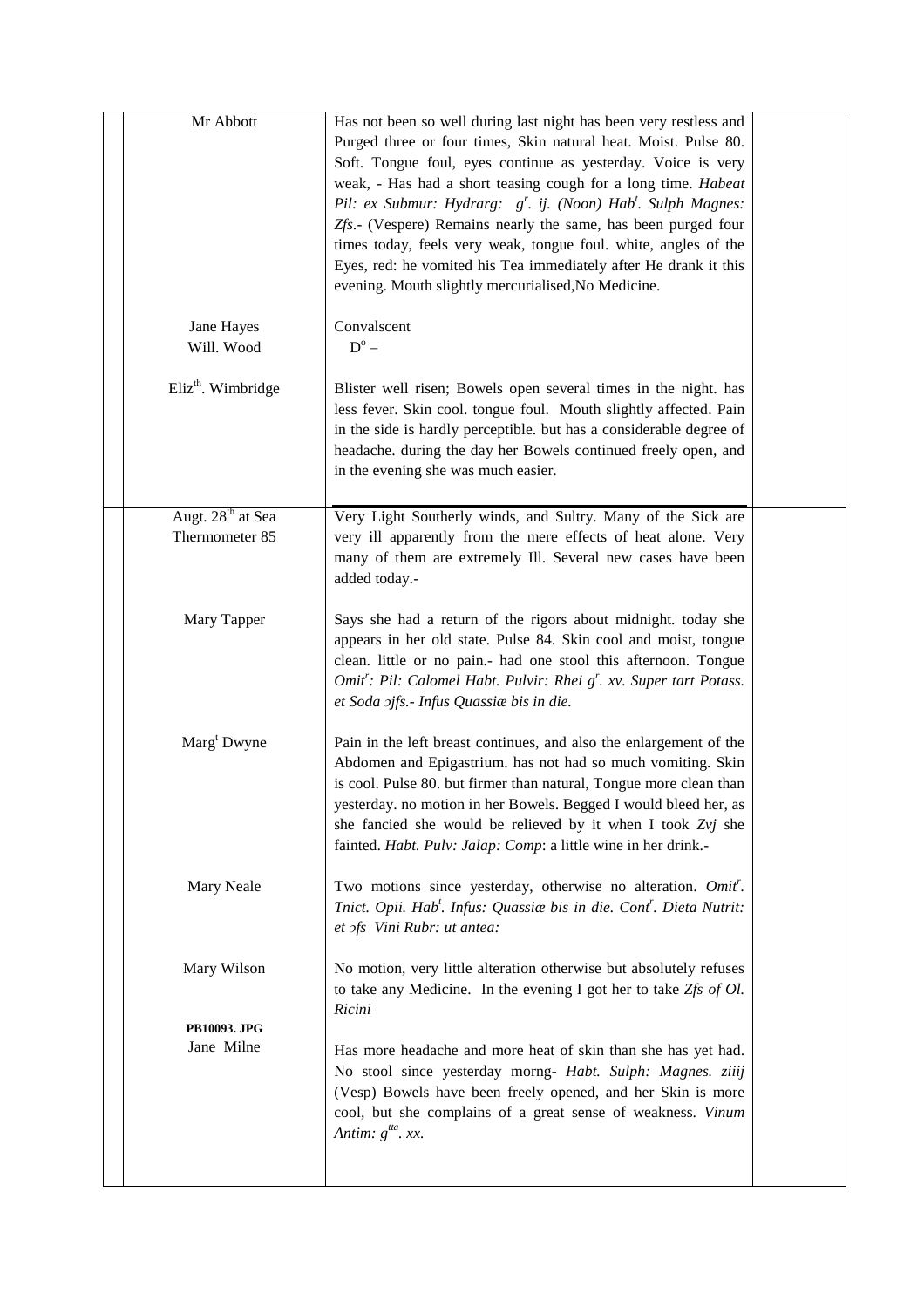| Jane Baker                               | Skin continues hot, but at times perspires freely. Gums are<br>slightly affected. No pain in the abdomen, headache considerable,<br>Pulse quick and full. Breathes very quick. Habt. Vin: Antim: g <sup>tta</sup> .<br>xxv.ter in die. Cold applications to the forehead. (Vesp) Sumat<br>Pulvir: Rhei.g'. viij.                                                                                                                                                                                                                                             |                      |
|------------------------------------------|--------------------------------------------------------------------------------------------------------------------------------------------------------------------------------------------------------------------------------------------------------------------------------------------------------------------------------------------------------------------------------------------------------------------------------------------------------------------------------------------------------------------------------------------------------------|----------------------|
| Mr Abbott                                | Is much better today; Bowels have been loose today (5 motions)<br>but he feels much better. Tongue more clean; sense of fullness of<br>the abdomen gone, No sickness, Complexion and Eyes more<br>clear. and feels himself capable of sitting up. No Medicine.                                                                                                                                                                                                                                                                                               | $Dischd$ Aug         |
| Jane Hayes<br>Will.Wood                  | Discharged.<br>Discharged                                                                                                                                                                                                                                                                                                                                                                                                                                                                                                                                    | 28<br>$\zeta\,\zeta$ |
| Eliz <sup>th</sup> . Wimbridge           | Nearly as yesterday, In the evening she complained of more<br>headache; - Several motions during the day. Vin: Antimon: ter in<br>die.                                                                                                                                                                                                                                                                                                                                                                                                                       |                      |
| Jean Mc Limont<br>Ætat. about 27         | Comp <sup>d</sup> . last evening of headache, pain in the Epigastrium, back,<br>and in her limbs. Skin rather hot. Pulse quick: Tongue foul.-<br>Bowels constipated. – Vsect Zxvj. Habeat Subm: Hydrarg. $g^{ra}$ . ij.<br>Pulv: Jalap: gr. viij. This morning. no alteration, no motion in<br>her Bowels. Habt. Sulph: Magnes: Zj. - (Vesp) No motion,<br>Habeat Pulv: Jalapa et Cremor: Tart: zj.                                                                                                                                                          |                      |
| Mary Dowling<br>Æt. about 33             | Complained this morning of Headache and pain in her loins and<br>limbs, Bowels constipated. Tongue furred, white; Pulse hard and<br>quick, Skin hot. V.Sect Zxvj. Syncope. Habeat Sulph Magnes: Zj,<br>which she rejected in a short time.- Sumat Ol. Ricini Ziiij. which<br>was also rejected .- Noon. Is much easier, and skin cool. but pulse<br>quick. Hab <sup>t</sup> : Pulv: Jalap: $\sigma j$ . Crem: Tart: $\sigma i j$ – which was also<br>rejected. (Vesp) no motion but continues easier. Sumat Pil: ex<br>Calomel g'. ij. Pul: Jalap: gr. viij. |                      |
| Charl <sup>tte</sup> Fox<br>Æt abt 24    | Stout. complained of severe headache and much pain in the<br>Hepatic Region. intense fever, vomiting.<br>VSectio ad Zxx.<br>Syncope. Hab'. Calomel g'. ij. Pulv: Jalapa g'. viij. (Noon) Sum'.<br>Sulph: Magnes Zij. - (Vesp) Bowels opened, and she feels<br>relieved. Skin is cool, headache and pain in side less. Rept <sup>r</sup> Pulv.<br>Jalap et Calom: ut antea.                                                                                                                                                                                   |                      |
| Marg <sup>t</sup> . Haley<br>Ætat 19.    | Presented herself with severe headache, and pain in the<br>Epigastrium and limbs. Skin hot and Pulse full and hard. Tongue<br>foul. Bowels constipated. Catamenia have flowed very copiously,<br>for the last two days; so much so that she became much alarmed.<br>VSect Zxviij. Sumat Sulph: Magnes: Zj. (Vesp) four motions, and<br>is considerably relieved.                                                                                                                                                                                             |                      |
| Aug <sup>t</sup> 29 <sup>th</sup> at Sea | Slight S. West Winds. Sick generally, rather better this morning.                                                                                                                                                                                                                                                                                                                                                                                                                                                                                            |                      |
| Therm <sup>r</sup> . 82.<br>Mary Tapper  | Is better this morning, had a good nights rest, but is very weak.<br>cannot sit up for any length of time without fainting. Pulse 84. No                                                                                                                                                                                                                                                                                                                                                                                                                     |                      |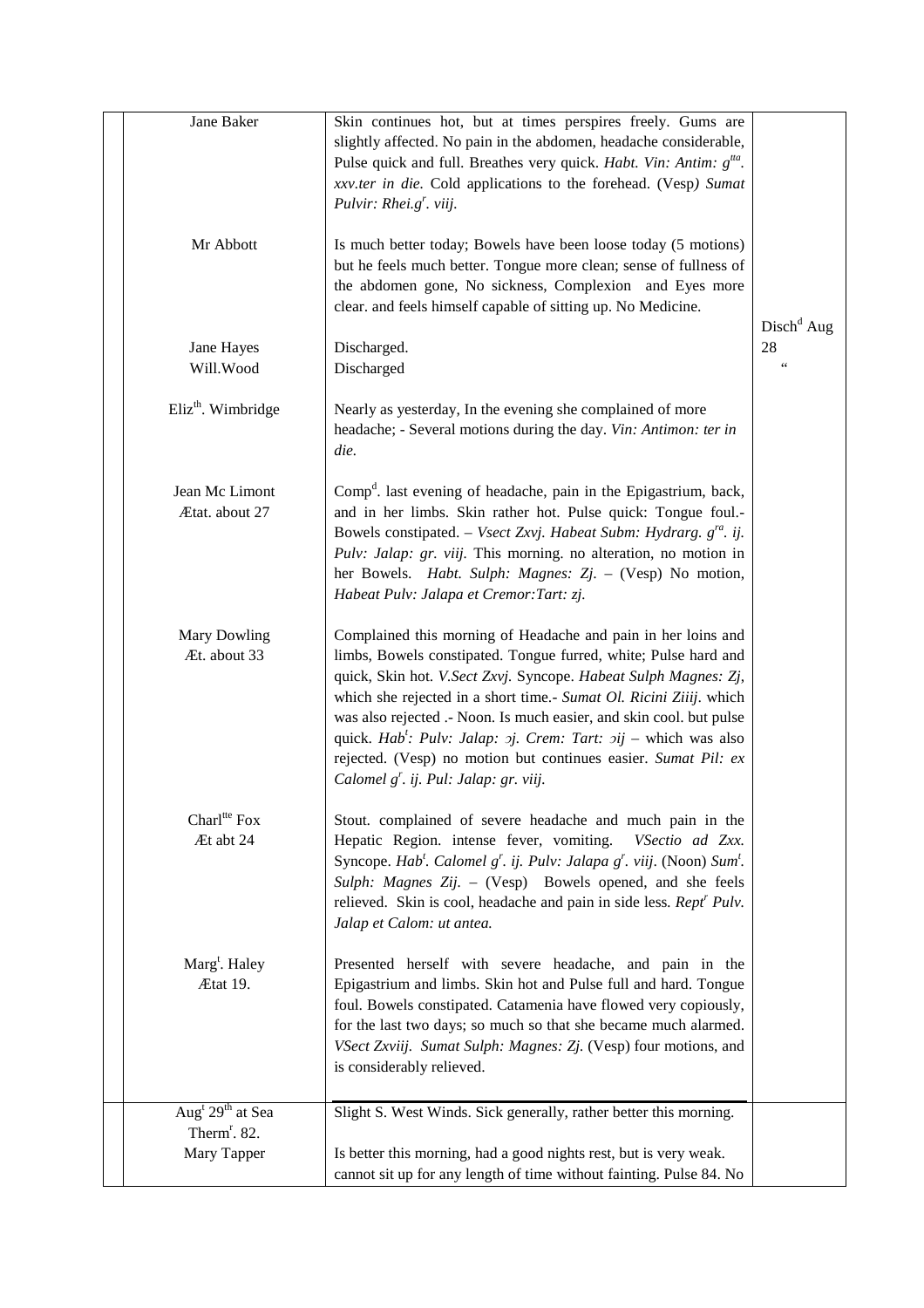|                                           | pain. two stools in the night. Habeat Infus: Quassia ter in die,-<br>Nourishing diet with Half a Pint of Wine.                                                                                                                                                                                                                                                                                                                                                      |  |
|-------------------------------------------|---------------------------------------------------------------------------------------------------------------------------------------------------------------------------------------------------------------------------------------------------------------------------------------------------------------------------------------------------------------------------------------------------------------------------------------------------------------------|--|
| $\text{Marg}^{\text{t}}$ Dwyne            | Had two motions in the night, Is better, no Pain except in her left<br>breast, headache slight. Pulse nearly natural. Skin cool. Infus<br>Quassiæ ter in die Wine and nourishing diet, - Pil: ex Calomel gr.j<br>Jalapa g <sup>ra</sup> iiij                                                                                                                                                                                                                        |  |
| Mary Neale                                | Is nearly as before, one stool in the night. Pulse 104. Small. Skin<br>cool. Hab <sup>t</sup> : Infu:s Quassiae ter in die. Vin: Rubr: Z viij et dieta<br>nutritious.                                                                                                                                                                                                                                                                                               |  |
| Mary Wilson                               | No alteration. No stool. Slight Ptyalism. will not take her<br>medicines. diet and drink as before. asked for Sulph: Magnes:                                                                                                                                                                                                                                                                                                                                        |  |
| Jane Milne                                | Purging continued during the night. Fever remains considerable.<br>Skin hot. Pulse quick and hard; headache. VSect ad Zxiij. when<br>the Pulse was rendered much softer and a slight degree of<br>Syncope was brought on.                                                                                                                                                                                                                                           |  |
| Jane Baker                                | Bowels freely open during the night., otherwise is nearly the<br>same state as yesterday. has slight Cough, but no Pain. headache<br>less severe. Cont <sup>r</sup> . Vin: Antimon: ut heri.                                                                                                                                                                                                                                                                        |  |
| Mr Abbott<br>Eliz <sup>th</sup> Wimbridge | Nearly as yesterday. Habeat Sulph: Magnes: ziiij<br>Nearly as yesterday. Same Medicines.-                                                                                                                                                                                                                                                                                                                                                                           |  |
| Jean McLimont                             | Has less fever, and feels much better. Tongue more clean. Bowels<br>have been freely open in the night.- Noon. Continues much<br>better, no motion since the morning. Pil: ex Calom: $g^{r}$ j. Jalap:<br>$g'$ . iiij.                                                                                                                                                                                                                                              |  |
| <b>Mary Dowling</b>                       | No motion in her Bowels, but remains easier, refused to have an<br>Enema. Sumat Tinct Rhei Zj                                                                                                                                                                                                                                                                                                                                                                       |  |
| PB10094. JPG<br><b>Charlotte Fox</b>      | has been frequently open in her Bowels during the night, and has<br>been much easier. This morn <sup>g</sup> her complaints have returned with<br>their former violence. Severe headache and pain in the right side.<br>high fever. VenæSect Zxx. which relieved her considerably.<br>Emplast: Magnum Regis: hepatis. - Pil: Hydrarg. Submur: g'. ij.                                                                                                               |  |
| Marg <sup>t</sup> . Haley                 | Continues much easier, Skin cool, Tongue cleaner, Fever less,<br>bowels open; headache and pain less. Habt. Pilul. ex Submur:<br>Hydrarg: gr j, Jalap gr iiij.                                                                                                                                                                                                                                                                                                      |  |
| Ann Kerslake<br>Ætat 25                   | Complained last evening. Had Pil N°. ij ex Hydrarg: Submur: $g'$ .<br>iij. P. Jalapæ $g'$ . viij. This morning found her in a high fever,<br>with severe headache and pain in her back, and much pain and<br>tenderness on pressure in the Epigastric, and Hepatic Region.<br>Bowels have been freely open. V.Sect ad Zxvj, which relieved the<br>Epigastre very much, headache and pain in the loins less. Sumat<br>Hydrarg: Submur: $g'$ . ij. Jalapæ $g'$ . viij |  |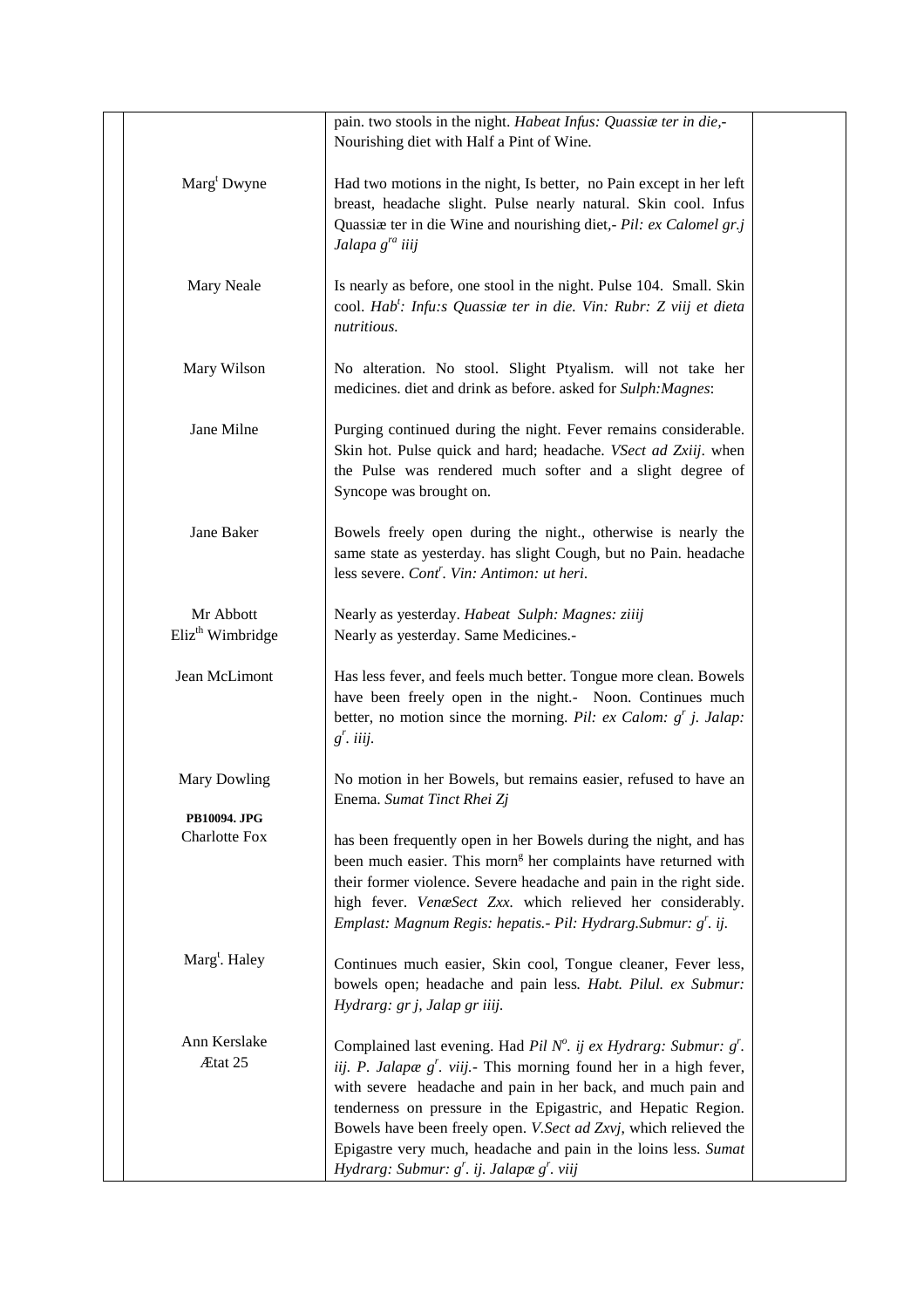| <b>Janet Greenless</b><br>Æt: 27                             | Complains of severe pain in the Hepatic region extending from<br>thence to the top of the right shoulder, and down the right thigh<br>and leg. headache, Pulse quick: skin is not hot. features appear<br>full. eyes are clear. VSectio. when Zviij were taken she got so low<br>that no more could be taken. Sumat, Submuriat Hydrarg $g^r$ . ij                                                                                                                                                                                                        |  |
|--------------------------------------------------------------|----------------------------------------------------------------------------------------------------------------------------------------------------------------------------------------------------------------------------------------------------------------------------------------------------------------------------------------------------------------------------------------------------------------------------------------------------------------------------------------------------------------------------------------------------------|--|
| Aug <sup>t</sup> 30 <sup>th</sup> . at Sea<br>Thermometer 84 | Southerly winds, and less sultry than it has been for some time<br>past; some of the Sick are better, than yesterday; none of them<br>appear worse. Only one case of fever came forward today, which<br>does not appear very severe, and was not entered on the Sicklist.                                                                                                                                                                                                                                                                                |  |
| Mary Tapper                                                  | Is nearly as yesterday. no motion; has some cough this morning.<br>Same Medicines and treatment.                                                                                                                                                                                                                                                                                                                                                                                                                                                         |  |
| Marg <sup>t</sup> Dwyne                                      | No alteration is very weak. Same treatment                                                                                                                                                                                                                                                                                                                                                                                                                                                                                                               |  |
| Mary Neale                                                   | No alteration. Two motions. Eadem medicam <sup>t</sup> .                                                                                                                                                                                                                                                                                                                                                                                                                                                                                                 |  |
| Mary Wilson                                                  | Is in the same state. No motion in her Bowels on giving the salts<br>yesterday, she would not allow me to mix them but said she<br>would do it herself. I afterwards found that she eat them out of<br>the Paper. She cannot now, use any water except out of the<br>Captain's Dri?? Store                                                                                                                                                                                                                                                               |  |
| Jane Milne                                                   | Has less fever, and is also much easier, but has much fever still,<br>Pulse full, Gums are very slightly affected. Perspires freely.<br>Bowels open (Noon) Habt. Vin: Antim: g <sup>tta</sup> . xxv et Repetand<br>Vespere.                                                                                                                                                                                                                                                                                                                              |  |
| Jane Baker                                                   | In appearance is nearly as yesterday, but feels much better.<br>Bowels continue open. Cough less. Habt. Infus: Quassiae Zj ter in<br>die.                                                                                                                                                                                                                                                                                                                                                                                                                |  |
| Mr Abbott                                                    | Convalescent; no Medicine.                                                                                                                                                                                                                                                                                                                                                                                                                                                                                                                               |  |
| Eliz <sup>th</sup> Wimbridge                                 | Is easier today. Bowels open, and although her Pulse is quick, her<br>skin is cool and moist. Infus: Quassia ter in die.                                                                                                                                                                                                                                                                                                                                                                                                                                 |  |
| Jean McLimont                                                | Is much better today, very little febrile action. Pain gone, Tongue<br>is foul, and bowels tardy. Sumat Pulv: Jalapæ Comp: Zj.                                                                                                                                                                                                                                                                                                                                                                                                                           |  |
| Mary Dowling                                                 | No motion in her Bowels; Pulse is very quick but skin cool.<br>Tongue very slightly furred, complains of pain in the abdomen<br>and Hypogastrium. Exhibit: Enema ex aqua marina tepida.- after<br>which she had four free motions:- In the afternoon "a stitch" as<br>she described it. attacked her in the pit of the Stomach. which<br>(she being of a sour ill natured disposition) She felt very much<br>disposed to ascribe to the means employed for her recovery.<br>Fomentatio: abdomini: which instantly relieved her, Pulse<br>remained quick. |  |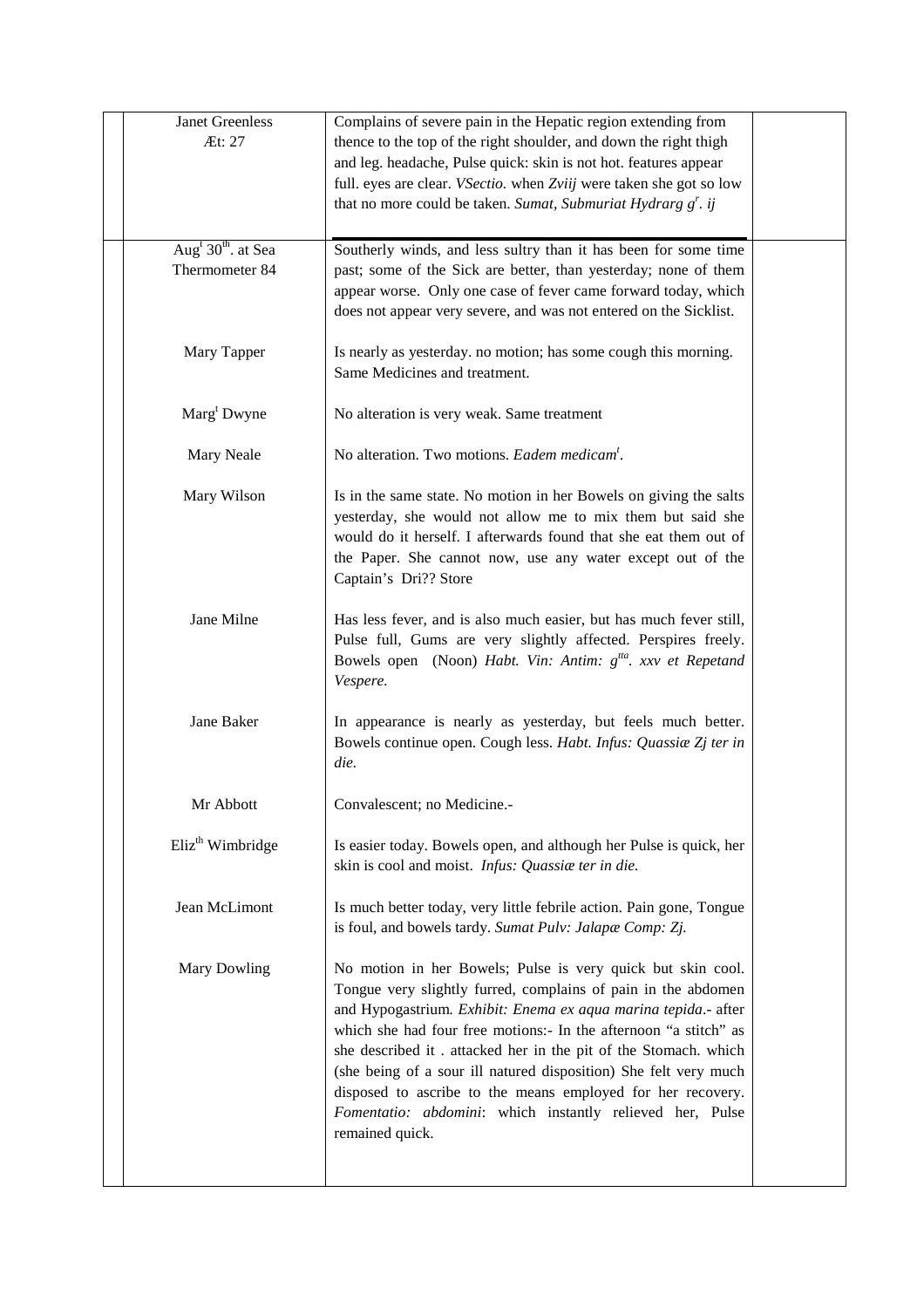| Charl <sup>tte</sup> Fox                                                                                            | Has no pain, but much lightness and giddiness of her head,-<br>Tongue is not very foul, Skin is cool; Pulse quick; Habt. ex Pil.<br>Calomel $g^r$ . ij.bis in die, Two motions in her Bowels during the<br>day.-                                                                                                                                                                   |  |
|---------------------------------------------------------------------------------------------------------------------|------------------------------------------------------------------------------------------------------------------------------------------------------------------------------------------------------------------------------------------------------------------------------------------------------------------------------------------------------------------------------------|--|
| Marg <sup>t</sup> Haley                                                                                             | Continues better; Bowels slow.- a laxative                                                                                                                                                                                                                                                                                                                                         |  |
| Ann Kerslake                                                                                                        | Bowels continue freely open, during the night and this morning.<br>Arterial action is again very considerable, VSect Zxvj. Syncope<br>Blood buffy, in the evening she again became very hot, and<br>feverish. Hab <sup>t</sup> . Pilul. ex Calomel g <sup>ra</sup> . ij.                                                                                                           |  |
| Janet Greenless                                                                                                     | Is much easier today, and fever much less, Bowels slow. Hab'.<br>Pil. Jalap. et Calomel g'.iij et j                                                                                                                                                                                                                                                                                |  |
| Sep <sup>t</sup> . $1st$<br>Long <sup>de</sup> . 19.37. West<br>Latit <sup>de</sup> . 6.54. North<br>Thermometer 85 | Southwest winds, and pleasant weather. Yesterday I had so much<br>to do in the evening from several of the females and Children<br>having Epileptic fits and Bowels complaints. (cholic) that I could<br>not find time bring up my Journal. All the Sick, however were in<br>rather a favourable way, and took up nearly the same medicines,<br>as they did on the preceeding day. |  |
| Mary Tapper<br>PB10095. JPG                                                                                         | Bowels has, been freely open, and she is getting stronger. but her<br>Cough has returned again and with pain in the Epigastrium.<br>Emplast. Meloi sede doloris.- Pil: ex Submur Hydrarg. gra. ij. bis<br>in die.                                                                                                                                                                  |  |
| $\text{Marg}^{\text{t}}$ Dwyne                                                                                      | Very little alteration same treatment.                                                                                                                                                                                                                                                                                                                                             |  |
| Mary Neale                                                                                                          | Bowels are now regular. Medicines and diet etc. as before.                                                                                                                                                                                                                                                                                                                         |  |
| Mary Wilson                                                                                                         | Is much better. Bowels freely open yesterday.- No Medicine.-                                                                                                                                                                                                                                                                                                                       |  |
| Jane Milne                                                                                                          | Has had a Blister on the Epigastrium which has relieved the pain.<br>has less fever, Bowels are open, and she has been able to sit up a<br>short time today.                                                                                                                                                                                                                       |  |
| Jane Baker                                                                                                          | Still improving. Infus: Quassiae.                                                                                                                                                                                                                                                                                                                                                  |  |
| Mr Abbott                                                                                                           | Has taken no medicine till this evening I advised to take the<br>following Pill. - Calomel $g^{ra}$ . j Extr: Colocynth Comp. $g'$ . iij.                                                                                                                                                                                                                                          |  |
| Eliz <sup>th</sup> Wimbridge                                                                                        | Continues Better. Bowels regular. no pain ; but little fever. Infus:<br>Quassiae ut antea.                                                                                                                                                                                                                                                                                         |  |
| Mary Dowling                                                                                                        | Bowels have been freely open, today had what she called a<br>"shocking severe pain" in the Epigastrium, a Blister was applied,<br>Calomel and Rhubarb given as laxatives.                                                                                                                                                                                                          |  |
| Charl <sup>tte</sup> Fox                                                                                            | Is much better. Fever slight. Bowels open. Laxatives and<br>antimonials.                                                                                                                                                                                                                                                                                                           |  |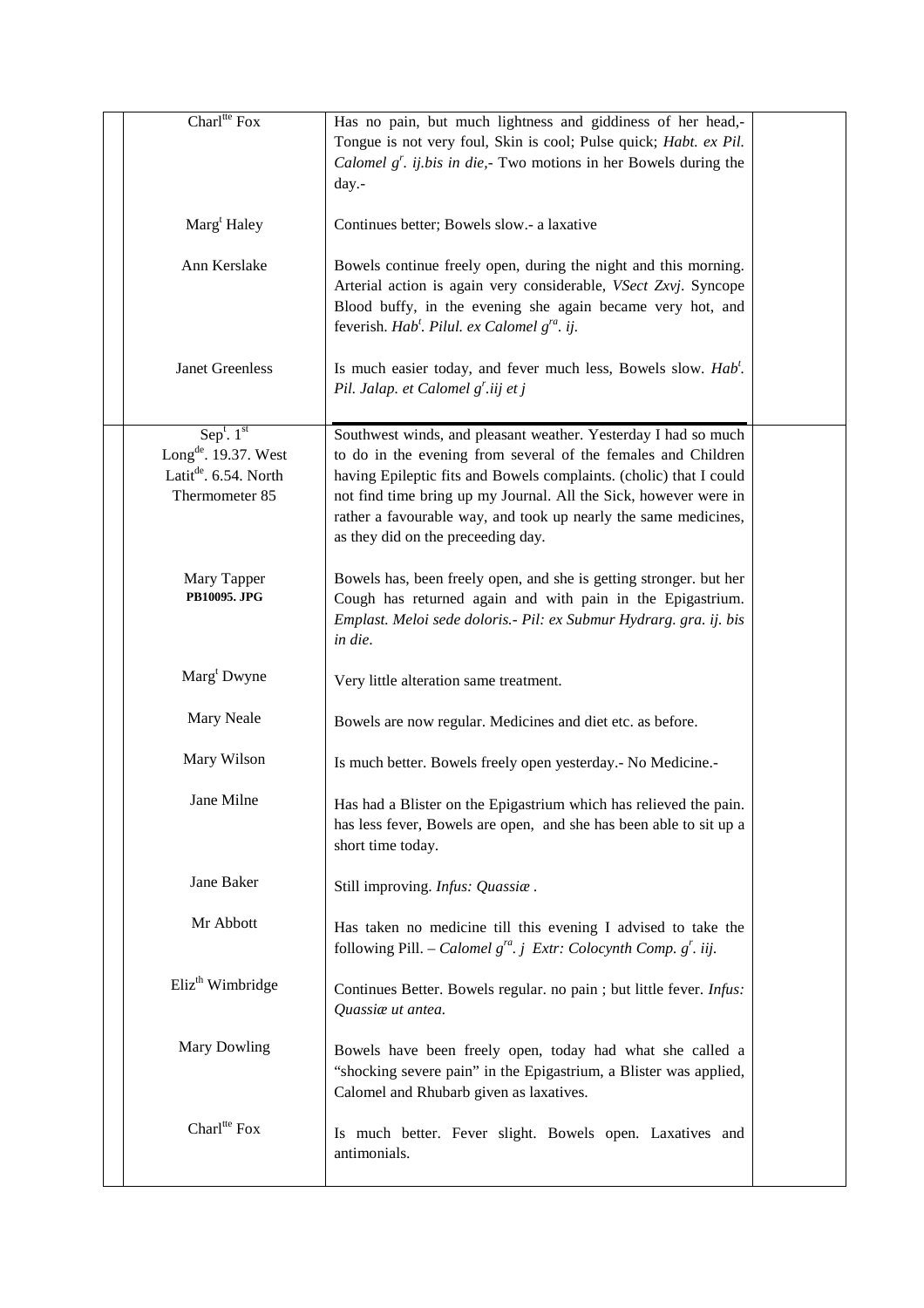| Marg <sup>t</sup> Haley                                                                           | Convalesct. Laxatives are prescribed.                                                                                                                                                                                                                                                                                                                                                                                                                                                                                                                                 |  |
|---------------------------------------------------------------------------------------------------|-----------------------------------------------------------------------------------------------------------------------------------------------------------------------------------------------------------------------------------------------------------------------------------------------------------------------------------------------------------------------------------------------------------------------------------------------------------------------------------------------------------------------------------------------------------------------|--|
| AnnKerslaw                                                                                        | has been blooded again, and is somewhat relieved, but has a<br>peculiar species of Inf <sup>tn</sup> . with Eruption of her legs. the Pills have<br>been continued with other laxatives.                                                                                                                                                                                                                                                                                                                                                                              |  |
| Janet Greenslaw                                                                                   | Convalescent. Bowels rather slow. Hab <sup>t</sup> . Pilul: ut heri.                                                                                                                                                                                                                                                                                                                                                                                                                                                                                                  |  |
| $Sept$ . $2nd$ at Sea<br>$Longde$ .<br>Latit <sup>de</sup> . 5.44. North<br>Therm <sup>r</sup> 85 | Strong S.W. winds, and temperate; very little alteration among<br>the Sick; a few have Complained, but their Complaints do not<br>require that they should be put on the Sick list. I am now in<br>hopes, as the weather has become more cool and pleasant that<br>many more will not be taken Ill with the Fever. and that those<br>already Ill will soon begin to get much better.                                                                                                                                                                                  |  |
| Mary Tapper                                                                                       | Blister is well risen, and the pain in the Epigastrium is much less,<br>and the Cough less frequent and easier: no fever; tongue clean;<br>no motion in her Bowels since yesterday morn <sup>g</sup> . Pil: Hydr:<br>Subm: gr. ij Infus: Quassiae bis in die.                                                                                                                                                                                                                                                                                                         |  |
| Marg <sup>t</sup> Dwyne                                                                           | Pain in her breast is easier, Bowels open, has vomiting<br>frequently, which I have no doubt arises from the <i>motion of the</i><br>Ship. Infus: Quassiæ. paulatim Vini Rubri frequenter.                                                                                                                                                                                                                                                                                                                                                                            |  |
| Mary Neale                                                                                        | Is nearly as formerly, has had two motions, in her Bowels. Skin<br>cool; tongue clean; Pulse small, and quick; is very much reduced;<br>Complains of no pain, but says that the heat of the weather<br>exhausts her; relishes her wine much; and expresses a desire for<br>the Infus: of Quassiæ; her appetite is moderate;- Cough remains<br>but is very slight, and I cannot detect any expectoration; has no<br>pain or tenderness in any of the abdominal viscera, her eyes are<br>clear and she has no headache. Infusion Quassiae : Wine and diet<br>as before. |  |
| Mary Wilson                                                                                       | Appears as yesterday, but I have got myself wholly out of her<br>favour, for last evening she took a fancy to some Raspberry Jam<br>which I had got for one of the Children, and asked for some of it,<br>which I rashly promised to send her. On applying to the Steward I<br>found it had been all used; she would however take no substitute;<br>nor will she forgive me. All this day she will not speak one word<br>to me. I am therefore under the necessity of guessing at her<br>complaints.                                                                  |  |
| Ann Leak                                                                                          | Is sometimes pretty well, at other times very Ill; according to the<br>motion of the Ship, she has had several Blisters on her sides,<br>Epigastrium and Temples. uses laxatives as required, which is<br>frequently: and taken. Infusion of Quassiae and occasionally a<br>little wine, with Hospital diet.                                                                                                                                                                                                                                                          |  |
| Jane Milne                                                                                        | Remains very feverish; Bowels open. Hab <sup>t</sup> . Vini Antimon: g <sup>tta</sup><br>xxx. ter in die. (Vesp.) Calomel gr. ij                                                                                                                                                                                                                                                                                                                                                                                                                                      |  |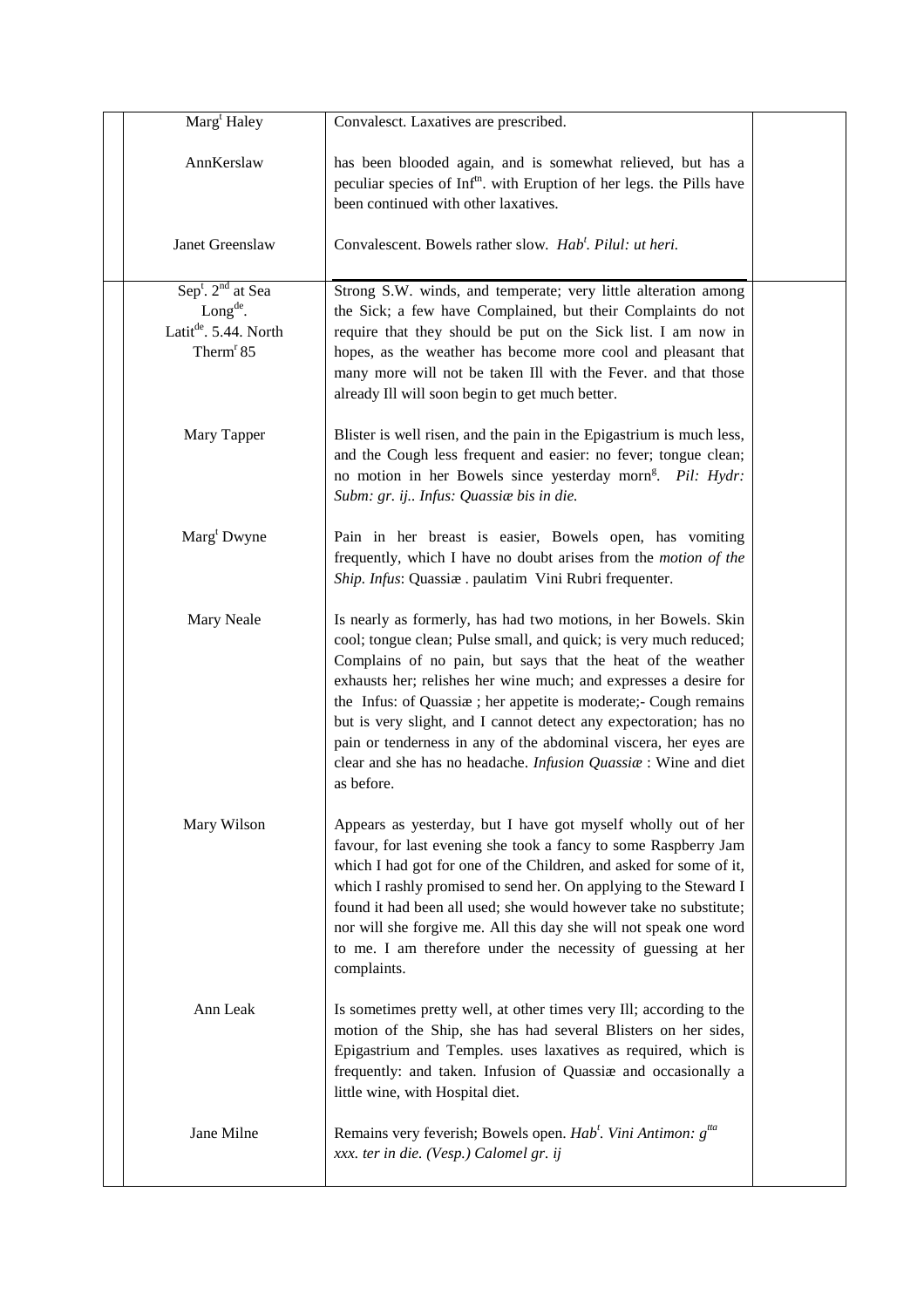| Jane Baker                   | Is nearly as yesterday, Rested ill in the night from griping in her                              |  |
|------------------------------|--------------------------------------------------------------------------------------------------|--|
|                              | Bowels; but she is better this morning. Infus: Quassiæ ut antea.                                 |  |
| Mr Abbott                    | No motion. Hab'. Sulph: Magnes. zij about noon had a copious                                     |  |
|                              | motion.                                                                                          |  |
|                              |                                                                                                  |  |
| Eliz <sup>th</sup> Wimbridge | Continues better but is very weak. Infus: Quass: ter in die                                      |  |
|                              |                                                                                                  |  |
| Mary Dowling                 | No motion in her Bowels; rejected most of the medicine taken                                     |  |
|                              | yesterday. and she has had several additional compl <sup>ts</sup> which she                      |  |
|                              | ascribes to the use of it. even the Blister has brought an additional                            |  |
|                              | pang into every part of her body. She is exceedingly                                             |  |
|                              | discontented, and Ill-natured, and nothing that I can do will                                    |  |
|                              | please her. her Pulse is very quick; but her skin is not hot. her                                |  |
|                              | tongue is clean; she complains of headache, pain in her "Heart"                                  |  |
|                              | (Epigastrium). Pain in the Hypochondrium (but slight). had                                       |  |
|                              | fomentations; will not take any purgatives except Tr. of Rhubarb                                 |  |
| PB10096. JPG                 | the spirit of which is its attraction. Complains very hard that I                                |  |
|                              | will "not allow her wine", when I know that she is a poor dying                                  |  |
|                              | woman.- I gave her $Zj$ Tr. Rhei. I have endeavoured to do                                       |  |
|                              | everything I could to please this woman; in one respect I cannot                                 |  |
|                              | satisfy her,- there is no water in the Ship good enough for her.-                                |  |
|                              | (Vesp) No motion. Sumat. Pulv: Rhei 2j Crem: tart 2ij                                            |  |
|                              |                                                                                                  |  |
| <b>Charlotte Fox</b>         | Continues to improve. Bowels open; has no pain and but little                                    |  |
|                              | fever.- $T$ . Antim: ter in die $g^{ta}$ . xxxv                                                  |  |
|                              |                                                                                                  |  |
| Ann Kerslake                 | Still continues very feverish, Complains of but little pain except                               |  |
|                              | in her legs and back. Bowels are kept very open; Pulse quick, but                                |  |
|                              | soft, tongue not very foul. Eruption of her legs remain out? since                               |  |
|                              | which the pain of her legs has become less. no appetite. thirst.                                 |  |
|                              | Gums, and tonsils slightly sore. Pulv: Jalap Compos: Vini Antim                                  |  |
|                              | $g^{tta}$ xx ter in die. (Vesp) Pil: Submur: Hydrarg: $g^{ra}$ . ij                              |  |
|                              |                                                                                                  |  |
| Maria Green<br>ætat 25       | Complained yesterday morning of severe headache pain in the                                      |  |
|                              | Epigastre and Hepatic region. fever. Constipation. V.Sect Zxvj .-                                |  |
|                              | Syncope. <i>Hab'. Calomel g'. iiij. Jalap. Pulv: g'. xvj.</i> – (Noon)                           |  |
|                              | Emplat: Meloi. Magnum. regioni: Hepat:- (Vesp) Bowels freely                                     |  |
|                              | open and is somewhat relieved Skin not so hot $- Pil$ Submur:                                    |  |
|                              | <i>Hydrarg: g'. iij Vini Antim g<sup>tta</sup>. xx</i> – This morning cont <sup>d</sup> the same |  |
|                              | Pil and antimonmial (Vesp) Repet <sup>r</sup> . Pil Hydrarg:                                     |  |
| Mrs Atkins                   |                                                                                                  |  |
|                              | Continues in a Convalescent state, taking a laxative occasionally,                               |  |
|                              | and using a very light and spare diet for fear of a relapse. She is                              |  |
|                              | however very weak receives Soup, Sago etc. from the Hospital.                                    |  |
| Mary Sample                  | Complained yesterday morning, had much fever, headache ; pain                                    |  |
| ætat about 25                | in the Epigastrium and abdomen and Bowels: VenæSection was                                       |  |
|                              | twice performed yesterday to Syncope about Zxxv were taken.                                      |  |
|                              | Her Bowels were freely opened this morning with Calomel and                                      |  |
|                              | Jalap, followed by a dose of Sulphur of Magnesia. She is now                                     |  |
|                              | (2P.M.) somewhat easier, pain in the abdomen is less. Skin more                                  |  |
|                              | cool. but pulse is still full and quick. tongue is not very foul                                 |  |
|                              |                                                                                                  |  |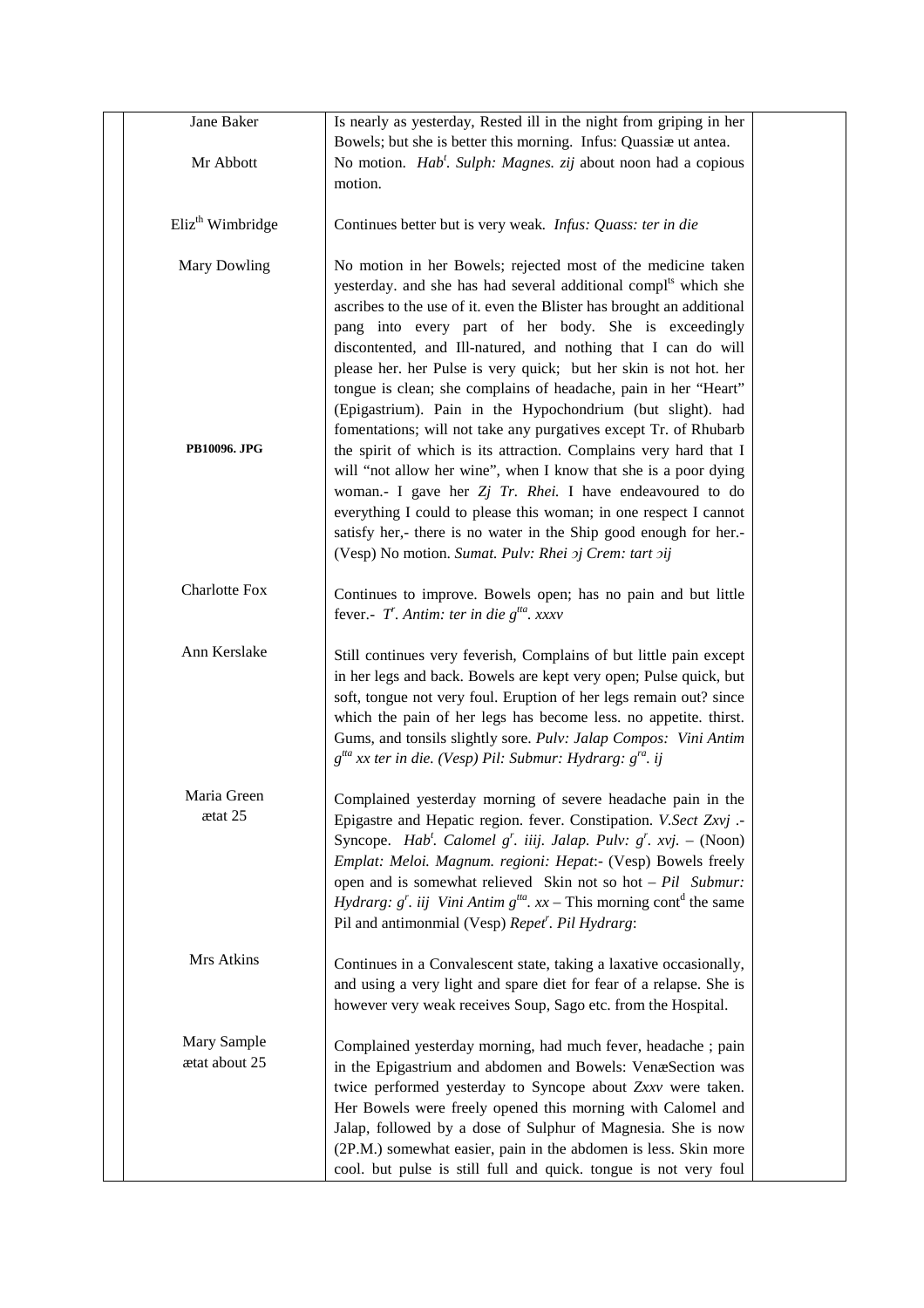|                                                                                                                                             | (Vesp) Bowels have been open several times in the afternoon;<br>and she has much less fever. but still complains of Pain in the<br>abdomen.- Vini Antimon: g <sup>tta</sup> . xxx Sumat.                                                                                                                                                                                                                                                                                                                                                                                                                     |  |
|---------------------------------------------------------------------------------------------------------------------------------------------|--------------------------------------------------------------------------------------------------------------------------------------------------------------------------------------------------------------------------------------------------------------------------------------------------------------------------------------------------------------------------------------------------------------------------------------------------------------------------------------------------------------------------------------------------------------------------------------------------------------|--|
| McDonald<br>ætat about 7<br>Free Woman's Child                                                                                              | His mother brought him to me last even <sup>g</sup> . He was feverishly hot,<br>Bowels costive, restless and cryed in the night; sometimes<br>complained of his Bowels sometimes of his head: Pulse very<br>slow throbbing, and intermittent. various purgatives, Sennæ,<br>Castor Oil were tried; but he could not be got to take but the<br>smallest quantity.                                                                                                                                                                                                                                             |  |
| Sep <sup>t</sup> . 3 <sup>rd</sup> at Sea<br>Latit <sup>de</sup> . 4.48. North<br>Long <sup>de</sup> . 16.33. West<br>Therm <sup>r</sup> 85 | Strong Southwest gales, and a most unpleasant motion of the<br>Ship, and many of the women very Seasick. Vomiting Blood and<br>everything they eat or drink: In addition to this; much water<br>comes in forward in the Hospital, so that it is altogether miserable<br>in appearance. Yet on the whole the Sick are rather better today,<br>for the free circulation of air, although the thermometer stands as<br>high as before, renders the Body so much cooler, that the Fever<br>of the whole of the Sick has very sensibly diminished.                                                                |  |
| Mary Neale                                                                                                                                  | Is much lower today; has no pain whatever; Skin is cool. But<br>Pulse is very quick (132) and very small. Tongue perfectly clean;<br>appears to have some uneasiness on pressure in the right side of<br>the Epigastric Region. but she will not acknowledge it; Two<br>stools last 24 hours, very little appetite; appears very anxious for<br>her wine every day, and it appears to be of service to her.- I<br>proposed a gentle Laxative to her this morning, but she refused it.<br>I was the more sorry for it as her abdomen was rather distended,<br>Diet, Quassia and wine as formerly.             |  |
| W <sup>m</sup> . McDonald                                                                                                                   | Had three stools this morning, and his abdomen appears perfectly<br>emptied. but He continues apparently very Ill with white furred<br>tongue, hot skin, and very slow irregular Pulse, and delirium. His<br>Eyes is perfectly clear and bright. VSectio ad Ziiij.- Emplast:<br>Meloi Magnum. Capiti                                                                                                                                                                                                                                                                                                         |  |
| Jane Milne                                                                                                                                  | Has still got considerable fever, and Complains much of the<br>giddiness of her head. Pain principally in the fore part of the<br>head.Two Blisters to the Temples. treatment otherwise as<br>yesterday.                                                                                                                                                                                                                                                                                                                                                                                                     |  |
| $Sept$ . $5th$ at Sea<br>Long <sup>de</sup> . $3:30$<br>Latit <sup>de</sup> .<br>Thermometer 82 in the<br>Hospital<br>PB10097. JPG          | Southerly winds, but more cool, and for my feelings pleasant.-<br>yesterday it was impossible for me to write my Journal I had so<br>much to do among the Sick several of whom were and now are<br>very Ill. I was only three and a half hours in bed last night. and it<br>is now within a few minutes of midnight, that I am enabled to<br>give a very short account of the most severe cases that occurred.<br>the number on the Sick list is now increased to Twenty. But the<br>number to whom I administer medicine daily are not under twice<br>the number, several of whom are seriously indisposed. |  |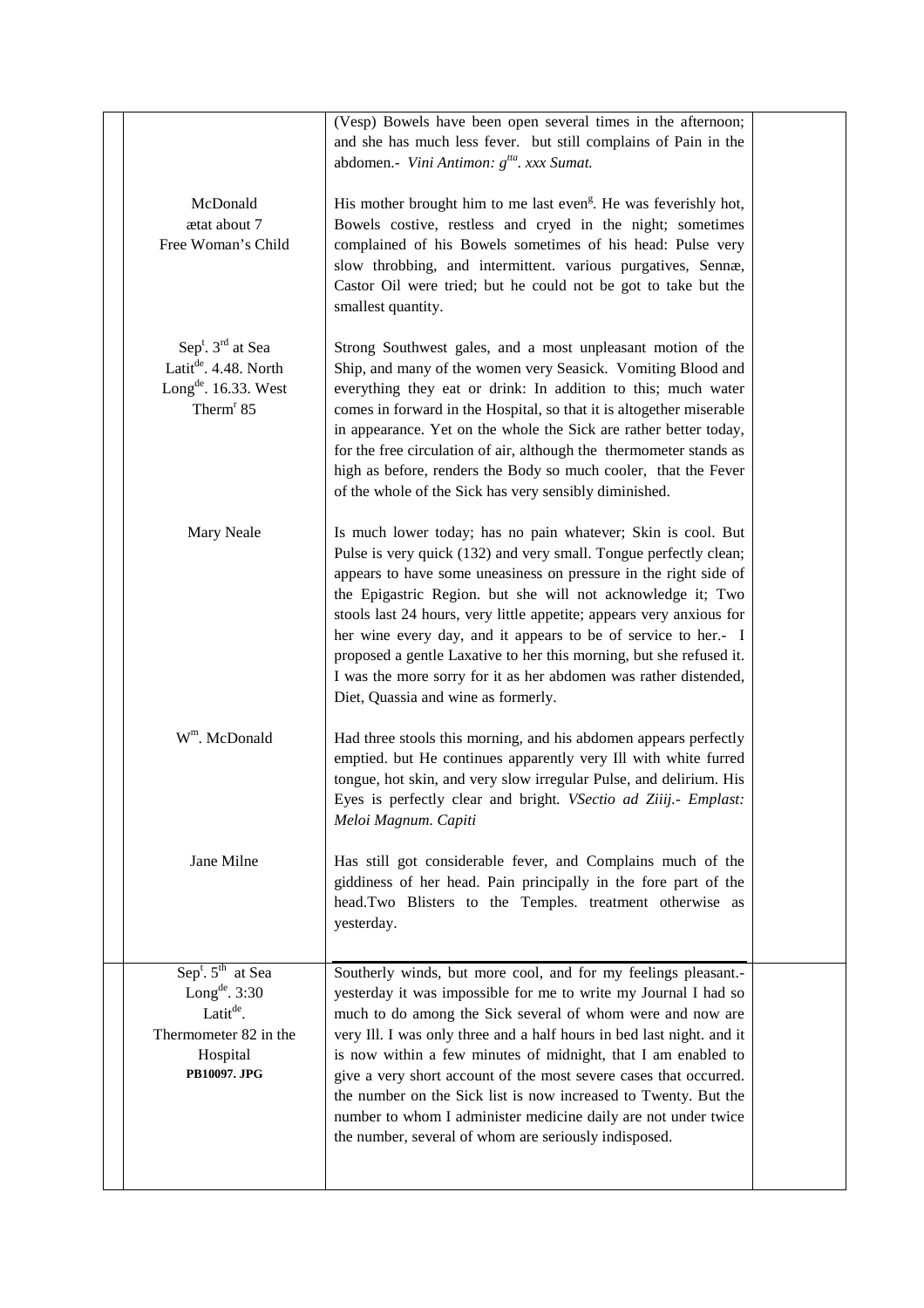| Mary Tapper | Since reported her Bowels has been freely open and she was                                                                         |  |
|-------------|------------------------------------------------------------------------------------------------------------------------------------|--|
|             | getting altogether much better, and getting very stout and of a full                                                               |  |
|             | plethoric habit. Yesterday afternoon she came on deck, in good                                                                     |  |
|             | spirits and apparently in good health - attended Prayers about 2                                                                   |  |
|             | $P.M. - a$ short time afterwards, as I was told by her companions                                                                  |  |
|             | she complained of "a pain in her stomach", and got some of the                                                                     |  |
|             | Wine served out to the Convicts, and drank it after which she was                                                                  |  |
|             | seized with a giddiness and taken below.- when I was told of it                                                                    |  |
|             | immediately afterwards, I found her Comatose, with Stertorous                                                                      |  |
|             | Breathing. and evident violent determination of blood to the head.                                                                 |  |
|             | Venæ Section was performed to the extent of Zxxiiij when she                                                                       |  |
|             | became Epileptic violently convulsed at intervals with perpetual                                                                   |  |
|             | stupor.- The determination of blood to the Head continued, with                                                                    |  |
|             | fullness and violent arterial action in the neck and head while the                                                                |  |
|             | lower extremities were cold. Opened both Temporal arteries and                                                                     |  |
|             | obtained about Zviij of Blood. about 3 o'clock in the morning she                                                                  |  |
|             | became sensible and told me that she had several such fits in the                                                                  |  |
|             | Prison, one of which lastd 14 hours, and which was removed by                                                                      |  |
|             | bleeding - In about three Hours afterwards the fits returned as                                                                    |  |
|             | violent as before, I now had her cupped on both Temples. But not                                                                   |  |
|             | more than four ounces of Blood was obtained. - An Enema with                                                                       |  |
|             | Zfs of Tinct: asafitida was given her.- Linapisms were applied to                                                                  |  |
|             | the feet and pit of the stomach; Spirit of wine -æther. aqua                                                                       |  |
|             | ammonia. were rubbed to her Temples. pit of the stomach.                                                                           |  |
|             | applied to her nostrils. and every, and many other things which                                                                    |  |
|             | thge most anxious solicitude could think of . about 4 P.M She                                                                      |  |
|             | again became sensible and talked most rationally. and said she                                                                     |  |
|             | had some pain in the "pit of her stomach and headache, but                                                                         |  |
|             | appeared glad and cheerful because (as she thought) she had got                                                                    |  |
|             | over her illness. Her Pulse however, at the time appeared full and                                                                 |  |
|             | oppressed but she did not like to lose any more blood as she                                                                       |  |
|             | thought she would soon be well. In a short time she was again<br>seized most violently, having the same determination to the head. |  |
|             | VSect Z xxxx.- during the early part of the Bleeding it flowed to                                                                  |  |
|             | the distance of a yard into the Cup. and nearly as much when the                                                                   |  |
|             | whole quantity was taken, but her Pulse became small and quick.-                                                                   |  |
|             | In a short time the Convulsions ceased, but the stupor remained.                                                                   |  |
|             | She would however smack her lips at times asking for drink of                                                                      |  |
|             | which she partook copiously. before I left her tonight she would                                                                   |  |
|             | when asked make sign that she wanted a drink. She then was                                                                         |  |
|             | continually tossing her hands and feet about, and endeavouring                                                                     |  |
|             | apparently to point out that she had pain in her head. Her pulse                                                                   |  |
|             | was 116. firm. Her skin cool. Pupil contracted and dilated by the                                                                  |  |
|             | approach or removal of light. Yet there were symptoms that                                                                         |  |
|             | indicated, or at least, gave occasion to fear that effusion on the                                                                 |  |
|             | Brain might follow, a large Blister was applied over the head. it                                                                  |  |
|             | having been shaved before to apply cold applications.                                                                              |  |
|             |                                                                                                                                    |  |
| Mary Neale  | Remains in the same state, this morn <sup>g</sup> she took <i>Ol. Ricini Zfs</i> . She                                             |  |
|             | continues the same medicines and diet. Had but one stool                                                                           |  |
|             |                                                                                                                                    |  |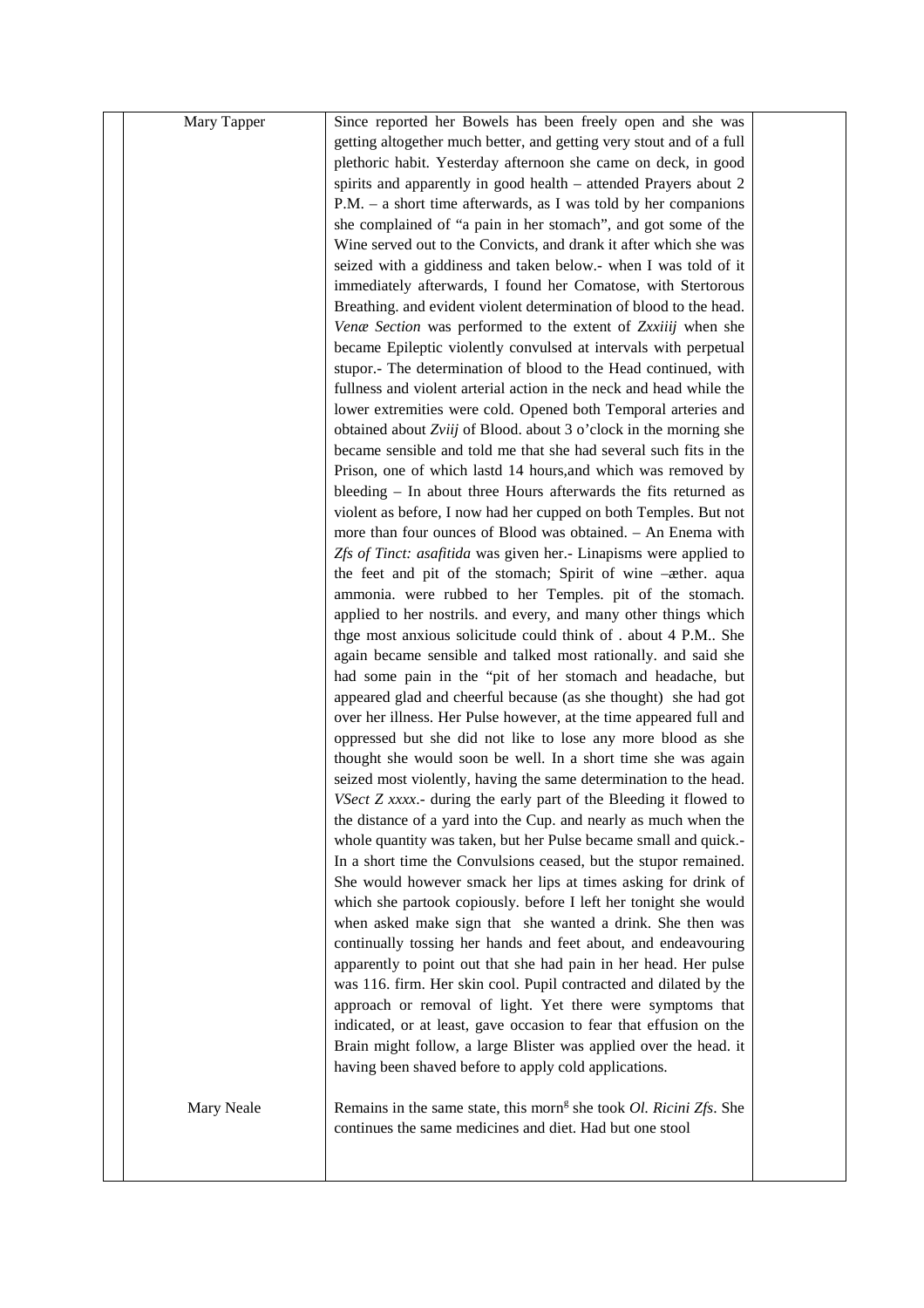|                                                                                        | Several of the Females have been bled, and had Blister etc.<br>applied today but I am unable, feeling myself very unwell to give<br>any further account of them.                                                                                                                                                                                                                                                                                                                                                                                                                                                                                                                                                                                                                                                                                                                                                                                                                                                                                                                                                                                                                                                                                                                                                                                                                                                                                                                                                                                                                                                                                                                                                                                                                                                                                                                                                                                                                                                                                                                                                                                                                                                                                      |  |
|----------------------------------------------------------------------------------------|-------------------------------------------------------------------------------------------------------------------------------------------------------------------------------------------------------------------------------------------------------------------------------------------------------------------------------------------------------------------------------------------------------------------------------------------------------------------------------------------------------------------------------------------------------------------------------------------------------------------------------------------------------------------------------------------------------------------------------------------------------------------------------------------------------------------------------------------------------------------------------------------------------------------------------------------------------------------------------------------------------------------------------------------------------------------------------------------------------------------------------------------------------------------------------------------------------------------------------------------------------------------------------------------------------------------------------------------------------------------------------------------------------------------------------------------------------------------------------------------------------------------------------------------------------------------------------------------------------------------------------------------------------------------------------------------------------------------------------------------------------------------------------------------------------------------------------------------------------------------------------------------------------------------------------------------------------------------------------------------------------------------------------------------------------------------------------------------------------------------------------------------------------------------------------------------------------------------------------------------------------|--|
| Sept. 7 <sup>th</sup><br>Long.<br>Latitude2:58 North<br>Thermometer 82<br>PB10098. JPG | Strong gales from S.S.W. Seasickness has now nearly<br>disappeared. But the Hospital in particular is very uncomfortable<br>from the great motion of the Ship and also being under the<br>necessity of keeping the Ports shut. In many respects however I<br>consider myself fortunate. for, thank God, I enjoy good health to<br>enable me to meet the very numerous calls on my assistance. The<br>Females themselves render me every assistance; They go about<br>everything which I wish them to do, in the most willing manner;<br>even they are respectable forward in offering their services. and<br>so general is the feeling among them that a loud word is not to be<br>heard in the Prison; for fear of disturbing the Sick in Hospital.<br>Captain Baigre gives me, also every assistance in his power, - Yet<br>together with all this, and the utmost exertions on my part,<br>Fatigued in Body and harassed in mind, I get on but very badly.<br>During the last week, I have not been able to give an account of<br>the progress of the difficult Cases; and yesterday I could not find<br>time for a moment to state even one case. Very few Cases of<br>Fever have come forward, however, lately; and I am in hopes, as<br>the weather is now more cool. and the sky has latterly been<br>cloudy, it has attained its height; The Fever on Board has been in<br>every instance of a highly Inflammatory Type, and nearly in<br>every instance attended with much Hepatic derangement, so<br>much so that I would defy the Nosologist, to give any reason why<br>it should not be called either Fever or Hepatitis. The same general<br>treatment has been used with them all, varying according to the<br>degree of violence of the Symptoms of each case. - Early,<br>Copious, and repeated Venæsection, while the Pulse remained,<br>full, or firm; - Repeated purgatives, so as to have between four<br>and six stools in the early stage, daily, combined with Calomel,<br>until the mouth became tender,- Blisters, generally of a large<br>size, to the Epigastre, Hypochondria, and head. - and occasional<br>antimonials, were the principal means employed. attention being<br>at all times given to particular Symptoms. |  |
| Mary Tapper                                                                            | Remained nearly of the night of the third in a Comatose state. In<br>the morning she suddenly became sensible, and in a short time<br>got into high spirits, but complained of pain in her forehead and<br>stomach, says she has been afflicted with Fits about three years,<br>first brought on from affright occasioned by a Person acting a<br>Ghost, in the night. Her menstrual evacuation commenced with<br>great pain, a flow hours before she was attacked with her present<br>Complaint. She has always suffered much during Menstruation,<br>Since about three years ago, her master gave her some drug<br>procured from a Farrier to cause abortion.- She has now got much<br>pain in her Loins, & Hypogastric Region, - fomentations were<br>applied to her stomach and Hypogastrium. - Tr. Asafetida $g^{tta}$ .<br>xxv. were given Internally. and small doses of Mistra Camphor:-<br>She remained quite cheerful till four o'clock, when she again                                                                                                                                                                                                                                                                                                                                                                                                                                                                                                                                                                                                                                                                                                                                                                                                                                                                                                                                                                                                                                                                                                                                                                                                                                                                                     |  |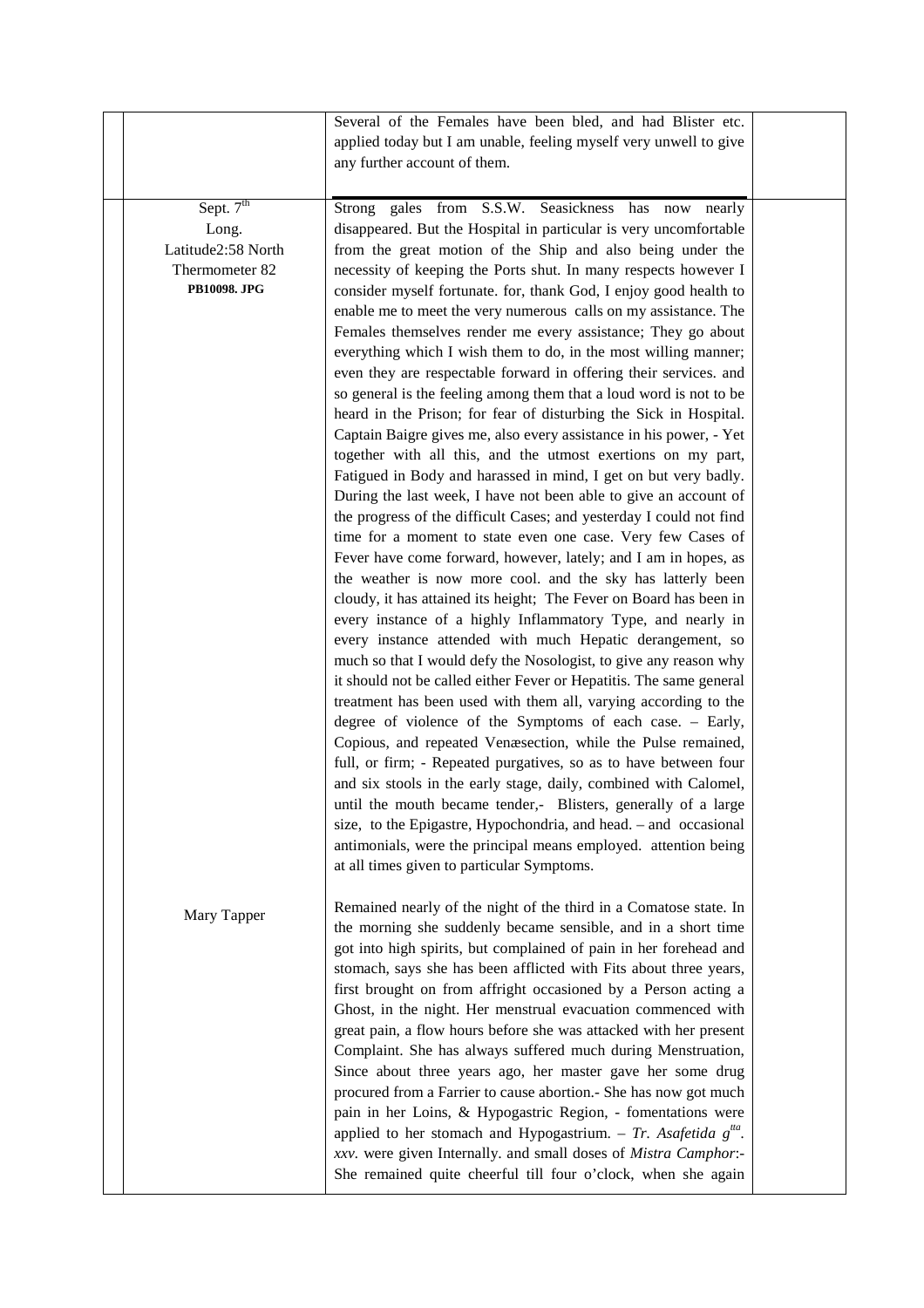|                              | compl <sup>d</sup> suddenly of a spasmodic affection of her stomach, and a   |  |
|------------------------------|------------------------------------------------------------------------------|--|
|                              | feeling as if cold water was thrown upon her head, but which                 |  |
|                              | appeared to be confined to the head. I had observed her face for             |  |
|                              | several minutes before become more flushed: her pulse during the             |  |
|                              | day was quick, the arterial action, had, otherwise subsided to the           |  |
|                              | natural state. and her skin was cool. observing the change which             |  |
|                              | had thus suddenly taken place, I hastened to give her an Opiate,             |  |
|                              | but before I could get it ready she was seized with stupor, and              |  |
|                              | strong convulsions;- They did not however last long. The                     |  |
|                              | fomentations were repeated. a strong opiate cataplasm laid over              |  |
|                              |                                                                              |  |
|                              | the region of the stomach: she contd pretty well during the night.           |  |
|                              | Toast water, Barley water, thin Sago and a little wine and water             |  |
|                              | being allowed her for drink, - This forenoon she was attacked in             |  |
|                              | nearly the same manner, but which did not last more than ten                 |  |
|                              | minutes, and was not severe, - after she had recovered a                     |  |
|                              | purgative, (Pulv Rhei 2j) Crem: Tart: 2jj were given her, which              |  |
|                              | operated in the afternoon; In the evening she was threatened with            |  |
|                              | another attack, which I think was obviated by the exhibition of              |  |
|                              | $T$ . Opii $gita$ . xxxx. Fomentations were again used this evening.         |  |
|                              | and when I came up from below, I left her very comfortable, and              |  |
|                              | highly grateful for the attention which had been paid to her.                |  |
|                              |                                                                              |  |
| Wm. McDonald                 | On the Evening of the $3^{rd}$ . Inst. (Saturday) I was requsted by his      |  |
| Æt 6 years                   | mother to see this Boy,- I found him, with very slow, and                    |  |
| Son of one of the free women | irregular Pulse; great determination to the head; upper part of the          |  |
|                              | Body hot; feet cold, face pale; Tongue foul; Bowels costive;                 |  |
|                              | screaming violently with apparent cause, would not speak. Pupils             |  |
|                              | of the Eyes contracted; Blood vessels of the turgid. Venæsect: ad            |  |
|                              | uncias octo. Hab <sup>t</sup> . Submur: Hydrarg: g <sup>ra</sup> . ij.       |  |
|                              | Sunday morn <sup>g.</sup> very little alteration had taken place. Sumat. Ol: |  |
|                              | Ricini ziij. in the afternoon his bowels were open. threw twice but          |  |
| <b>PB10099. JPG</b>          | no change in the symptoms were affected. Rep <sup>dr</sup> . Subm:           |  |
|                              | Hydrarg: Emplast. Meloi toto Capiti raso.                                    |  |
|                              | Monday. two stools, no alteration, except that he has become                 |  |
|                              |                                                                              |  |
|                              | quiet: opened theTtemporal artery and extracted about four                   |  |
|                              | ounces of blood. Repeated the Castor Oil, Blister not well risen             |  |
|                              | for his mother is so tender of him that she allows him to tear if of         |  |
|                              | his head.                                                                    |  |
|                              | Tuesday. a total change has taken place in his Pulse; It is now              |  |
|                              | very quick and throbbing with hot dry skin, no motion in his                 |  |
|                              | Bowels today will not take any nourishment, even water, and is               |  |
|                              | much reduced, Zvj of (blood) were taken from his arm, when his               |  |
|                              | Pulse became very small with a Considerable degree of Syncope,               |  |
|                              | repeated the Calomel.                                                        |  |
|                              | Today. Is nearly as yesterday, except that He does not take much             |  |
|                              | notice of what is going on around him,- He takes his food and                |  |
|                              | drink however when offered to him. Faints if placed in the erect             |  |
|                              | position. Pulse still firm and quick; with much throbbing of the             |  |
|                              | Carotid and Temporal Arteries, has had a stool this afternoon.-              |  |
|                              | the Blister has been renewed and kept closer applied to his head.            |  |
|                              | Had the Calomel repeated, which he took in his Sago, which is                |  |
|                              | the first time He took anything except by force. I had no hopes of           |  |
|                              |                                                                              |  |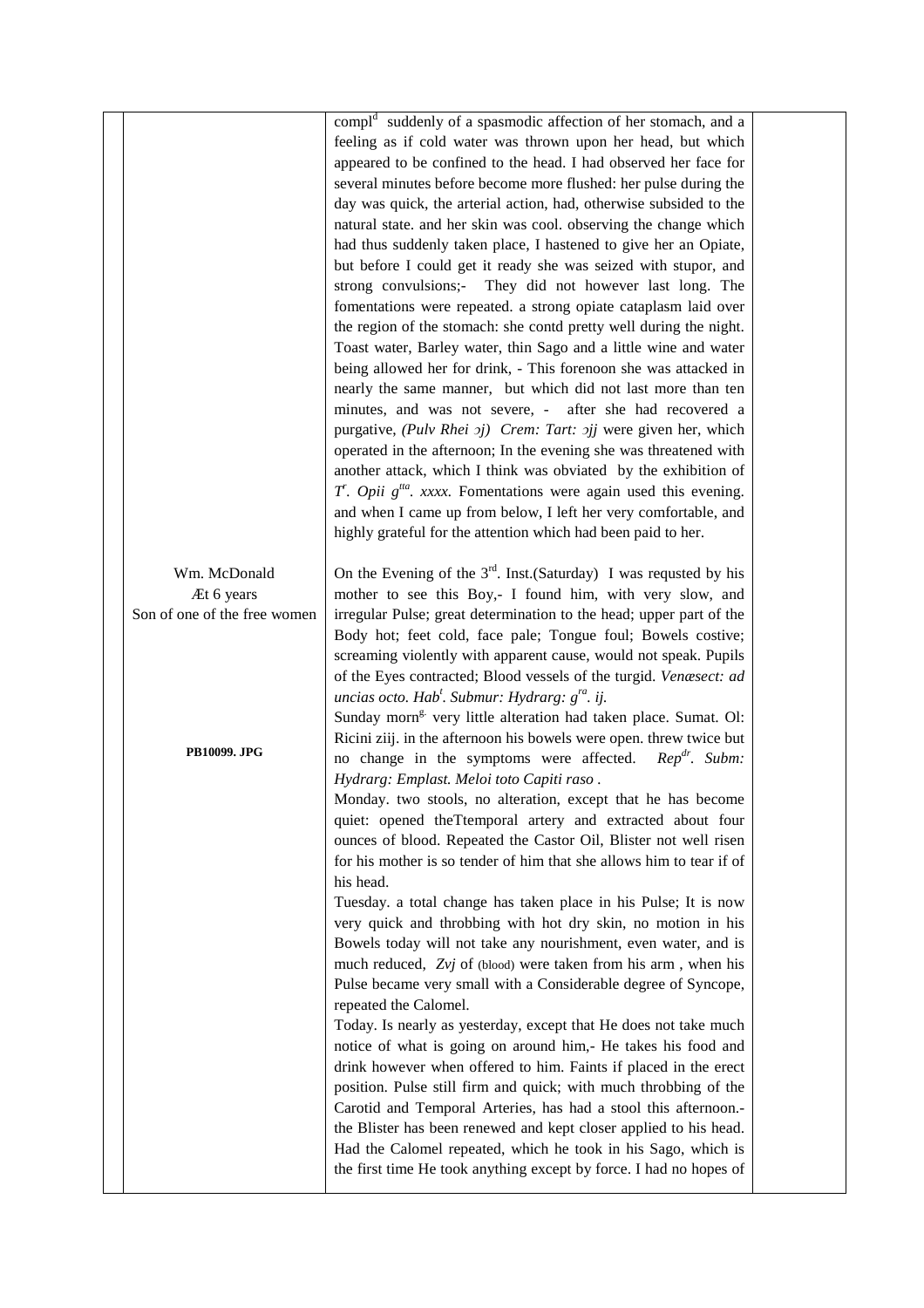|                                                                                                                                                       | his recovery from the first moment I saw him.                                                                                                                                                                                                                                                                                                                                                                                                                                                                                                                                                                                                                                                                |                          |
|-------------------------------------------------------------------------------------------------------------------------------------------------------|--------------------------------------------------------------------------------------------------------------------------------------------------------------------------------------------------------------------------------------------------------------------------------------------------------------------------------------------------------------------------------------------------------------------------------------------------------------------------------------------------------------------------------------------------------------------------------------------------------------------------------------------------------------------------------------------------------------|--------------------------|
| M. Dwyne                                                                                                                                              | Is nearly as before. Acid Vit.r dil. $g^{tta}$ . x ter in die                                                                                                                                                                                                                                                                                                                                                                                                                                                                                                                                                                                                                                                |                          |
| Mary Neale                                                                                                                                            | Very little alteration. took a laxative yesterday. Her former Tonic<br>was changed today for Cinchona. She expressed a strong desire<br>for a little porter which was given her yesterday and today, at<br>which she expressed herself highly gratified.                                                                                                                                                                                                                                                                                                                                                                                                                                                     |                          |
| Mary Wilson                                                                                                                                           | Is in a Convalescent state.                                                                                                                                                                                                                                                                                                                                                                                                                                                                                                                                                                                                                                                                                  |                          |
| Jane Milne                                                                                                                                            | Is still very feverish, and her fever begins to assume an<br>Internittent form. Continues the same medicines.                                                                                                                                                                                                                                                                                                                                                                                                                                                                                                                                                                                                |                          |
| Mary Sample                                                                                                                                           | Has been blooded twice till Syncope was brought on, and<br>purgatives given so as to keep the Bowels freely open,- and a<br>large Blister applied to the abdomen. She has slight pain in the<br>abdomen still. Severe headache, Pulse is full.- fomentations to the<br>abdomen, purgative of Rhubarb and Cream of Tarter.                                                                                                                                                                                                                                                                                                                                                                                    |                          |
| Ann Kerslake                                                                                                                                          | Has got severe Rheumatic pains and swelling of her Ancles,<br>Knees, Wrists and Elbows, Loins and Sides, with several<br>anthraceous tumors on her legs, was bled last evening (Zxx)<br>buffy. Laxativs principally<br><b>Blood</b><br>highly<br>of Calomel,<br>embrocations; and Lotions to her legs.-                                                                                                                                                                                                                                                                                                                                                                                                      | Dischaged                |
| Maria Green &                                                                                                                                         |                                                                                                                                                                                                                                                                                                                                                                                                                                                                                                                                                                                                                                                                                                              | Sep <sup>t</sup> . $7th$ |
| <b>Charlotte Fox</b>                                                                                                                                  | Discharged well                                                                                                                                                                                                                                                                                                                                                                                                                                                                                                                                                                                                                                                                                              | Sep <sup>t</sup> . $7th$ |
|                                                                                                                                                       | The other patients are improving                                                                                                                                                                                                                                                                                                                                                                                                                                                                                                                                                                                                                                                                             |                          |
| Sep <sup>t</sup> . 8 <sup>th</sup> at Sea<br>Latit <sup>de</sup> . 2:29 North<br>Long <sup>de</sup> . 12:44 West<br>Thermometer 80 in the<br>Hospital | Strong S.S.W. Winds, Cloudy Sky and much more cool and<br>pleasant than it has been for the last fourteen days. Thirteen<br>confined to Bed in the Fore Prison and, one (Wm. McDonald) in<br>the after Prison. four of those in the fore Prison are obliged to<br>sleep out of the Hospital. There are several others Ill, and are<br>obliged to lie down frequently during the day.                                                                                                                                                                                                                                                                                                                         |                          |
| Mary Tapper                                                                                                                                           | has continued pretty well and is in good spirits during the day;<br>Taking T. Digitalis in doses of xx drops, intended to be cont <sup>d</sup> .<br>thrice a day. $-$ about 5 P.M. She complained of a return of the<br>same pain in her stomach which preceeded the former fits, she<br>had two stools today, her skin was cool, and her pulse moderate<br>96.- I therefore gave her T <sup>'</sup> . Opii $g^{tta}$ . xxxx in hopes to prevent the<br>fit but it was not successful, It came on about 7 Ocl <sup>k</sup> .- there being<br>much determination to the head with full throbbing Pulse I took<br>xvj of blood from her arm, soon after which she recovered, the fit<br>lasting about an hour. |                          |
| Wm. McDonald                                                                                                                                          | Is nearly as yesterday, no motion today but was moved in his<br>Bowels four times during last night, -Had Two small Blisters<br>placed lower on his forehead and temples as the former one did<br>not reach low enough down. Submur: Hydrarg: $g^r$ . ij.                                                                                                                                                                                                                                                                                                                                                                                                                                                    |                          |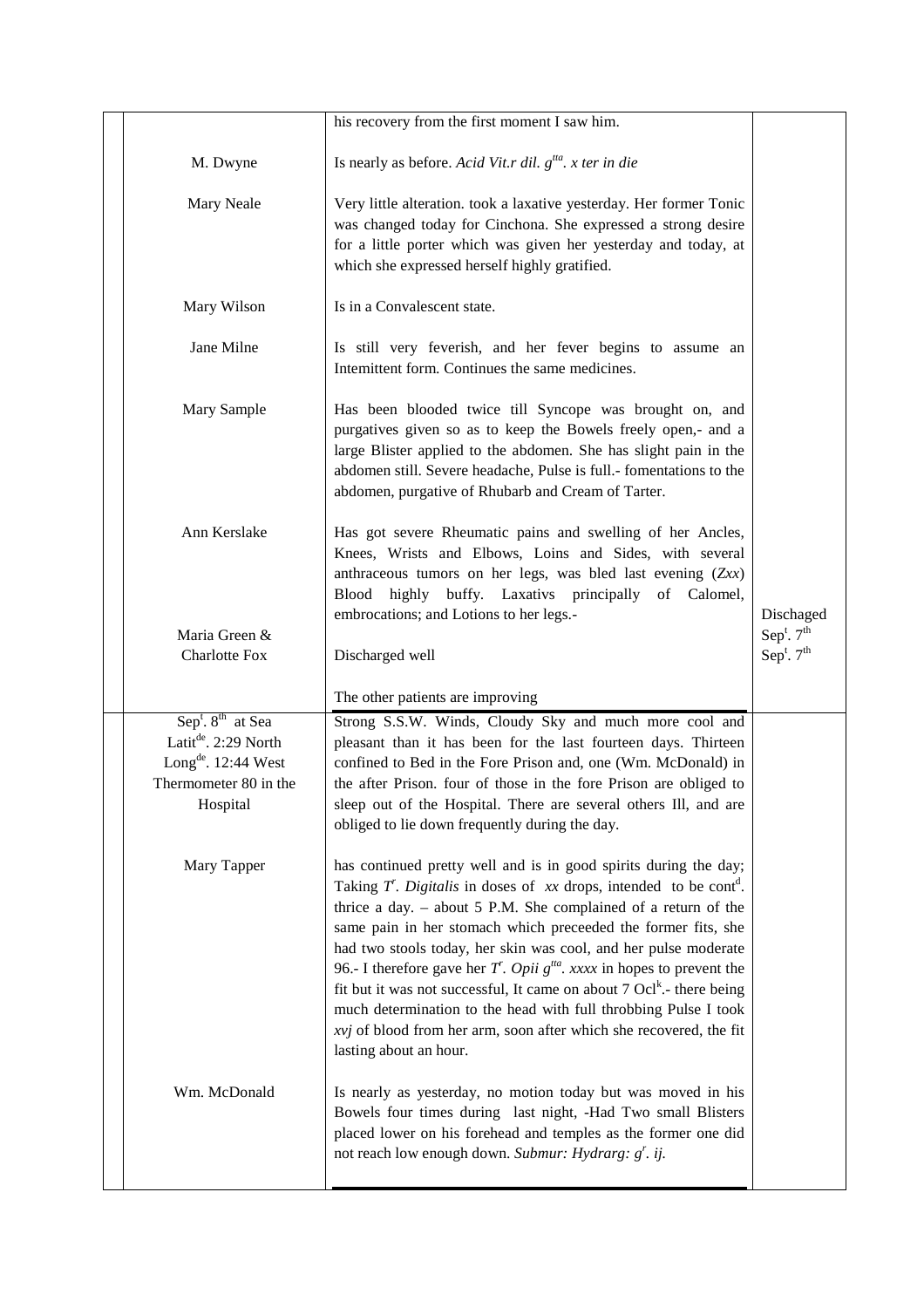| $Sept$ . 9 <sup>th</sup> at Sea | Southerly winds with fine weather, and the atmosphere sensibly                                  |  |
|---------------------------------|-------------------------------------------------------------------------------------------------|--|
| Latit <sup>de</sup> . 2:8 North | cooler, nearly agreeable to the feelings. All the Cases of Fever                                |  |
| Long <sup>de</sup><br>West      | with one exception are better today. Two new Cases came                                         |  |
| Thermometer in the Hospital     | forward this morning but neither threatens to be severe;                                        |  |
| at 1P.M. 78.                    |                                                                                                 |  |
| Mary Tapper                     | Soon after she recovered last night fell into a sound sleep, in                                 |  |
| <b>PB10100. JPG</b>             | which she remained till three o'clock this morning. She appears                                 |  |
|                                 | pretty well today. her skin cool, Pulse moderate but Complains of                               |  |
|                                 | headache, and pain (in) the loins and Uterine Region, Tongue is                                 |  |
|                                 | clean; and has moderate appetite which I am rather obliged to                                   |  |
|                                 | restrain; In mane habuit Pulv. Rhei $g^{ra}$ iiij. Cremor tart. $2ij - ft$                      |  |
|                                 | Haust. Cont <sup>r</sup> . T <sup>r</sup> . Digitalis ter in die. Alchol: Camphor: pro          |  |
|                                 | Embrocat : Regioni Hypogast:                                                                    |  |
|                                 |                                                                                                 |  |
| Wm. McDonald                    | Had one stool in the night; was very restless all night. today                                  |  |
|                                 | appears very Ill; was Convulsed in the morning for some time.                                   |  |
|                                 | His eyes are fixed, turned slightly upwards and to the left. pupil                              |  |
|                                 | of the left Eye much dilated. pulse small and very quick. about 3                               |  |
|                                 | P.M. He had Convulsive twitchins of the Muscles of the Face.                                    |  |
|                                 | and was so weak that he would hardly swallow a little wine put                                  |  |
|                                 | into his mouth.                                                                                 |  |
|                                 |                                                                                                 |  |
| Mary Neal                       | Remains nearly in the same state, except that now, a real                                       |  |
|                                 | Phthisical cough is apparent, with slight expectoration, she                                    |  |
|                                 | complains of no pain whatever; Her Bowels are regular, her                                      |  |
|                                 | appetite tolerably good, but she is so weak as to be totally unable                             |  |
|                                 | to get out of bed. Bark, Wine, nutritive diet continued and a little                            |  |
|                                 | Porter sent her everyday with which she is much gratified.                                      |  |
|                                 |                                                                                                 |  |
| Marg <sup>t</sup> . Dwyne       | Is improving much, very little vomiting and is much stronger.                                   |  |
|                                 | Bowels open: Contr. Acid Vitriol: dil: $g^{tta}$ . xij in Aqua Cyatho ter                       |  |
|                                 | in die.                                                                                         |  |
| Mary Wilson                     |                                                                                                 |  |
|                                 | Is so far recovered as to be able to go on deck today.                                          |  |
| Jane Milne                      |                                                                                                 |  |
|                                 | Is totally free of fever today, and Complains only of giddiness                                 |  |
|                                 | when she sits up. Yesterday omitted her former medicines, and                                   |  |
|                                 | she had Vin: Antim: $g^{tta}$ . xxxx ter in die.<br>Today Bowels freely open. Sumat Vin: Antim: |  |
|                                 |                                                                                                 |  |
| Mary Sample                     | Yesterday had Zfs Sulph Magnes: - an Antimonial in the evening.                                 |  |
|                                 | Today she has very little pain in the abdomen; Headache nearly                                  |  |
|                                 | gone; and fever much less. - Bowels freely open. adhibend: Vin:                                 |  |
|                                 | Antim: $g^{ta}$ . XL ter in die.                                                                |  |
|                                 |                                                                                                 |  |
| Ann Kerslake                    | Very little alteration; Rheumatic Inflammation of her Joints                                    |  |
|                                 | remain severe, and also the swelling on her legs. her Bowels are                                |  |
|                                 | kept open, with Pulv: Rhei et Supertart: Potassiæ. Her Pulse is                                 |  |
|                                 | still full; her skin at times dry and hot, again she perspires freely:                          |  |
|                                 | Yesterday her Gums became slightly affected; The Calomel was                                    |  |
|                                 | omitted and Vin: Antimonii g <sup>tta</sup> . XL ter in die sumpta fuit. Hodie                  |  |
|                                 | Cont'. edeam . cum Embrocatione ex Liniment: Ammoniæ, et                                        |  |
|                                 |                                                                                                 |  |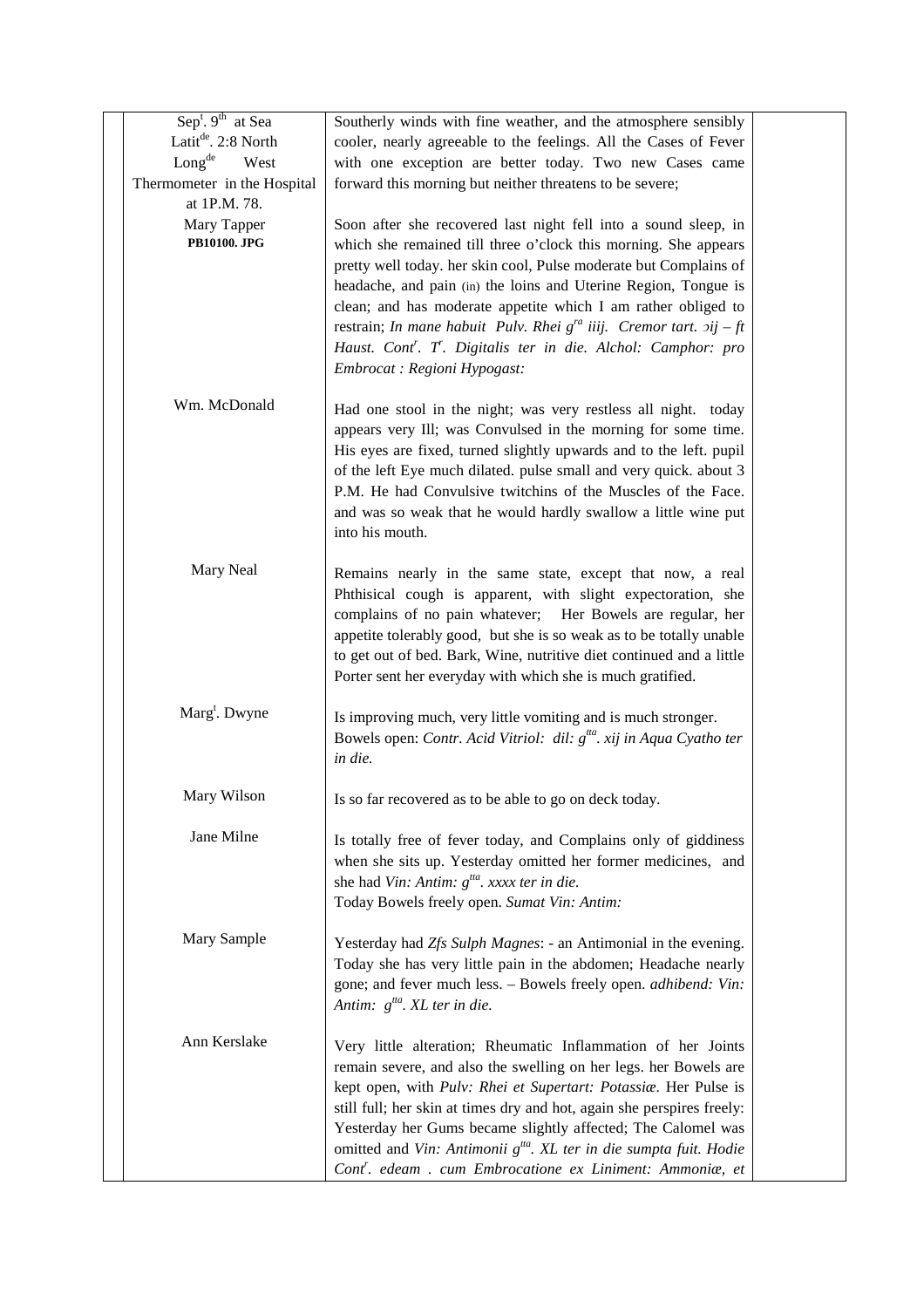|                                | Lotio: pro Cruribus Aqua vegeto. mineralis.                                                                                                                                                                                                                                                                                                                                                                                                                                                                                                                                                                                                                                                                                                                           |                                 |
|--------------------------------|-----------------------------------------------------------------------------------------------------------------------------------------------------------------------------------------------------------------------------------------------------------------------------------------------------------------------------------------------------------------------------------------------------------------------------------------------------------------------------------------------------------------------------------------------------------------------------------------------------------------------------------------------------------------------------------------------------------------------------------------------------------------------|---------------------------------|
| <b>Mary Dowling</b>            | Convalescent, takes Infus: Aquss: Zj bis in die. laxatives as<br>required, with a little wine.                                                                                                                                                                                                                                                                                                                                                                                                                                                                                                                                                                                                                                                                        |                                 |
| Mrs Atkins                     | Is well, and discharged today.                                                                                                                                                                                                                                                                                                                                                                                                                                                                                                                                                                                                                                                                                                                                        | Sep <sup>t</sup> . $9th$ .      |
| Jane Baker                     | Convalescent. Laxatives required almost daily. Cont'. Infus:<br>Quassiæ ut antea.                                                                                                                                                                                                                                                                                                                                                                                                                                                                                                                                                                                                                                                                                     |                                 |
| Marg <sup>t</sup> . Haley      | Well, discharged                                                                                                                                                                                                                                                                                                                                                                                                                                                                                                                                                                                                                                                                                                                                                      | Sep <sup>t</sup> . $9th$ .      |
| Eliz <sup>th</sup> . Wimbridge | Continues free from fever; Bowels regular; Tongue clean. But<br>she is of a very delicate Scrophulous constitution, and has twenty<br>different Compl <sup>ts</sup> . in a day. Headache, Cramps in the Stomach,<br>pain in her Bowels, pain in the right, and left sides, back, loins,<br>etc. etc. Seldom having more than one at a time, but never<br>without one. - She has used small Blisters, Liniments,<br>antispasmodics, etc. for them, Takes Infus: Quassiæ regularly.<br>She has a large ScrophulusTumor on the left side of the neck for<br>which a blister has been applied this afternoon.                                                                                                                                                             |                                 |
| Ann Leake                      | Has no fever, but she is very weak, and faints if she sits up for<br>any time. Her Bowels are rather constipated, requiring almost<br>daily laxatives. Her countenance is very pale, and she has<br>considerable fulness in the Epigastrium, She is not however very<br>much reduced, appetite is not good. - Sumat Infus: Quass: Zj.<br>cum Tinct: Ferri Ammon: $g^{tta}$ . x ter in die.                                                                                                                                                                                                                                                                                                                                                                            |                                 |
| Vespere                        |                                                                                                                                                                                                                                                                                                                                                                                                                                                                                                                                                                                                                                                                                                                                                                       |                                 |
| Mary Tapper                    | Has continued in tolerably good spirits, and had no approach to<br>having a fit during the whole of this day.-                                                                                                                                                                                                                                                                                                                                                                                                                                                                                                                                                                                                                                                        |                                 |
| Wm. McDonald                   | Continued very low during the whole day; gradually sinking, till<br>about half past nine this evening He expired.<br>On this case I would beg to make a few observations. It was<br>decidedly, from the first moment I saw him a case if<br>Inflammation of the Brain tending to Hydrocephalus, or rather                                                                                                                                                                                                                                                                                                                                                                                                                                                             |                                 |
| <b>PB10101. JPG</b>            | when I first saw him, He was far advanced into that state which is<br>commonly described as the second stage of Hydrocephalus, I<br>have always considered it my duty to look after the health of the<br>children but I have lately been so much engaged with the<br>Patients ill of Fever, that I have not been able to attend to this part<br>of my Duty; and his mother, first allowed the disease to proceed<br>to the state I mentioned, by perhaps not observing it, and<br>afterwards, even when I saw him, and pointed out to Her the<br>dangerous nature of the disease she was so tender of the Boy that<br>she would not allow me to give him the medicines which I<br>wished, and He himself was so cross that He would hardly take<br>anything whatever. | Died<br>Sept. 9 <sup>th</sup> . |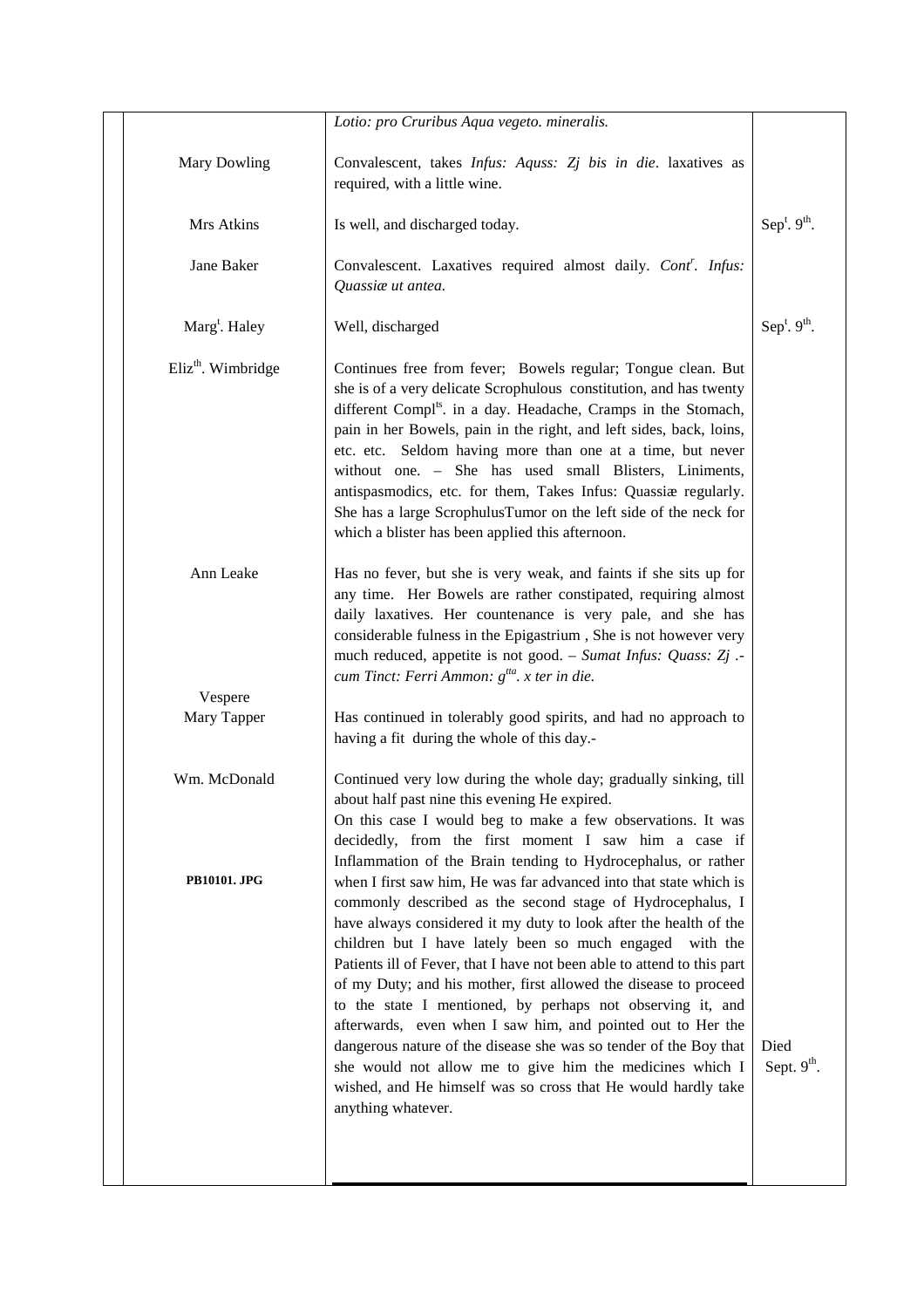| Sept. $12^{th}$ .              | Southerly Winds, and Cloudy. -                                           |  |
|--------------------------------|--------------------------------------------------------------------------|--|
| Long <sup>de</sup> . 14. West  | Since last report I have had so many to attend that were so              |  |
| Latide. 00:48 North            | severely Ill that it was impossible for me to take a pen in my hand      |  |
| Thermom <sup>r</sup> . 80      | to write any amount of their Cases without at the same time              |  |
|                                | neglecting themselves, and letting their complaints become               |  |
|                                | dangerous, indeed so frequent were the calls for my Assistance           |  |
|                                | that according to my own Ideas I could not do Justice to them all.       |  |
|                                | For the last four days I have been in either Prison from six in the      |  |
|                                | morning till about one or two o'clock next morning.                      |  |
|                                |                                                                          |  |
| Mary Tapper                    | Has had two Epileptic since last reported, but none for the last 48      |  |
|                                | hours, pain in the loins continue but less severe, has much              |  |
|                                | headache.<br><b>Bowels</b><br>has<br>been<br>opened<br>by<br>purgatives, |  |
|                                | Antispasmodicas as opium, Hyosciamus, asafetida, appear to               |  |
|                                | have no effect upon her complaint even in large doses although it        |  |
|                                | was evidently of the Hysteric Class of Epilepsy; Yesterday she           |  |
|                                | had a seton put in the back of her neck as she has always                |  |
|                                | complained of severe headache. Camphor Liniment is frequently            |  |
|                                | used to her Loins, Sacrum, and Hypogastre; and at times to the           |  |
|                                | Epigastrium. Bowels rather slow, today. Hab'. Pulv: Rhei. 2j.            |  |
|                                | Super: tart: Potassiæ zj.                                                |  |
|                                |                                                                          |  |
| Mary Neale                     | In appearance she remains nearly the same, But her Cough and             |  |
|                                | Expectoration is much moreCconsiderable, particularly in the             |  |
|                                | morning, Habt. Infus Quass: in loco. Pulv Cinchon:                       |  |
|                                |                                                                          |  |
| Jane Milne                     | Is free of fever but very weak. Infus. Quassiae Sumat ter in die.        |  |
| Mary Sample                    | On the afternoon of the $11th$ got up on deck and remained some          |  |
|                                | time when she came down with a relapse of her former                     |  |
|                                | complaint, and fever. Venæsection was repeated to Zxx which              |  |
|                                | somewhat relieved her.- Laxatives and an occasional antimonial           |  |
|                                | have been continued since.                                               |  |
|                                |                                                                          |  |
| Ann Kerslake                   | Was again Bled to Zxxij on the afternoon of the $10^{th}$ which          |  |
|                                | relieved her somewhat, the pain and swelling of her joints and           |  |
|                                | legs continue, Bowels are kept open by Pulv: Jalap. Comp. etc.           |  |
|                                | with small doses of Calomel. Her mouth is slightly affected. Con'.       |  |
|                                | Vinum. Antimoni ut antea.                                                |  |
|                                |                                                                          |  |
| Mary Dowling                   | Is very constipated in her Bowels, and although I have given her         |  |
|                                | large doses of every Purgative in the Chest, no passage can be           |  |
|                                | She had an Enema this morning but which she says<br>obtained,            |  |
|                                | brought away nothing. She has no pain; she is now taking a dieta?        |  |
|                                | of Sennæ in repeated draughts.                                           |  |
| Eliz <sup>th</sup> . Wimbridge | Is much better; omitt <sup>r</sup> . medicam: -                          |  |
|                                |                                                                          |  |
| Ann Leake                      | Becomes more and more weak, except a pain in her stomach her             |  |
|                                | complaints do not remain an hour the same. She had yesterday a           |  |
|                                | Blister to the Epigastrium but it has given no relief. her pulse is      |  |
|                                | rather quick but not hard. The Catamenia are obstructed; and             |  |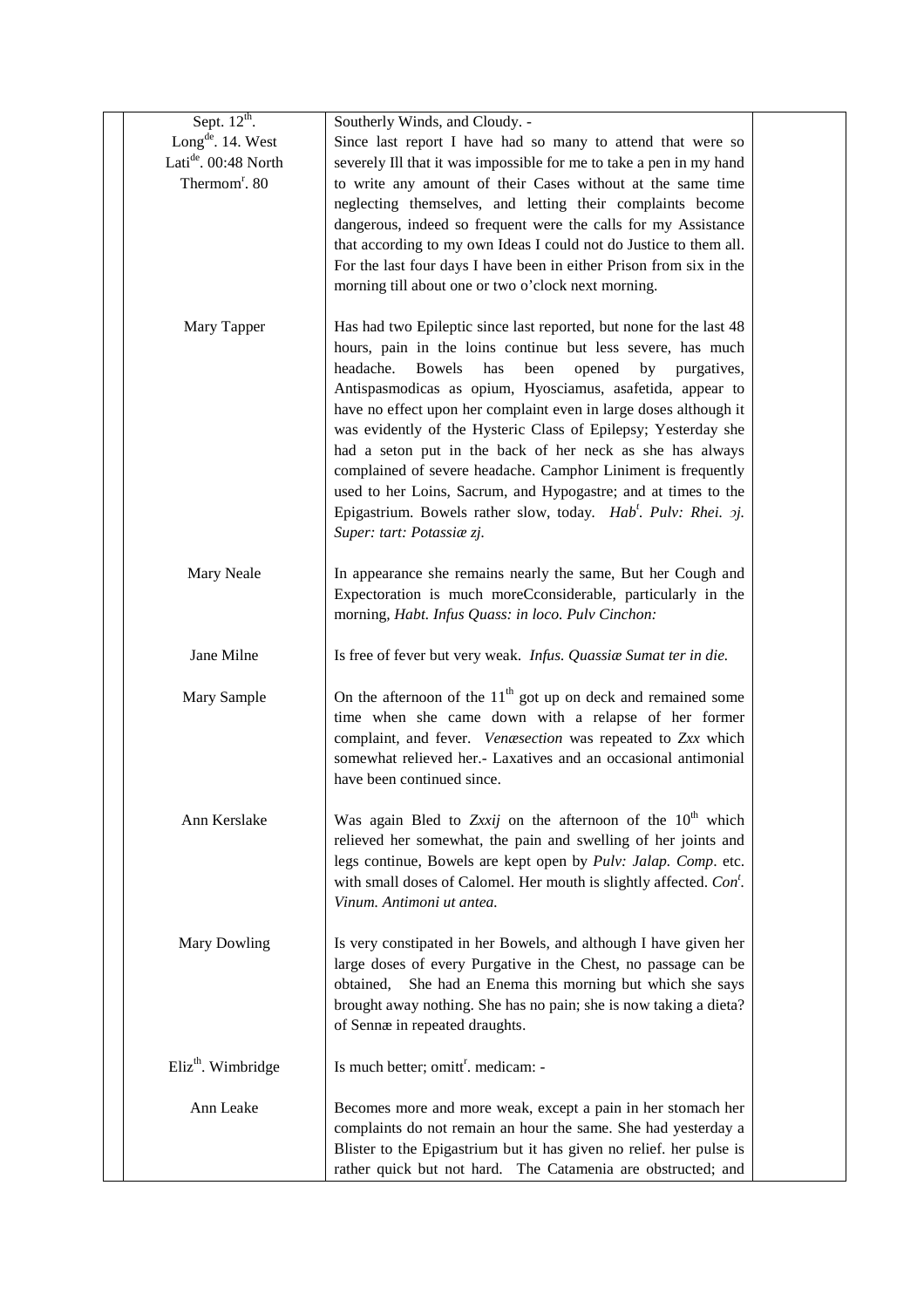|                                                  | have been for some time. She is sometimes affected with a slight<br>degree of Hysteria In short she is severely affected with<br>Chlorosis. The medicines which I give her, are so various,<br>according to the Symptoms of the moment that I cannot<br>enumerate them. principally Antispasmodics,<br>Laxatives and<br>Tonics. the last particularly the Tinct: Ferri: Ammoni: by that<br>most trusted to. -                                                                                                                                                                                                                                                                                                                                                                                                                                                                                                                                                                                                                                                                                                                                                                                                                                                                                                                                                                                                                                                                                                                                                                                                             |  |
|--------------------------------------------------|---------------------------------------------------------------------------------------------------------------------------------------------------------------------------------------------------------------------------------------------------------------------------------------------------------------------------------------------------------------------------------------------------------------------------------------------------------------------------------------------------------------------------------------------------------------------------------------------------------------------------------------------------------------------------------------------------------------------------------------------------------------------------------------------------------------------------------------------------------------------------------------------------------------------------------------------------------------------------------------------------------------------------------------------------------------------------------------------------------------------------------------------------------------------------------------------------------------------------------------------------------------------------------------------------------------------------------------------------------------------------------------------------------------------------------------------------------------------------------------------------------------------------------------------------------------------------------------------------------------------------|--|
| Mary Robinson<br>æt. 20. Convict                 | Came forward on the evening of the $10th$ with very severe<br>Enteritis, of two or three days standing, which she said she<br>thought would wear off. VSect: ad Zxxxij Pulv: Rhei 2j. Calomel<br>$g'$ .iij. was relieved. 11 <sup>th</sup> morning. Repetad: VSect: ad Zxxiij.<br>Sulph Magnesia Sumat Zfs. - (afternoon) Bowels open and is                                                                                                                                                                                                                                                                                                                                                                                                                                                                                                                                                                                                                                                                                                                                                                                                                                                                                                                                                                                                                                                                                                                                                                                                                                                                              |  |
| <b>PB10102. JPG</b>                              | somewhat easier, but considerable pain still remains all over the<br>abdomen. Emplast.Lyttae toto abdomoni, which however was<br>removed before it was risen fully. Vesp. pain returned severe<br>with hot skin, Rept. VSect Zxvj . another motion, all the Blood<br>taken was highly sizy - This morn <sup>g</sup> , she is much easier in her<br>Bowels, and skin is cool and pulse soft though quick, Blister has<br>risen since last evening.                                                                                                                                                                                                                                                                                                                                                                                                                                                                                                                                                                                                                                                                                                                                                                                                                                                                                                                                                                                                                                                                                                                                                                         |  |
| $My$ . A. Smith<br>æt. 5 years<br>Convicts child | was brought to me on the evening of the $11th$ with violent fever,<br>and great determination to the head. Arteries and veins in the<br>fore head turgid. and Bowels obstinately Costive, for I have been<br>given her purgatives for the last two days which have had no<br>effect. Her mother tells me she Bled at the nose twice. V.S. Zxj.<br>were taken from her arm Syncope. Zfs of Castor Oil was given,<br>and cold applications to the head. (Yesterday) She was again<br>bled in the morning about 1 Ocl <sup>k</sup> . and Zvii . about 7 Ocl <sup>k</sup> . the<br>Castor Oil was repeated, - a little after noon the Venæsection was<br>repeated to Zvij Syncope. in the Evening she had a motion but<br>not free. Sumat Pulv: Rhei g'. x. Submur: Hydrarg: gr. ij.<br>applications to the head continued. This morning is still highly<br>feverish with much determination to the head, no further motion<br>in her Bowels. ft. Enema ex Aqua Saline et farina avena<br>Exhibend: Infus Sennæ acidulatum Supertart Potass: Ziiij. hora<br>sumenda donec alvus soluta est - The injection brought away a<br>considerable quantity of hardened faeces. All the Blood taken<br>showed symptoms of Inflammation: She complains of pain of the<br>head only. Her Pulse is now fuller and softer, but determination<br>to the head is still great.<br>The Patients with Fever, or Convalescents, which I have not here<br>named,<br>are improving; - To mention the various Cases of<br>Epileptic and Hysteric fits I have had to attend to lately,<br>particularly yesterday, some of them very severe, would be |  |
|                                                  | endless. The worst of these occurred in the Cases of Mrs Davis,<br>a passenger, Mrs Petit a free passenger, and Letitia Pickers a<br>Convict. These were cases of Hysteria but all nearly approaching<br>to Epilepsy. I used Copious Venæsection (till they were relieved)<br>Purgatives, and Antispasmodics. I have also under treatment<br>three Bad Cases of Phlegmon and one very severe case of                                                                                                                                                                                                                                                                                                                                                                                                                                                                                                                                                                                                                                                                                                                                                                                                                                                                                                                                                                                                                                                                                                                                                                                                                      |  |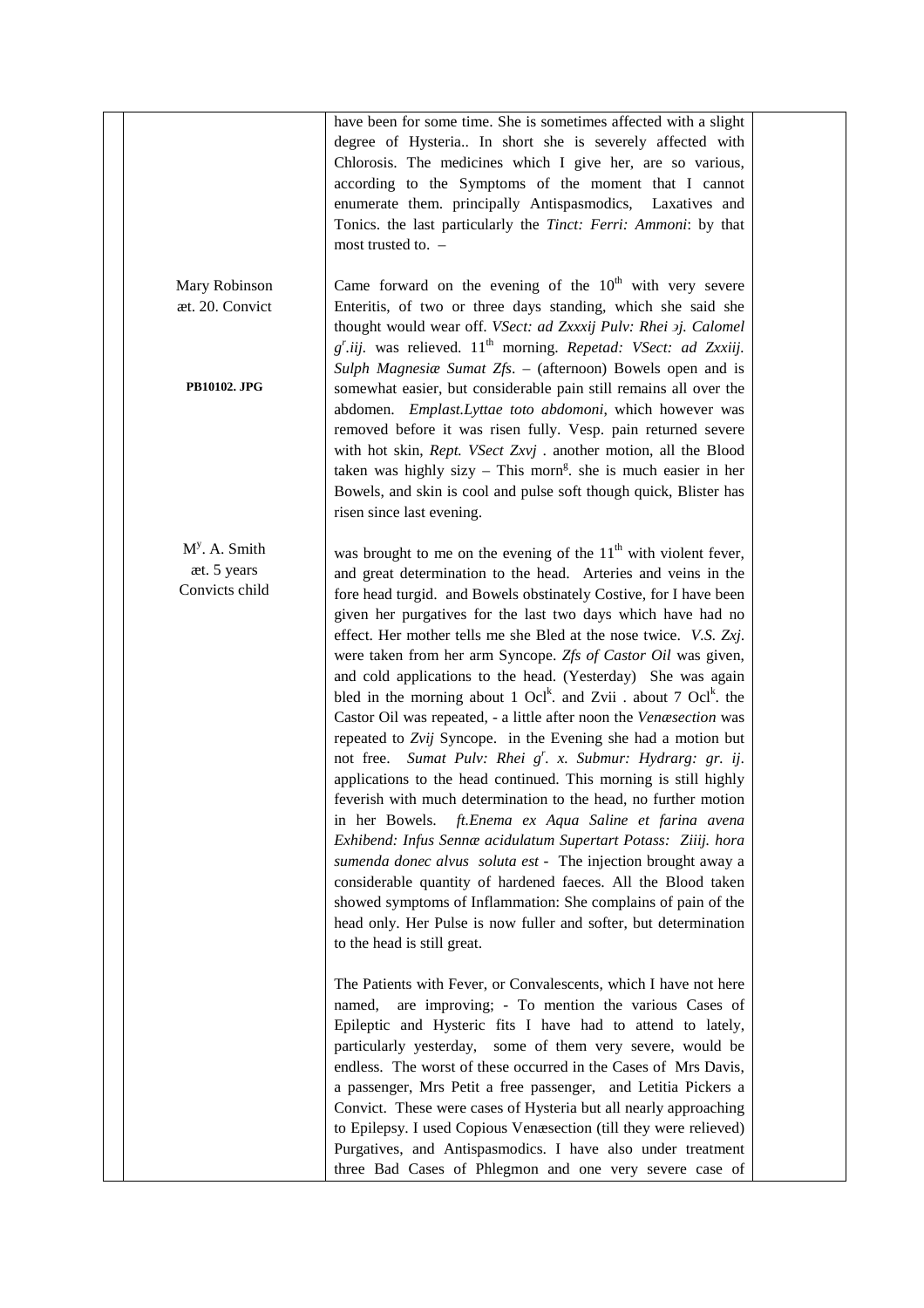|                                          | Whitlow, Constipation and Suppression of the Catamenia are                            |  |
|------------------------------------------|---------------------------------------------------------------------------------------|--|
|                                          | complaints that come before me in numbers every day; The lancet                       |  |
|                                          | is almost in my hand one third of the day, and sometimes it is not                    |  |
|                                          | easy for me to convince them that they do not require to be bled.                     |  |
|                                          | The Females who are well however are exceedingly attentive to                         |  |
|                                          |                                                                                       |  |
|                                          | the sick, and render me every assistance, indeed it would be                          |  |
|                                          | impossible for me to give a sufficiently Strong Idea of their very                    |  |
|                                          | praiseworthy conduct in that Respect. They are also highly                            |  |
|                                          | grateful for all the attention which is paid them on my part. and                     |  |
|                                          | perhaps for that very reason I exert myself to the utmost, till I am                  |  |
|                                          | nearly exhausted to be of service to them.                                            |  |
|                                          |                                                                                       |  |
| Sept. $13th$ . on the Equinoctial        | Southerly winds and fine, Today the number on the Sicklist are                        |  |
| Line                                     | the same, the cases of Fever are all much better, the case of                         |  |
|                                          | Enteritis. (Mary Robinson) an Child M.A. Smith are also better.                       |  |
|                                          |                                                                                       |  |
| Therm <sup>r</sup> . 80. in the Hospital | Mary Neale is daily getting weaker, but she is in high spirits, and                   |  |
|                                          | says she only wants strength and she would be as well as ever.                        |  |
|                                          | Hope springs eternal - Ann Leake is frequently attacked with                          |  |
|                                          | slight fits of hysteria, - Mary Tapper, has very severe pain in her                   |  |
|                                          | loins. which is evidently uterine, pain in her stomach, and                           |  |
|                                          | headache; Pulse during the day is 100, full, soft; Skin was moist                     |  |
|                                          | and not warmer than natural, in the even <sup>g</sup> , her Pulse became fast         |  |
|                                          | as 120. less full, and soft. Skin natural heat; - The strongest                       |  |
|                                          | antispasmodics have been given her without the smallest effect.                       |  |
|                                          | Her Tongue is clean and although she has been so long sick, and                       |  |
|                                          | under active treatment the greater part of the time, except that she                  |  |
|                                          | looks pale in the face she is very little reduced, Habt. Pulv: Rhei                   |  |
|                                          | $g'$ . xv. Supertart: Potass: zij. In the afternoon had two motions.-                 |  |
|                                          | Sumat Tinct: Digitalis $g^{tta}$ xx                                                   |  |
|                                          |                                                                                       |  |
|                                          |                                                                                       |  |
| Sept. $14th$                             | Light Southerly winds and pleasant weather. The Fever Cases                           |  |
| Therm <sup>r</sup> . 79. in the Hospital | with one exception, Ann Kerslake, are much better; and that cases                     |  |
|                                          | ought now to be considered as a Case of Rheumatism. - Every                           |  |
|                                          | day I have numberless cases arising from irregular Menstruation.                      |  |
|                                          | which appear in almost every shape. and for which I am obliged                        |  |
|                                          | to give as various medicines Venæsection, Purgatives and                              |  |
|                                          | Antispasmodics                                                                        |  |
| PB10103. JPG                             |                                                                                       |  |
| Mary Tapper                              | This morning was nearly as last evening, She complained of                            |  |
|                                          | much pain in her head, stomach and loins; her pulse was 112.                          |  |
|                                          | Tongue clean; Heat natural; Skin moist; Habt.Tinct: Digitalis ut                      |  |
|                                          |                                                                                       |  |
|                                          | heri. (1P.M.) Pulse full to 84. and her pains became much easier,                     |  |
|                                          | $\operatorname{Rep}^t$ . Tinct. Digitalis. In the afternoon she considered herself so |  |
|                                          | well that she wished to go on deck, but I advised her against it.-                    |  |
|                                          | In the evening her pulse rose to 104, Soft, and easily                                |  |
|                                          | compressible; but there was a throbbing heat of the artery, and a                     |  |
|                                          | fluttering or thrilling as if gritty matter was passing through it                    |  |
|                                          | with the blood. She then Complained very much of severe                               |  |
|                                          | tormina in the abdomen, which she said drew her Bowels into                           |  |
|                                          | knots. Her skin was not hotter in the smallest degree, her Bowels                     |  |
|                                          | have been open three times today; not knowing what to do, I                           |  |
|                                          | repeated the Digitalis with $g^{tta}$ . xxiiij T'. Opii – no relief was               |  |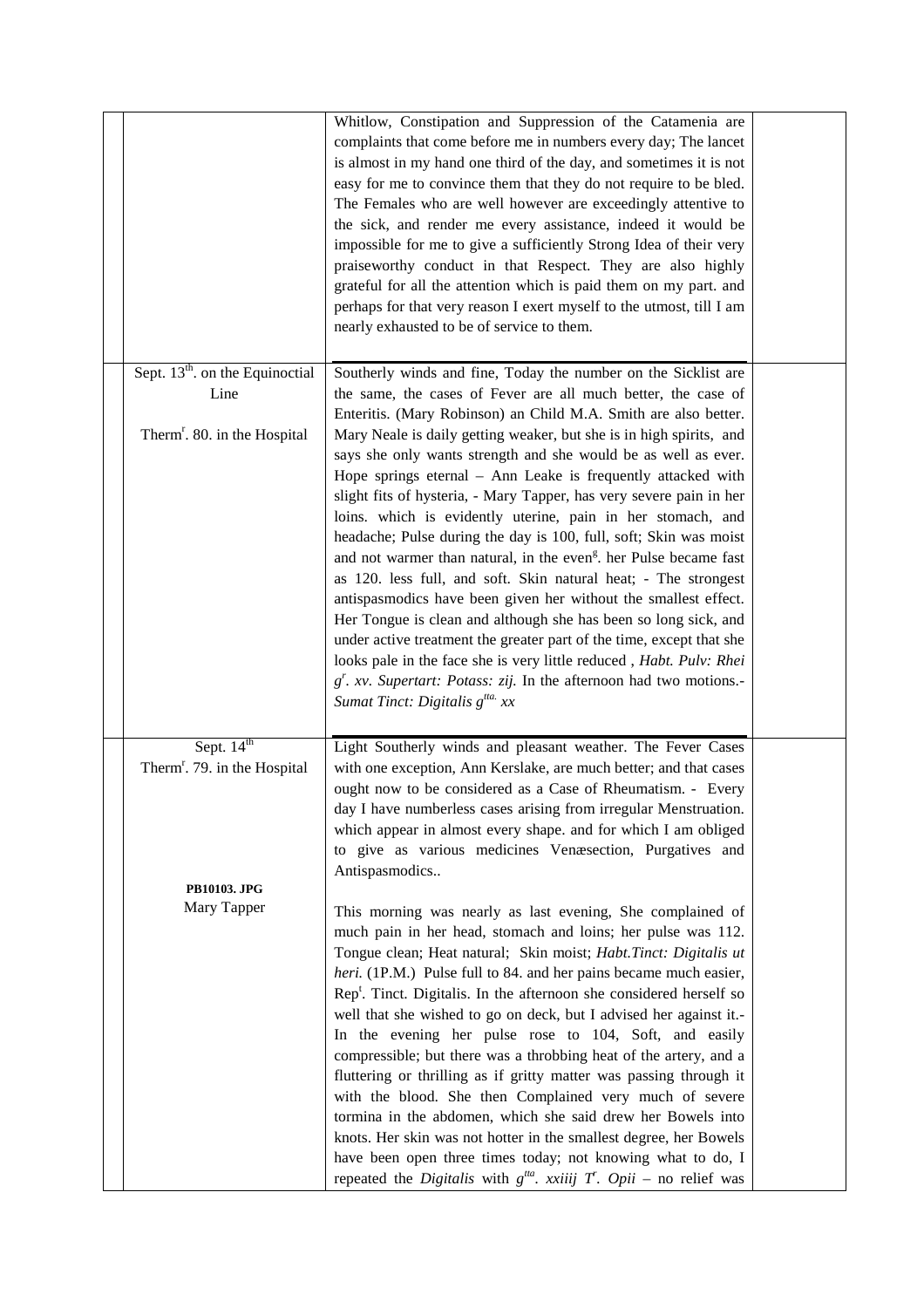|                                         | obtained in the usual time.-                                                                                                                                                                                                                                                                                                                                                                                                                                                                                                                                                                                                                                                                                                                                                                                                                                                                                              |  |
|-----------------------------------------|---------------------------------------------------------------------------------------------------------------------------------------------------------------------------------------------------------------------------------------------------------------------------------------------------------------------------------------------------------------------------------------------------------------------------------------------------------------------------------------------------------------------------------------------------------------------------------------------------------------------------------------------------------------------------------------------------------------------------------------------------------------------------------------------------------------------------------------------------------------------------------------------------------------------------|--|
| Mary Robinson                           | and the Child M.A. continue better, they had laxatives today to<br>keep the Bowels open. Robinson had no motion at 8 Ocl <sup>k</sup> .this<br>evening, although she took. Pulv: Rhei g <sup>ra</sup> . xv.- Supertart: Potass:<br><i>Difs.</i> - Submur: Hydrarg: g'. iij. with Ziiij of a strong Infus of<br>Sennæ.-                                                                                                                                                                                                                                                                                                                                                                                                                                                                                                                                                                                                    |  |
| Ann Leake                               | Complains still of severe pain in her stomach and headache, her<br>Bowels are easily kept open with gentle laxatives, Today she<br>commenced to take Tinct Ferri Ammoniat g <sup>tta</sup> . xx ter in die.                                                                                                                                                                                                                                                                                                                                                                                                                                                                                                                                                                                                                                                                                                               |  |
| Sept. $15th$                            | Light Southerly winds and fine weather. Sick are in general in a                                                                                                                                                                                                                                                                                                                                                                                                                                                                                                                                                                                                                                                                                                                                                                                                                                                          |  |
| Thermometer 80                          | favourable way, the fever cases improving in health and strength.                                                                                                                                                                                                                                                                                                                                                                                                                                                                                                                                                                                                                                                                                                                                                                                                                                                         |  |
| Mary Tapper                             | has been somewhat easier today; her Pulse has varied frequently<br>during the day; fluctuating between 84. and 104. full and easily<br>compressible but with a throbbing beat. Today she has had five<br>stools, Cont <sup>d</sup> . theT. Digitalis with the T <sup>r</sup> . Opii $g^{tta}$ . xxv.in vespere.                                                                                                                                                                                                                                                                                                                                                                                                                                                                                                                                                                                                           |  |
| Mary Robinson                           | Has remained easy till this afternoon; had one motion; in the<br>afternoon her pulse became quick 130. throbbing, full, but soft.<br>Her face flushed, skin hot, quick respiration, but she said she had<br>no pain, except a headache which she ascribed to the noise on<br>deck. She allowed no pain in her Bowels, but on pressing them,<br>she shrunk from the hand. Venæsect Zx. which relieved hher<br>breathing, short time afterwards, the vein was again opened, and<br>Zviij was taken, when she got very Low and no more could be<br>taken, her pulse became small quick, and soft: her face less<br>flushed; her headache was removed; her skin more cool, and she<br>said she was much better. Had Ziij of infusion of Sennæ.                                                                                                                                                                                |  |
| Mary Herwood<br>æt about 26             | Complained last evening with severe cholic. Bowels costive, but<br>no fever, Hab <sup>t</sup> . Subm: Hydrarg: $g'$ .iiij. Pulv: Rhei $g'$ . xv. - had one<br>stool. Sumat T. Opii $g^{ta}$ xxv.-<br>This morning. – had one motion in the night but griping<br>continues severe at times, has no tenderness in the abdomen, her<br>skin is hot, Pulse natural. Sumat Infus: Sennæ Zxij.- In the<br>afternoon her pains became excruciating, her Bowels affected<br>with violent spasmodic constriction. Vsect. Zxviij. Slight Syncope<br>and vomiting after which she hada free passage in her Bowels<br>four or five times, In the evening she said she felt very easy but<br>on pressure on the shpulder I found much pain in the left Iliac<br>Region. Her Pulse was 104 small and wiry, her skin hot. On<br>applying the bandage to blood her she got faint and sick, her<br>pulse fell and I was obliged to desist. |  |
| Sep <sup>t</sup> . $16^{th}$            | Strong South Easterly Winds, and considerable motion of the                                                                                                                                                                                                                                                                                                                                                                                                                                                                                                                                                                                                                                                                                                                                                                                                                                                               |  |
| Lat <sup>de</sup> 2.38. South           | Ship, Sick, generally, as before, but two very severe cases of                                                                                                                                                                                                                                                                                                                                                                                                                                                                                                                                                                                                                                                                                                                                                                                                                                                            |  |
| Long $de$ . 20                          | Enteritis occurred today, which I had very strong reasons to                                                                                                                                                                                                                                                                                                                                                                                                                                                                                                                                                                                                                                                                                                                                                                                                                                                              |  |
| Therm <sup>r</sup> . 80 in the hospital | believe arose from drinking too much LimeJuice, I have not yet                                                                                                                                                                                                                                                                                                                                                                                                                                                                                                                                                                                                                                                                                                                                                                                                                                                            |  |
|                                         | (I have been so much engaged with the sick) had time to examine                                                                                                                                                                                                                                                                                                                                                                                                                                                                                                                                                                                                                                                                                                                                                                                                                                                           |  |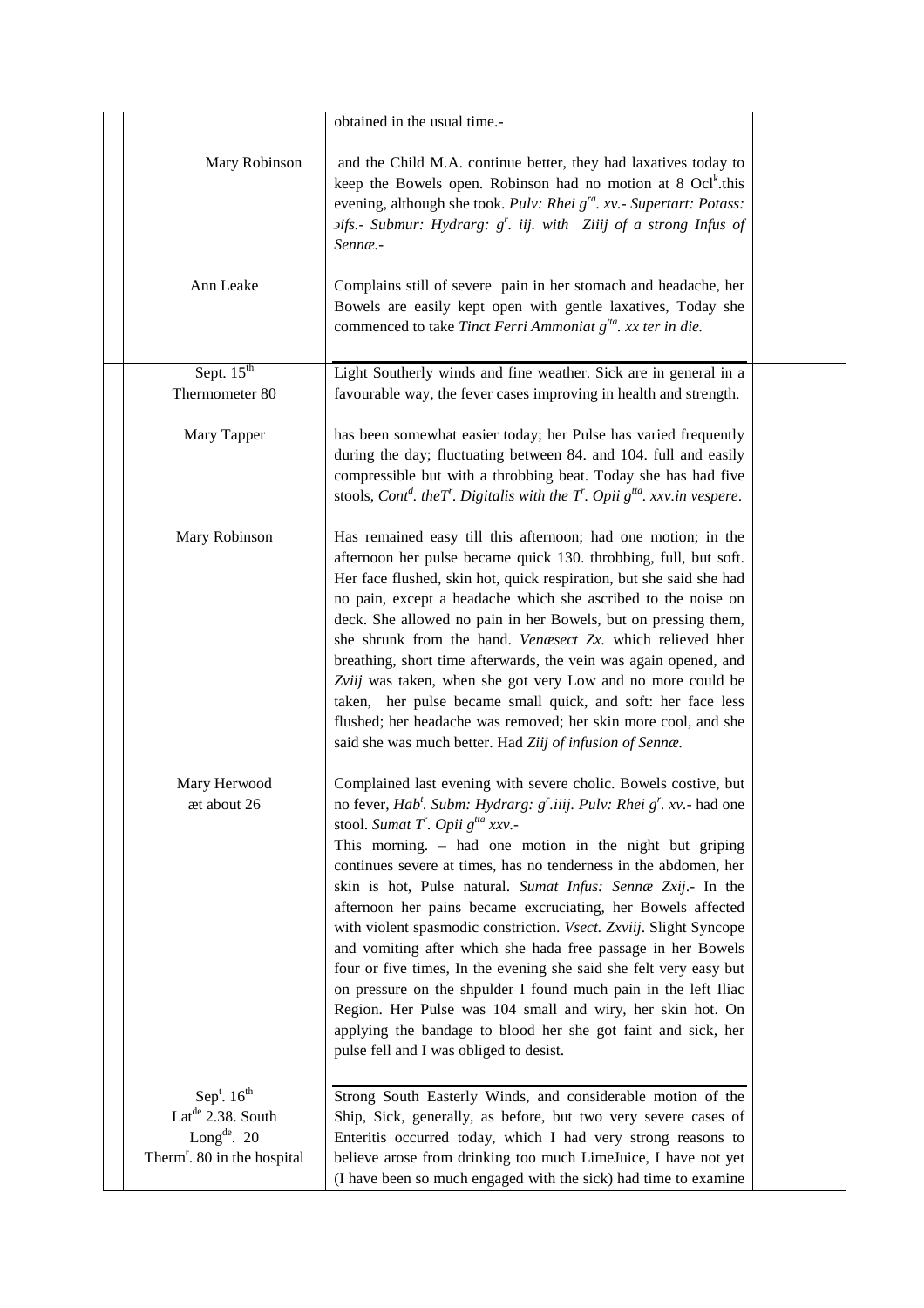|                                | the Lime Juice, but before any more is served I must see that it is                                                                               |  |
|--------------------------------|---------------------------------------------------------------------------------------------------------------------------------------------------|--|
|                                | not of a deleterious quality. Neale and Leake are nearly as<br>yesterday. M.Tapper's pulse fell today as low as 76, and I left off                |  |
|                                | the T <sup>r</sup> . Digitalis. Her headache, and the pain in her stomach                                                                         |  |
| PB10104. JPG                   | easier, but the Pain in her loins continues as severe as ever, said                                                                               |  |
|                                | she did not pass her urine freely: having passed none since                                                                                       |  |
|                                | yesterday morning: Drew it off with the Catheter, but no relief.                                                                                  |  |
|                                | Her Pulse continued low, and skin cool all day, but her features                                                                                  |  |
|                                | were contracted, and her face pale with the pain her loins, to have                                                                               |  |
|                                | a little wine in her water gruel frequently.                                                                                                      |  |
| Mary Herwood                   | was Blooded again today, Had fomentations to her Bowels.- Four                                                                                    |  |
|                                | stools, Skin now little warmer than natural, and says she has no                                                                                  |  |
|                                | pain whatever (9.P.M.) Her pulse is however very small and                                                                                        |  |
|                                | quick, and she has had some vomiting in the afternoon,; She is                                                                                    |  |
|                                | however, I am convinced, much relieved.                                                                                                           |  |
| Mary Robinson                  | Had two motions in the night, and this morning and forenoon was                                                                                   |  |
|                                | easy with very little fever. about noon she drank some Limejuice                                                                                  |  |
|                                | which immediately brought on griping pain, soon after which her                                                                                   |  |
|                                | skin became hot and dry. Pulse 144. full, thrilling and throbbing,                                                                                |  |
|                                | and great arterial action over the whole system; great pain over                                                                                  |  |
|                                | the whole abdomen; difficulty of, and oppressed breathing from<br>pain in the Epigastre and Hypochondria, and much tenderness of                  |  |
|                                | the abdomen; with slight delirium, She had a Zifs of Carb:                                                                                        |  |
|                                | Magnes: V.Sect Zxxvij. Blood Buffy and very sizy. Fometations                                                                                     |  |
|                                | repeated for hours, Enemas two, when she suddenly expressed                                                                                       |  |
|                                | herself much easier; indeed said she had no pain; her pulse                                                                                       |  |
|                                | remained 136. small. her abdomen became tumid, and her skin                                                                                       |  |
|                                | generally much colder than natural, and there was some colour in<br>her face, particularly in her lips; with a pretty general diaphoresis,        |  |
|                                | and no very great depression, I have much reason to fear that she                                                                                 |  |
|                                | is still in imminent danger notwithstanding a few favourable                                                                                      |  |
|                                | symptoms.                                                                                                                                         |  |
|                                |                                                                                                                                                   |  |
| $Sep^t$ . 17 <sup>th</sup>     | Strong South easterly winds, and the Ship, particularly the                                                                                       |  |
| South Lat <sup>de</sup> . 4.44 | Hospital very uncomfortable from the great motion, and some                                                                                       |  |
| Thermometer 80.                | wet.- In the Sick generally there is little alteration;- Robinson is, I<br>am happy to say, much better today, - Her skin is cool, abdomen        |  |
|                                | less tumid, no pain, three motions today, by Infus: Sennæ, - Her                                                                                  |  |
|                                | Pulse is still very quick. but altogether she appears in a                                                                                        |  |
|                                | favourable way. Mary Herwood, has much fever, her Bowels                                                                                          |  |
|                                | have been repeatedly open, has no pain in the abdomen, but has                                                                                    |  |
|                                | frequent vomiting during the day.- Laxatives of Infusion of                                                                                       |  |
|                                | Sennæ, and Sulphat: of Magnes: have been exhibited and                                                                                            |  |
|                                | fomentations to the stomach and Bowels. M.Tapper has not taken<br>the Digitalis T <sup>r</sup> . as her pulse has continued moderate, and she has |  |
|                                | felt easier, than she has been for many days. Wine and water                                                                                      |  |
|                                | given her for drink.                                                                                                                              |  |
|                                |                                                                                                                                                   |  |
|                                |                                                                                                                                                   |  |
|                                |                                                                                                                                                   |  |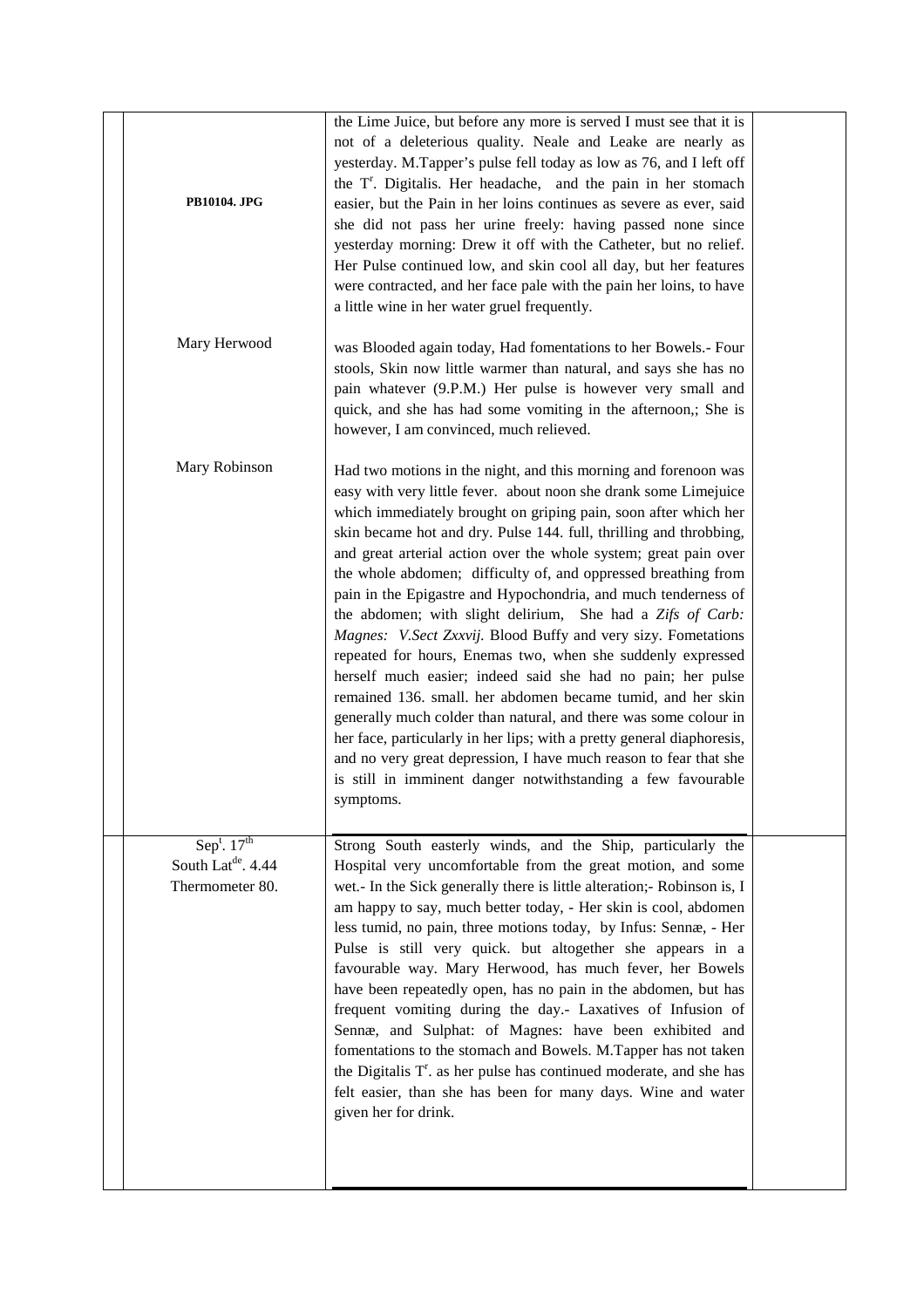| Sep <sup>t</sup> . $18^{th}$            |                                                                                     |  |
|-----------------------------------------|-------------------------------------------------------------------------------------|--|
|                                         | Strong Winds and Squally. Hospital very uncomfortable. Sick                         |  |
| Lat <sup>de</sup> . 6.54 South          | nearly as yesterday and using nearly the same medicines.                            |  |
| Thermometer 79                          | Robinson continues better, but she has had no motion in her                         |  |
|                                         | Bowels today. Hab'. Sulph: Magnes: Zfs. Leake and Neal are in                       |  |
|                                         | the same state, taking the same medicines. Mary Tapper was                          |  |
|                                         | much better this forenoon, In the afternoon however she had a                       |  |
|                                         | Paroxysm of fever which lasted about five hours. I had to draw                      |  |
|                                         | her urine again this evening. The others are continuing to                          |  |
|                                         | improve though slowly.                                                              |  |
|                                         |                                                                                     |  |
| $Sep^t$ . 19 <sup>th</sup>              | Strong South East Winds, Sick nearly as yesterday, Mary Tapper                      |  |
|                                         |                                                                                     |  |
| Lat <sup>de</sup> . 9.23 South          | had another paroxysm of fever this evening, after which she                         |  |
| Therm <sup>r</sup> . 79                 | commenced to take <i>sifs Cinchon: Pulv: every three hours</i> , The                |  |
|                                         | Child Mary Ann Smith is quite Convalescent.                                         |  |
|                                         |                                                                                     |  |
| Sep <sup>t</sup> . $20th$               | Winds yesterday,- all the Sick were out of Bed for a short time in                  |  |
| Lat <sup>de</sup> . 12.9 South          | the afternoon while it was moderate, except Mary Neale, and she                     |  |
| Therm <sup>r</sup> . 79 in the Hospital | is getting more low every day; Lately her expectoration has                         |  |
|                                         | become more difficult, I therefore, left off her former medicines,                  |  |
|                                         | and today, she took T. Scillae $g^{tta}$ . xij. Acid: Sulph: Dilute $g^{tta}$ . xij |  |
|                                         | in paucilo Aqua, ter in die; her appetite and her spirits are                       |  |
|                                         | astonishingly good. and five or seven drops of T <sup>r</sup> . Opii are            |  |
|                                         | sufficient to restrain her bowels, occasionally taken when, there is                |  |
|                                         | a tendency to Diarrhoea.                                                            |  |
| <b>PB10105. JPG</b>                     |                                                                                     |  |
|                                         | Tapper continued the Cinchona, but had a paroxysm again this                        |  |
|                                         | evening, though more slight. Several cases have occurred of                         |  |
|                                         | Bowel complaints, Hysteria and other affections arising from                        |  |
|                                         | obstructed Catamenia, and two complained today of rather severe                     |  |
|                                         | Menorrhagia, but they are all complaints which I treat in their                     |  |
|                                         | Births, and yield to Venæsection and gentle laxatives, as almost                    |  |
|                                         | all of them are of the inflammatory kind.                                           |  |
|                                         |                                                                                     |  |
| Sep <sup>t</sup> . $22nd$               | Moderate Easterly Winds, and Smooth Sea, The Sick are all                           |  |
| Lat <sup>de</sup> . 17.50 South         | improved in consequence of the fine W <sup>r</sup> . and diminished motion          |  |
| Therm <sup>r</sup> . 79.                | of the Ship. Even M.Neale appears better.                                           |  |
|                                         |                                                                                     |  |
| Mary Tapper                             | Has been up the greater part of the day, and is altogether much                     |  |
|                                         | better, pain in her stomach and loins nearly gone, Tongue clean,                    |  |
|                                         | and except during the Paroxysm in the afternoon is nearly free of                   |  |
|                                         |                                                                                     |  |
|                                         | Fever, This afternoon her Pulse became more rapid, her face                         |  |
|                                         | pale, her skin dry, and rather warmer, but she had no regularly                     |  |
|                                         | formed Paroxysm. The Cinchona with a little wine is continued.                      |  |
|                                         |                                                                                     |  |
| Mary Neale                              | Within the last three days, her Cough has become frequent with                      |  |
|                                         | copious fetid purulent expectoration. her pulse is small and is                     |  |
|                                         | generally about 120. Heat nearly natural. Has generally three                       |  |
|                                         | motions in her Bowels in the 24 hours, breathes quick; has no                       |  |
|                                         | pain; appetite is surprisingly good, and takes not less than Five                   |  |
|                                         | pints of Thick Gruel and Sago in the day besides Soup etc. She                      |  |
|                                         | will take no Tea, or any other liquid except wine and water, a                      |  |
|                                         | Glass of Porter is sent to her every day from the Cabin Table, and                  |  |
|                                         | if, at any time it is later than usual she frets very much, and gets                |  |
|                                         |                                                                                     |  |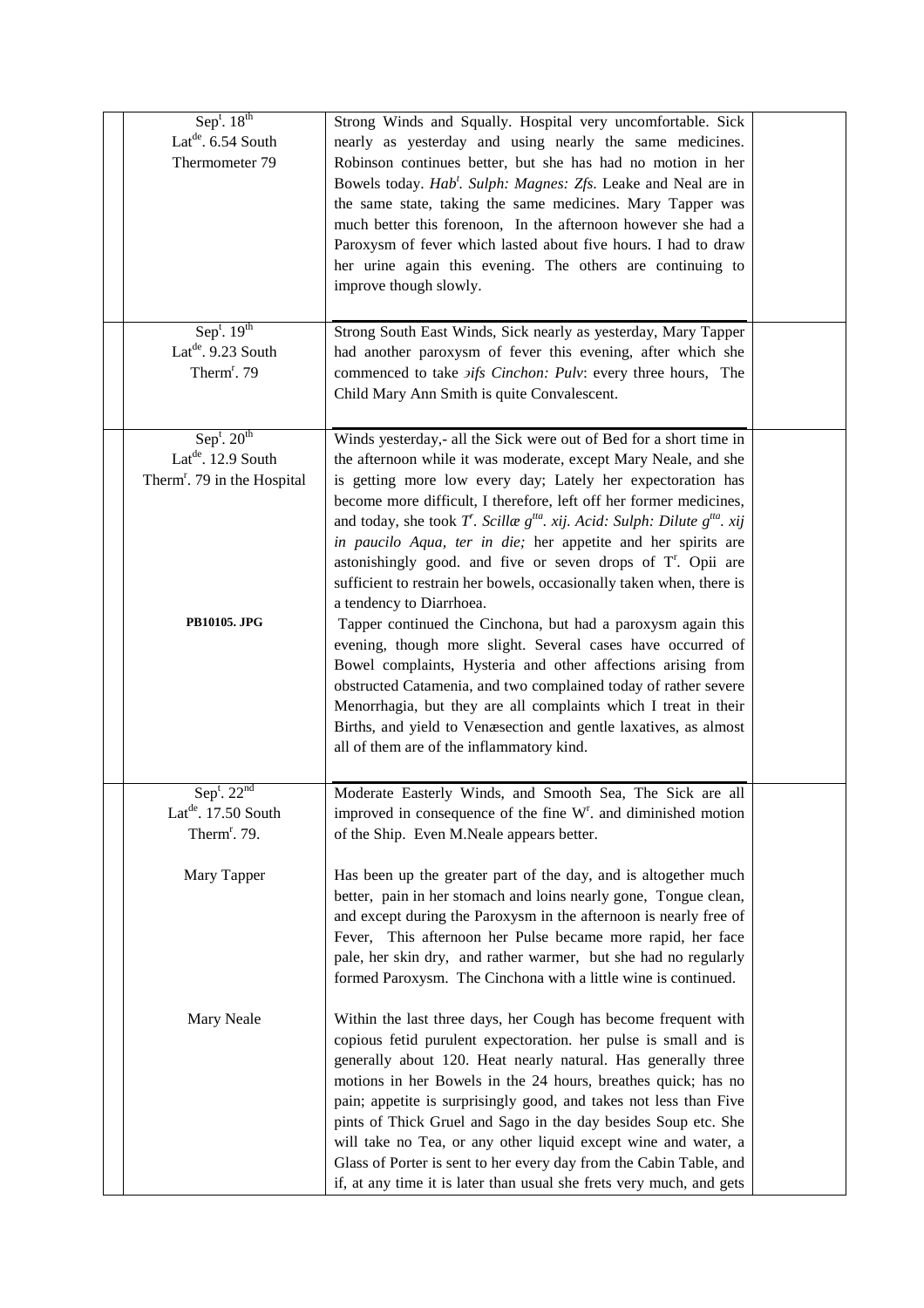|                                                                    | into good humour as soon as she has got it. The Tinct: Scillæ and<br>Acid: Sulph: dilute: is continued and occasionally a few drops of<br>$T.$ <i>Opii.</i> - a little wine is put into everything she takes, except her<br>soup. A woman is appointed expressly to attend upon her.                                                                                    |                                      |
|--------------------------------------------------------------------|-------------------------------------------------------------------------------------------------------------------------------------------------------------------------------------------------------------------------------------------------------------------------------------------------------------------------------------------------------------------------|--------------------------------------|
| Margt. Dwyne                                                       | Is well although still weak. discharged with directions to attend<br>every morning.                                                                                                                                                                                                                                                                                     | Discharged<br>Sept. 22               |
| Mary Wilson                                                        | Discharged                                                                                                                                                                                                                                                                                                                                                              | D. Sept. 22                          |
| Jane Milne                                                         | Continues to improve, but has had one slight febrile Paroxysm,<br>which I considered as threatening Intermittent fever, and<br>immediately commenced to give her Pulv: Cinch: aij ter in die.<br>with Mercurial laxatives occasionally.                                                                                                                                 |                                      |
| Mary Sample                                                        | Is today perfectly well, and gaining her strength fast, discharged.                                                                                                                                                                                                                                                                                                     | $dischd$ 22                          |
| Ann Kerslake                                                       | Is much better today, has very little fever, pain and swelling of<br>her legs, and pains of the Joints nearly gone, Cont': Embrocat:<br>part: infribus est Inflamatio et dolor. Cont <sup>r</sup> . Vinum. Antimoni g <sup>tta</sup> .<br>xxxx ter in die.                                                                                                              |                                      |
| <b>Mary Dowling</b>                                                | Discharged                                                                                                                                                                                                                                                                                                                                                              | Discharged<br>Sept <sup>r</sup> . 22 |
| Jane Baker                                                         | Has been getting much better since last report. this morning she<br>complained of severe headache, was constipated in the Bowels,<br>her features wee full and bloated; her pulse was full and quick.<br>Had Pulv: Rhei aj. Supertart: Potass: aij and afterwards repeated<br>draughts of Sennæ Tea, until her Bowels were open.                                        |                                      |
| Eliz <sup>th</sup> . Wimbridge,                                    | discharged.                                                                                                                                                                                                                                                                                                                                                             | Discharged<br>Sept $r$ . 22          |
| Ann Leake                                                          | Is much better, although still so weak as to not be able to sit up<br>for any time, does not find any pain in her back, headache and<br>pain in her stomach less. Bowels require to be kept open by<br>laxatives, Omitt'. T'. Ferri. et Sumat Pulv: Cinch: <i>aifs ter in die</i><br>in Vin Rubr: Zij.                                                                  |                                      |
| Mary Herwood &<br>Mary Robinson                                    | are getting much better; Both are taking a Compound Infusion of<br>Quassiæ and Gentian three times a day. Their diet is restricted to<br>Tea, Water gruel and Rice Pudding.                                                                                                                                                                                             |                                      |
| Sept. 24<br>Last night off the Island of<br>Trinidad<br>Thermr. 78 | During the last two days there has been very little alteration in the<br>Sick and all of them using the same medicines. This evening<br>Mary Neale has been much worse, her cough and expectoration<br>great and (from debility) at one time threatening suffocation.<br>About nine o'clock this evening, I left her much easier. She<br>complains of no pain whatever. |                                      |
| Jean Watt<br>æt. 21                                                | Two of the Convalescents from fever are very ill tonight from<br>relapses and both are very much debilitated and one female is<br>very ill with cholic and fever attending it. Her Bowels have been<br>freely open during the day, from Purgatives, but she would not                                                                                                   |                                      |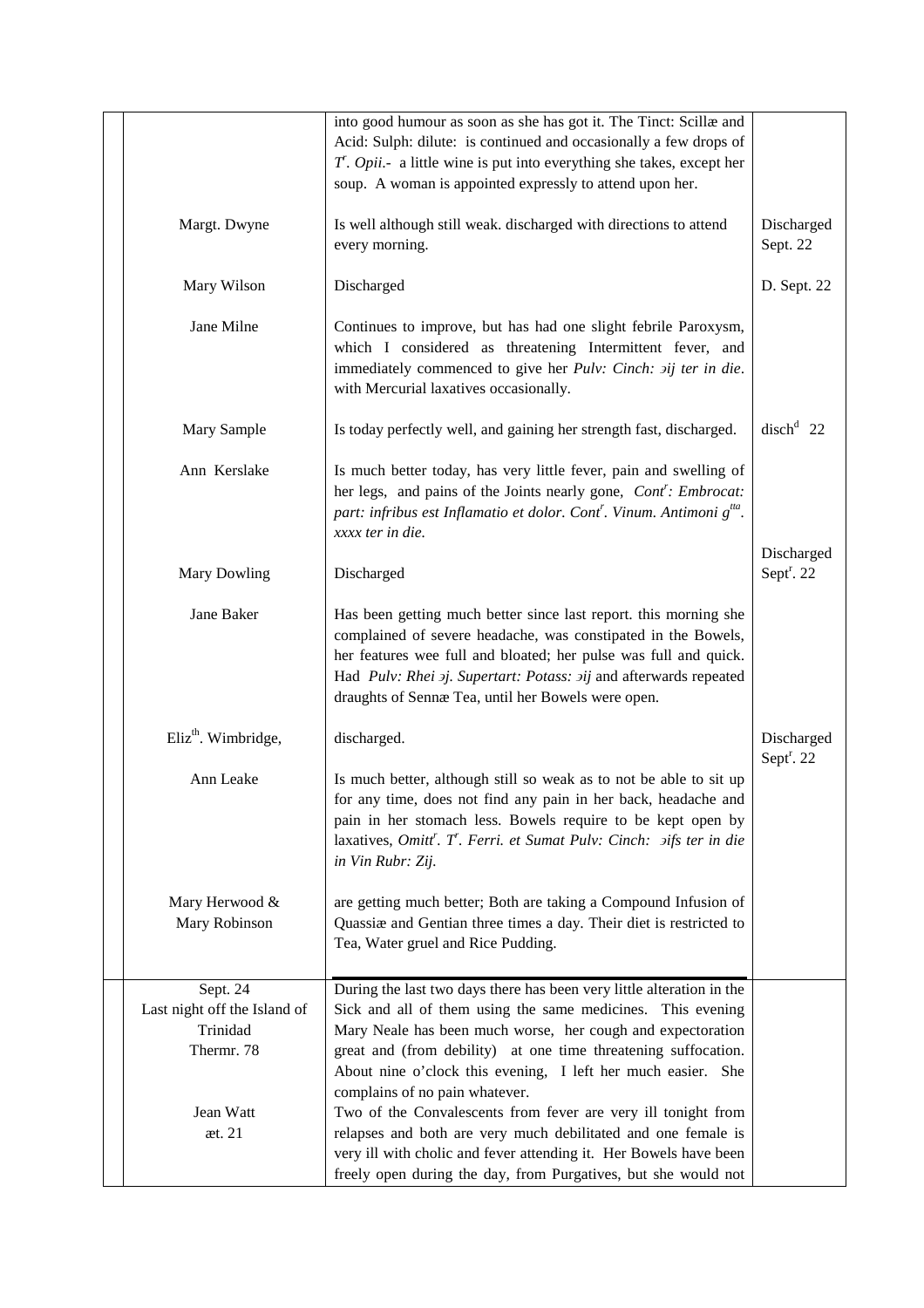| PB10106. JPG                                                    | allow me to blood her. Had a Mercurial purgative at night and an<br>Antimonial . About nine o'clock this evening Mary Neal as<br>attacked with severe Cough occasioned I think by the bursting of<br>a vomica; for several minutes she was threatened with<br>suffocation; the Quantity of Pus expectorated was not great, but<br>she has now become so weak, that expectoration is very difficult.<br>She was also very much relaxed in her Bowels during the<br>Evening, I therefore added Tinct: Opii $gtha$ . xij to her former<br>medicines.                                                                                                                                                                                                                                                                                                                               |  |
|-----------------------------------------------------------------|---------------------------------------------------------------------------------------------------------------------------------------------------------------------------------------------------------------------------------------------------------------------------------------------------------------------------------------------------------------------------------------------------------------------------------------------------------------------------------------------------------------------------------------------------------------------------------------------------------------------------------------------------------------------------------------------------------------------------------------------------------------------------------------------------------------------------------------------------------------------------------|--|
| Sept. $25th$ .                                                  | Fine weather and most of the Females in good health and                                                                                                                                                                                                                                                                                                                                                                                                                                                                                                                                                                                                                                                                                                                                                                                                                         |  |
| Latitude 25 South<br>Thermometer 79                             | improving very much in their appearance.                                                                                                                                                                                                                                                                                                                                                                                                                                                                                                                                                                                                                                                                                                                                                                                                                                        |  |
| Mary Neale                                                      | Has been, according to her own Expression "Very comfortable"<br>during the night She had no Cough since last evening, nor any<br>motion in her Bowels until $10 \text{ Ocl}^k$ . today, she had another in the<br>afternoon. and she begged me in the evening to let her have some<br>more of the medicine which stopped the Purging before, as she<br>was affraid it would come on again in the night. She had the same<br>Medicine; Her Pulse is scarcely perceptible; very quick; her skin<br>cold, yet her appetite is particularly good. She has every<br>attendance, and attention paid to her comfort, and has everything<br>she wishes for from the Cabin Table. (I have always approved of<br>what she has asked for) Today she had at dinner some Roasted<br>Turkey, and a little Porter, which she relished very much, and she<br>is of a very grateful disposition. |  |
| Jean Watt                                                       | (Mane) Had four motions in her Bowels since last evening. Says<br>she has no pain whatever, but her pulse is very quick and at times<br>full and even throbbing, and her skin dry, and intensely hot.<br>Tongue furred, white, and very red at the edges, would not be<br>bled,- an Antimonial was given,- In the Evening and during the<br>whole afternoon, finding her Fever cont <sup>d</sup> . violent, I got two of her<br>comrades to assist me in advising her to be bled, when after much<br>trouble she consented, Sixteen ounces were taken in a full stream,<br>- Nausea followed.- after which she said she was much "lighter".<br>Sumat Submur: Hydr: $g'$ . ij Pulv: Jalap $g'$ . viij cum Vini Antimon:<br>$g^{tta}$ . xxxx in paucilo Aqua.                                                                                                                     |  |
| Sept. 27 <sup>th</sup> .<br>Latitude 29.48 S.<br>Thermometer 76 | It may be supposed that I am very negligent in keeping my<br>Journal of the Sick. But if it could for a moment be seen, the<br>state they keep me in from morning till midnight it would I think<br>become matter of astonishment that I am able to give any account<br>at all of them, For the last 48 hours I have not had scarcely an<br>hour to myself. Between Epileptic, Hysteric (principally arising<br>from quarrelling) Patients, Complaints, and other duties; I have<br>fully enough to do.                                                                                                                                                                                                                                                                                                                                                                         |  |
| Mary Neale                                                      | is very weak, but is in high hopes, her Bowels are easily kept<br>from being relaxed by a few drops of $T$ . Opii, and her appetite is<br>good, and she is allowed everything she has a fancy for. Her<br>ordinary diet is gruel, Tea, Sago, the first of which she is very<br>fond of; She has a little wine in all of them.                                                                                                                                                                                                                                                                                                                                                                                                                                                                                                                                                   |  |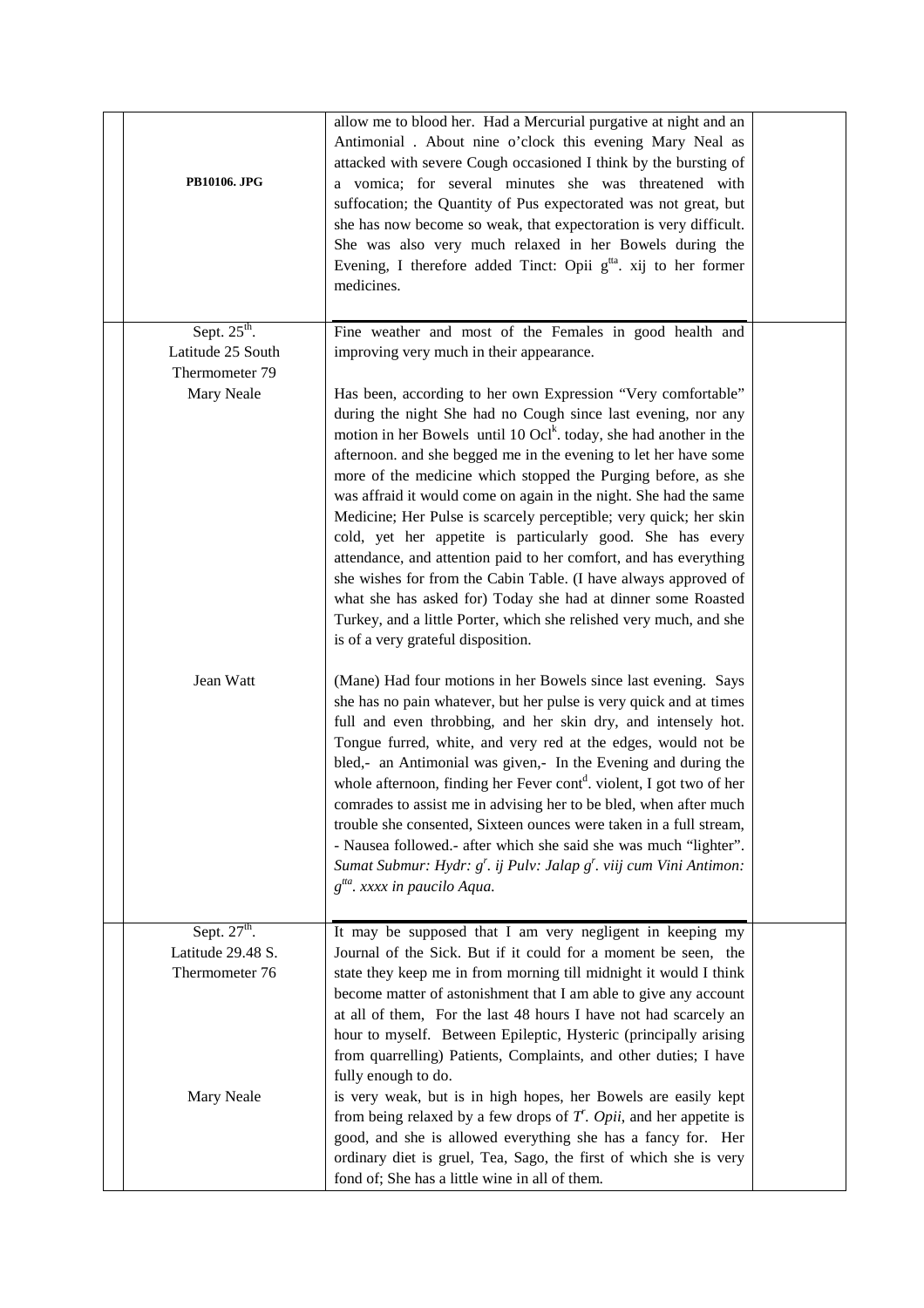| Sept. $28th$ .<br>Latde. 32<br>Temperature in the<br>Hospital 74 on deck 68                                           | Strong North East winds, Ports shut in; Ship not dry, and the<br>Hospital very uncomfortable, while I was writing last night, and<br>flattering myself that I should be able to give an account of all my<br>Patients, I was called to see Mary Tapper. I found her in violent<br>fits (Epilepsy) and found that they were brought on by one of her<br>comrades quarrelling with her, Her skin was at first cold and<br>constricted.<br>Pulse small and quick but with evident<br>determination to the head; gradually her skin relaxed, became<br>hot, pulse full, and a perspiration broke out, when she became<br>less convulsed and in about $1\frac{1}{2}$ hours they went off leaving her<br>very weak, with much headache, pain in her stomach, and loins,<br>gave her an opiate.<br>This morning she had another severe fit and notwithstanding my<br>reluctance to blood her the determination to her Head was so<br>severe that I was induced to take Zxx of blood from Her arm<br>when she fell into a sound sleep and after some time awoke<br>apparently not knowing what had taken place. Her Bowels were<br>open during the day, A strong opiate was given in the evening.<br>Mary Neal is very low, Medicine omitted except the $T$ . Opii to<br>prevent diarrhoea, wine, (which she craves for) is given her in<br>everything she takes, the best wine being used for her.<br>Jean Watts, is still in appearance very ill with quick pulse,<br>intensely hot skin, but she will not take any medicine except what<br>pleases herself, and will not acknowledge that there is any<br>complaint or pain about her, and insists that it is only "laziness"<br>that keeps her in bed; Her Bowels are kept freely open by pills<br>composed of Submur: Hydrarg: $g^r$ . ij Pulv: Jalap $g^r$ . iiij. She<br>takes about three every day, and it is the only Medicine she will<br>take. |  |
|-----------------------------------------------------------------------------------------------------------------------|----------------------------------------------------------------------------------------------------------------------------------------------------------------------------------------------------------------------------------------------------------------------------------------------------------------------------------------------------------------------------------------------------------------------------------------------------------------------------------------------------------------------------------------------------------------------------------------------------------------------------------------------------------------------------------------------------------------------------------------------------------------------------------------------------------------------------------------------------------------------------------------------------------------------------------------------------------------------------------------------------------------------------------------------------------------------------------------------------------------------------------------------------------------------------------------------------------------------------------------------------------------------------------------------------------------------------------------------------------------------------------------------------------------------------------------------------------------------------------------------------------------------------------------------------------------------------------------------------------------------------------------------------------------------------------------------------------------------------------------------------------------------------------------------------------------------------------------------------------------------------------------------------|--|
| Sept <sup>r</sup> . $29th$<br>Thermometer 72<br>Lon <sup>ge</sup> . 16.10 West<br>Latitude 33.29 South<br>Mary Tapper | Light North West Winds and heavy rain in the morning.<br>In<br>consequence of the continued course of dry weather which we<br>have had the Decks are very leaky, and the Prison was very wet<br>in several places; In the afternoon the weather cleared up and the<br>Females had an opportunity of drying their clothes and bedding.<br>and everything was done to prevent a recurrence of it, by the<br>Carpenter Caulking the open places; He was for some time befoe<br>engaged in giving the upper deck a general caulking.<br>Had another Fit this morning which went through a cold, a hot<br>and sweating stage as yesterday and then went off leaving her<br>Languid, and with considerable headache, some pain in the<br>Epigastrium and loins. Bow(bowels) were freely open before the<br>paroxysm. pulse remained full and throbbing, V:Section was<br>peformed to Zxx. Blood slightly buffy and sizy. In the Evening,<br>being threatened with another fit, exhibited, $T$ . Opii $g^{ta}$ . xxxx<br>Liquor Ammonia g <sup>tta</sup> . xv. in Aqua Menth: Pip. Zij                                                                                                                                                                                                                                                                                                                                                                                                                                                                                                                                                                                                                                                                                                                                                                                                                    |  |
|                                                                                                                       |                                                                                                                                                                                                                                                                                                                                                                                                                                                                                                                                                                                                                                                                                                                                                                                                                                                                                                                                                                                                                                                                                                                                                                                                                                                                                                                                                                                                                                                                                                                                                                                                                                                                                                                                                                                                                                                                                                    |  |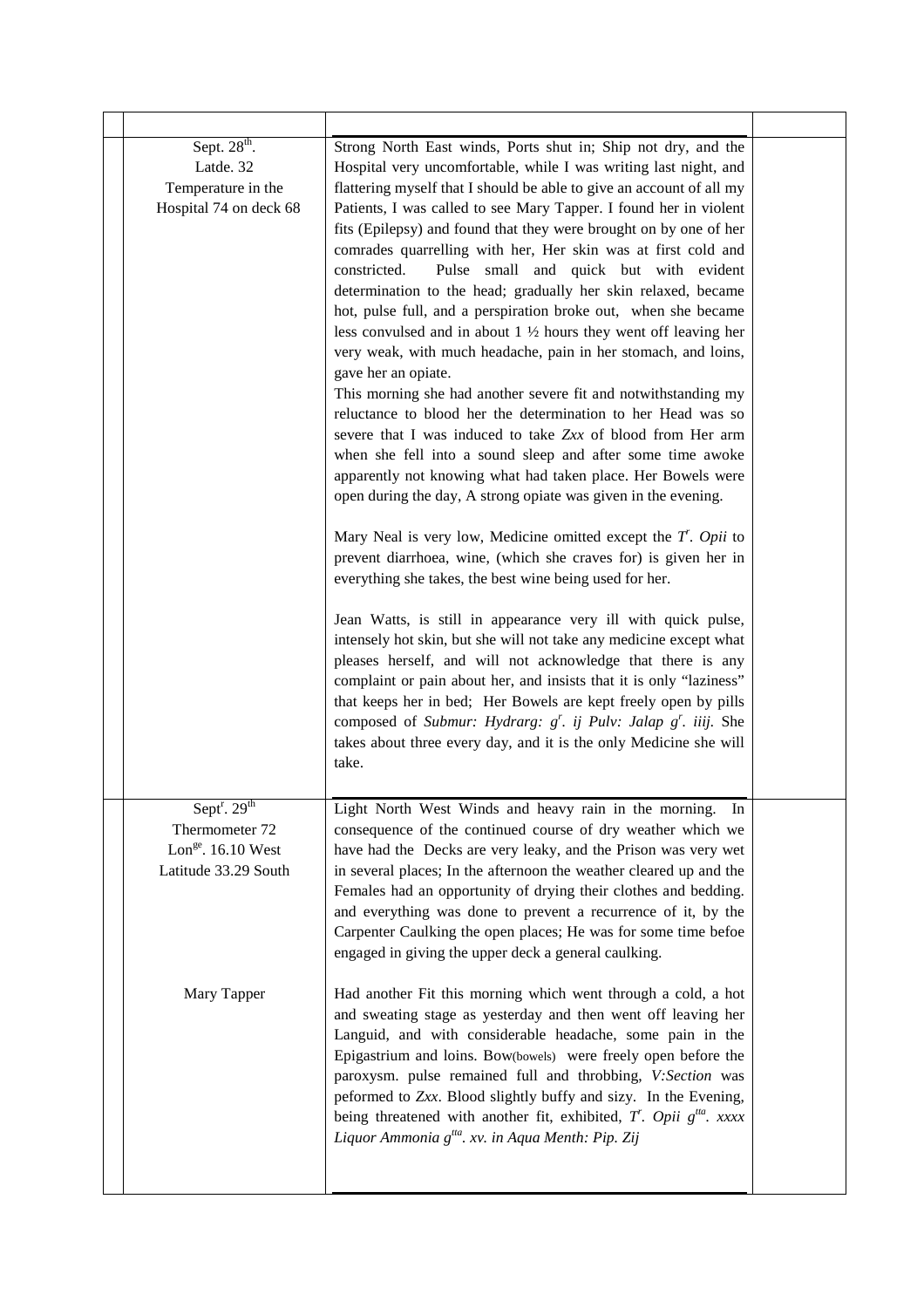| October. 1st         | Light Westerly Winds, and very fine weather, Those among the                                                                                         |  |
|----------------------|------------------------------------------------------------------------------------------------------------------------------------------------------|--|
| Longitude 60.56      | Females who have not been sick are now in the most excellent                                                                                         |  |
| Latitude 34.31 South | Health, and Spirits. The Convalescents I am also happy to state                                                                                      |  |
| Thermometer 70       | are improving although but slowly.                                                                                                                   |  |
|                      |                                                                                                                                                      |  |
| Mary Tapper          | Had another severe Fit with a Paroxysm of Fever as before. It                                                                                        |  |
|                      | commenced about 5 P.M. and continued about two hours. as it                                                                                          |  |
|                      | had an Intermittent Character, and as the Bark had formerly failed                                                                                   |  |
|                      | I determined upon the use of the Solutio: Arsenalis, and gave her                                                                                    |  |
|                      | $gtta$ . x of it.- This morning it was again repeated but she soon                                                                                   |  |
|                      | afterwards had sickness at her stomach. but which was relieved                                                                                       |  |
|                      | by a draught of warm water with <i>Tinct</i> . Opii $g^{tta}$ . x                                                                                    |  |
| Vesp.                | Tinct. Opii $g^{t/a}$ . xx Solutio: Arsenalis $g^{t/a}$ . iiiij. Has had two stools                                                                  |  |
|                      | today.                                                                                                                                               |  |
|                      |                                                                                                                                                      |  |
| Mary Neal            | Is now very low, and is reduced almost to a skeleton. She takes                                                                                      |  |
|                      | very little food now compared (to) what she took about a week                                                                                        |  |
| PB10107. JPG         | ago. Gruel and Tea are the only things which she will take. She                                                                                      |  |
|                      | takes about a quarter of moderately thick gruel in the Course of                                                                                     |  |
|                      | the day: Wine is contd. Tinct: Opii g <sup>tta</sup> . Mane et Vespere, which is<br>sufficient to prevent purging. I have been again induced to give |  |
|                      | her the Tinct: Scilla as I thought it rendered her cough more easy.                                                                                  |  |
|                      | The skin over the Sacrum has broke, dressings applied, a Pillow                                                                                      |  |
|                      | placed as to prevent Pressure upon the ulcerated part. I should                                                                                      |  |
|                      | have mentioned that she has a Cot. The woman who attends upon                                                                                        |  |
|                      | her is very kind and very attentive to her, and gives her                                                                                            |  |
|                      | everything required or directed, at all times day or night.                                                                                          |  |
|                      |                                                                                                                                                      |  |
|                      | The others are all Convalescent, (with the exception of the two                                                                                      |  |
|                      | Free women who are consumptive) and are using Tonics, Bark                                                                                           |  |
|                      | and Wine, with attention to the state of their Bowels, and any                                                                                       |  |
|                      | complaint which may arise.                                                                                                                           |  |
|                      |                                                                                                                                                      |  |
| October. $2nd$       | South West Winds, and Squally, Sick generally continue to                                                                                            |  |
| Longitude 7.54West   | improve, although several of them are still very weak. Mary Neal                                                                                     |  |
| Latitude 35.8 South  | is very little different. Mary Tapper has had no return of Her                                                                                       |  |
| Thermometer 68       | Fits, Bowels open, In the morning she took. Liquor: Arsenalis                                                                                        |  |
|                      | $g^{tta}$ . v., which however made her very sick at stomach, and which                                                                               |  |
|                      | was relieved however by <i>Tinct. Opii</i> $g^{tta}$ . x as it had occasioned so                                                                     |  |
|                      | much sickness I did not repeat it in the evening. It is to me,                                                                                       |  |
|                      | matter of great surprise, that, notwithstanding her long, and                                                                                        |  |
|                      | severe sickness, the immense quantity of Blood she has lost, and                                                                                     |  |
|                      | the spare diet on which she has always existed, she is still one of                                                                                  |  |
|                      | the stoutest Females in the Ship and fully as much so as when she                                                                                    |  |
|                      | first came on Board. In general, too, she is cheerful and disposed                                                                                   |  |
|                      | to laugh with those who are merry.                                                                                                                   |  |
| Jean Watt            | has much less Fever today.                                                                                                                           |  |
| Ann Leake            | appears to be something better.                                                                                                                      |  |
|                      | All the others I consider in a Convalescent state. There are some                                                                                    |  |
|                      | of them however, that will never be off the Sicklist while they are                                                                                  |  |
|                      | on Board.                                                                                                                                            |  |
|                      |                                                                                                                                                      |  |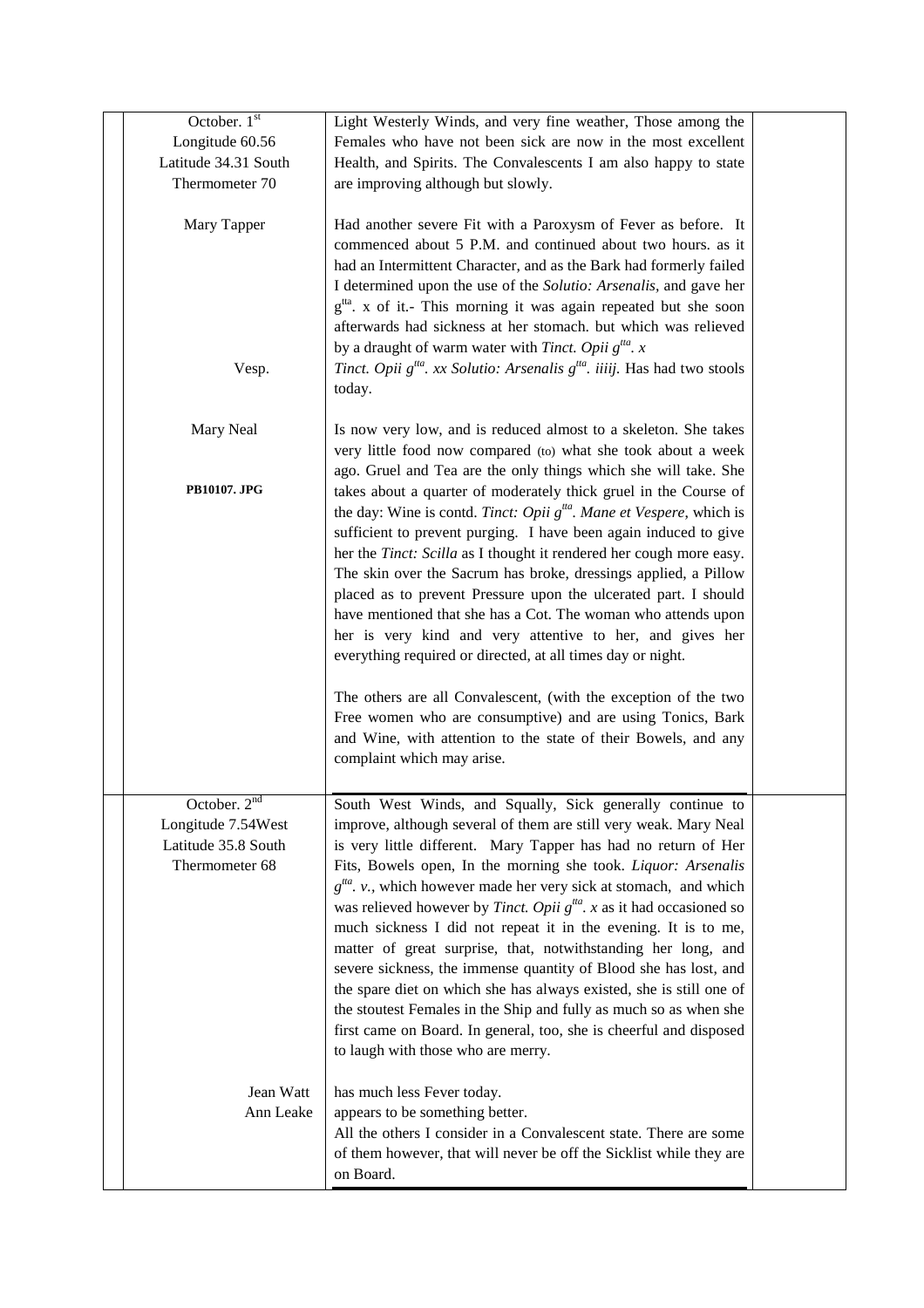| October. $3rd$ .                          | Nearly calm. Fine weather, but very sensibly cold. Several of the                                                                                       |             |
|-------------------------------------------|---------------------------------------------------------------------------------------------------------------------------------------------------------|-------------|
| Longitude 5.0 West                        | Convalescents came down this afternoon, with shivering, and                                                                                             |             |
| Latitude 35.33 South<br>Thermometer 60    | considerable Fever, directed that they should have an abundance<br>of Hot Gruel.                                                                        |             |
|                                           |                                                                                                                                                         |             |
| Mary Neale                                | Is very low, Pulse scarcely perceptible at the wrist, Has very little                                                                                   |             |
|                                           | Cough, no pain, appetite gone. Stated this morning that she was                                                                                         |             |
| PB10108. JPG                              | aware that she could not live and desired that I would read to her.                                                                                     |             |
|                                           | which I did. She takes gruel and wine only, with a few drops of                                                                                         |             |
|                                           | Tinct. Opii occasionally to prevent purging.                                                                                                            |             |
| Mary Tapper                               | This morning I tried Her again with Liq: Arsenalis $g^{tta}$ . iiij but                                                                                 |             |
|                                           | which made her again very sick, I did not therefore repeat it, an                                                                                       |             |
|                                           | Opiate relieved the sickness $-$ In the evening $-$ no stool since                                                                                      |             |
|                                           | yesterday morning. Habeat Sulph: Magnes: Zj.                                                                                                            |             |
|                                           |                                                                                                                                                         |             |
| October. $4th$<br>Longitude 3.42West      | Strong North East Winds with a very heavy Southerly Swell. and<br>although the Thermometer stands so high in the Hospital. Yet on                       |             |
| Latitude 36.7 South                       | Deck it is very cold and yesterday when I brought the Therm <sup>r</sup> on                                                                             |             |
| Thermometer 58                            | deck it fell 13 degrees. Very many have got Colds, some have got                                                                                        |             |
|                                           | Lumbago and pain in their limbs.                                                                                                                        |             |
|                                           |                                                                                                                                                         |             |
| Mary Neal                                 | Is still living. Water gruel and wine, and water is all she will take.                                                                                  |             |
|                                           | a few drops of Tinct. Opii to prevent too much purging. She has<br>never complained of any pain, and now she says she is very easy.                     |             |
|                                           | Has hardly coughed any today, and she is even too weak to spit                                                                                          |             |
|                                           | the phlegm out of her mouth. This evening she asked, to take her                                                                                        |             |
|                                           | to Sidney, where her son is going.                                                                                                                      |             |
|                                           |                                                                                                                                                         |             |
| Mary Tapper                               | Has been pretty well all day, but her pulse is quick, full, and<br>throbbing. Her Bowels being slow, gave her Submuriat Hydrarg:                        |             |
|                                           | $g'$ . iij Pulv: Jalap $g'$ . xij, In the Eveng.- had four motions. Sumat                                                                               |             |
|                                           | Liquor Arsenicalis $g^{tta}$ . iij. Tinct: Opii $g^{tta}$ . x.                                                                                          |             |
|                                           |                                                                                                                                                         |             |
| Oct <sup>r</sup> . $5th$                  | Strong Northerly Winds, with Squalls, and Ship very wet and                                                                                             |             |
| Longitude 0.2 East<br>Latitude 37.7 South | uncomfortable below.-<br>Mary Neal has been very low all day, her pulse not to be felt at                                                               |             |
| Therm <sup>r</sup> . 58                   | the wrist since morning. She refused all kind of nourishment. but                                                                                       |             |
|                                           | continued sensible to within a few minutes of her death, which                                                                                          | Died        |
|                                           | took place about 7 o'clock in the Evening.                                                                                                              | $5th$ Octr. |
|                                           |                                                                                                                                                         |             |
| Mary Tapper                               | appears much better today. but her pulse is very quick, and in the                                                                                      |             |
|                                           | after noon her skin becomes very hot, but she has no regularly<br>formed Fits. Cont <sup>r</sup> . Liq: Arsenicalis g <sup>tta</sup> . mane et vespere. |             |
|                                           |                                                                                                                                                         |             |
| Charlotte Fox &                           | Eliz <sup>th</sup> . Wimbridge, have come forward with Catarrh and slight                                                                               |             |
|                                           | Fever. Laxatives and antimonials were given them.                                                                                                       |             |
|                                           |                                                                                                                                                         |             |
|                                           | The othesr I consider in a Convalescent state (with the exception<br>of Mrs Hill free women) and are taking Tonics, nourishing diet                     |             |
|                                           | and wine, with occasional laxatives.                                                                                                                    |             |
|                                           |                                                                                                                                                         |             |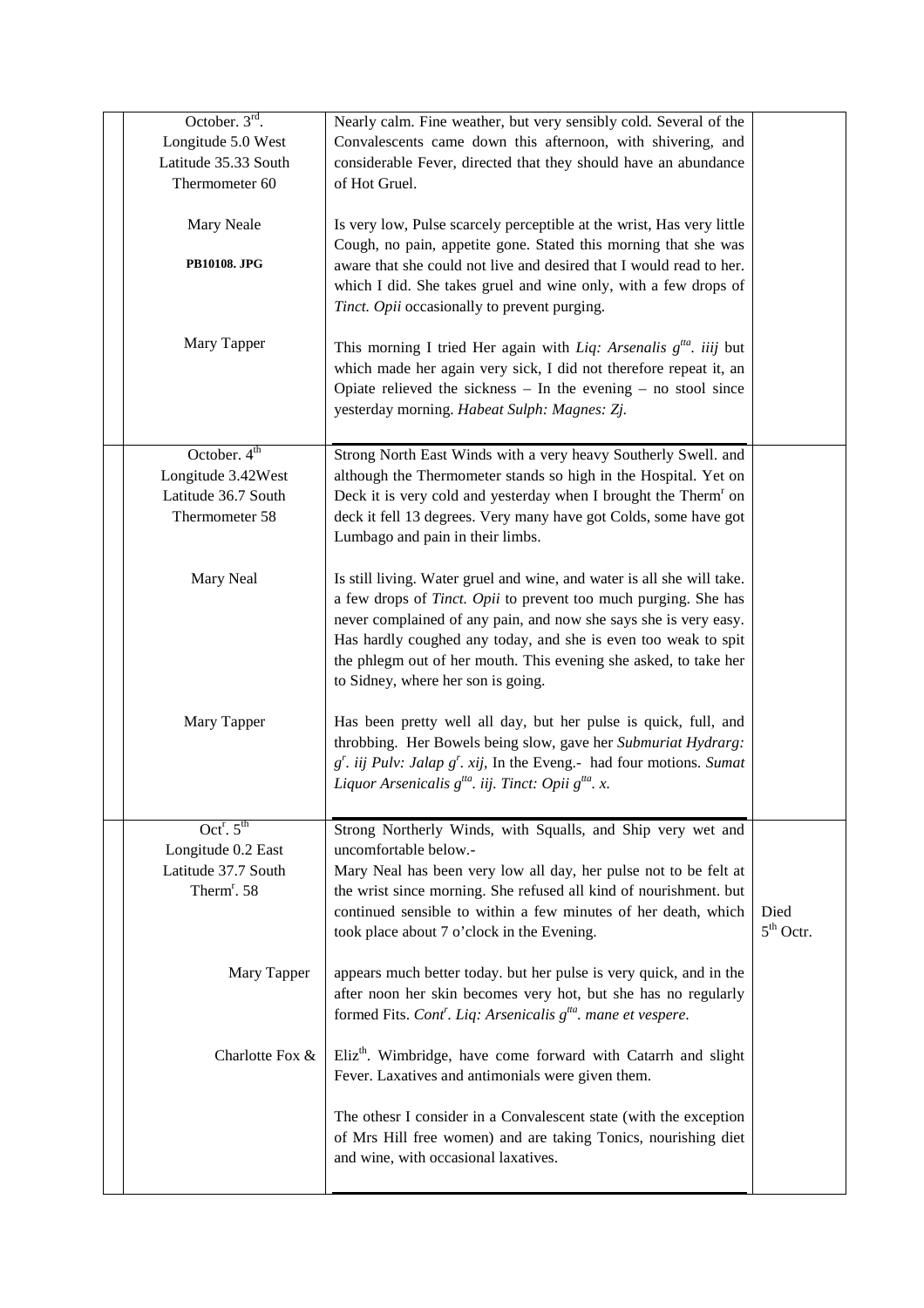| October. 8 <sup>th</sup><br>Longitude 9.0 East<br>Latitude 38.20 South<br>Therm <sup>r</sup> . 64 in the Hospital                                                                                       | Strong North Westerly Winds with a heavy Sea. Still the Prison<br>and Hospital are dry and comfortable. All the Sick have got on<br>very well since last report. Most of them have been able to come<br>on Deck for two or three hours during the day. In general they<br>continue to take Bark and Wine, (every attention being paid to<br>their Diet) with Laxatives, and such other Medicines as particular<br>Complaints which occasionally arise may require.                                                                                                                                                                                                                                                                                                                                                              |  |
|---------------------------------------------------------------------------------------------------------------------------------------------------------------------------------------------------------|---------------------------------------------------------------------------------------------------------------------------------------------------------------------------------------------------------------------------------------------------------------------------------------------------------------------------------------------------------------------------------------------------------------------------------------------------------------------------------------------------------------------------------------------------------------------------------------------------------------------------------------------------------------------------------------------------------------------------------------------------------------------------------------------------------------------------------|--|
| October. 10 <sup>th</sup><br>Long <sup>de</sup> 17. East<br>Lat <sup>de</sup> 39. South                                                                                                                 | Strong Westerly Breeze with a very heavy Sea, Yesterday<br>between Noon and Midnight we experienced a very heavy Gale<br>from the Northward, and although the Ship was rather easier and<br>more dry than I would expect, yet the Females toward the<br>evening became dreadfully alarmed and although I exerted<br>myself to convince them there was not the smallest danger, yet<br>several of them went into Fits from downright Fear, and I am<br>sorry to say that Mary Tapper was among the number.<br>Eliz <sup>th</sup> . Wimbridge and Charlotte Fox are better, Wimbridge<br>ordered to take bark and Wine thrice a day.                                                                                                                                                                                              |  |
| October. 11 <sup>th</sup><br>Long <sup>de</sup> 20.22<br>Lat <sup>de</sup> 39.34.<br>Therm <sup>r</sup> . 60<br>Mary Tapper<br>Elizabeth Wimbridge &<br>C. Fox<br>Mrs Hill<br>Free Woman<br>æt about 52 | Light Winds, and Cool Weather;- with the Exception of those<br>immediately on the Sick List Females are assuming a more<br>healthy appearance.<br>had another, severe Fit this afternoon of which she is not yet<br>recovered (8 P.M.).<br>are improving<br>Has been subject to a troublesome cough and some expectoration,<br>for some years past, particularly in the Winter Season. Latterly it<br>has become habitual, and she has been using expectorants, and<br>Demulcents,- Her Diet has consisted principally of the various<br>articles supplied as "Medical Comforts". Her cough remains<br>nearly as before, but she complains that a severe purging has<br>come on. An opiate                                                                                                                                      |  |
| Octob <sup>r</sup> . $12^{th}$<br>Long <sup>de</sup> $20.34$<br>Lat <sup>de</sup> 39.40<br>Therm <sup>r</sup> . 60<br>PB10109. JPG<br>Mrs Hill                                                          | Mary Tapper got quite well during the night but she remained<br>very weak. This afternoon she was again attacked but differently<br>from all the preceeding (sic) attacks. She was very slightly<br>convulsed, but was in a state of Stupor or Coma. with throbbing<br>pulse.- Venæsection - when about Zxij of blood were taken she<br>awoke as if from a sound sleep.<br>Is very Ill today; has pain in her Breast, and considerable Febrile<br>irritation; Her Purging was easier during the night but has<br>commenced again this morning:- Emplast: Meloi pectori; Hab'.<br>Mis <sup>t</sup> : ex Pulv: Cretæ p:p: $g'$ . iij Tinct: Opii $g^{ta}$ . iiiij. Tinct: Scilla<br>g <sup>tta</sup> . iiiij Sachar: q.s: Aqua Zi mane et vesp:<br>No persuation would induce her to allow me to take some blood<br>from her arm. |  |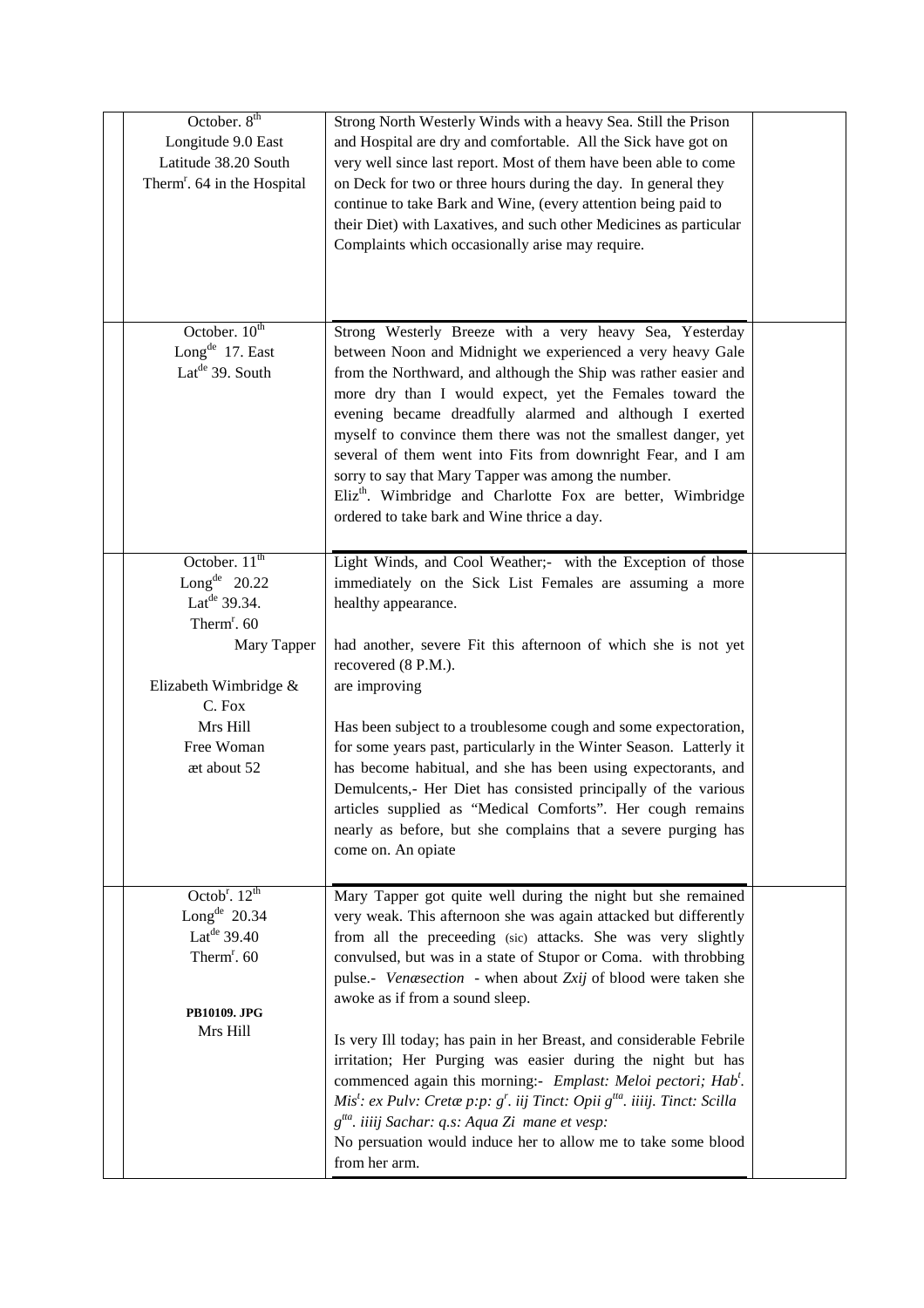| October 14 <sup>th</sup>                                | The Sick are generally improving fast. The following are those<br>whom I now consider as actually on the Sick List, Mary Tapper,<br>Mrs Hill, and Wm McDonald, a Child; there are several in a<br>Convalescent State however who are still weak, and whom I<br>allow to remain in the Hospital as there is accommodation and to<br>have Hospital Fare, namely a certain allowance of Medical<br>Comforts.                                                                                                                                                                                                                                                                   |  |
|---------------------------------------------------------|-----------------------------------------------------------------------------------------------------------------------------------------------------------------------------------------------------------------------------------------------------------------------------------------------------------------------------------------------------------------------------------------------------------------------------------------------------------------------------------------------------------------------------------------------------------------------------------------------------------------------------------------------------------------------------|--|
| Mary Tapper                                             | Has been put on very low diet; namely, Tea or Coffee without<br>any bread morning and Evening, and half a pint of Gruel about<br>noon, She has had no return of her Fits; <i>Tinct: Digitalis</i> $g^{ta}$ . x<br>mane et vesp. has been given Her to be continued.                                                                                                                                                                                                                                                                                                                                                                                                         |  |
| Mrs Hill                                                | Is also apparently rather better; Has less pain in her breast; and<br>although the draughts, alleviate the purging the Cough is more<br>severe when the Bowels are not loose, to be omitted $-$ Hab <sup>t</sup> .<br>Tincture Digitalis $g^{tta}$ . x ter in die – with Tinct: Scilla and Acid :<br>Sulph: dilute:                                                                                                                                                                                                                                                                                                                                                         |  |
| Wm McDonald<br>Child æt: 2 years                        | Has been Ill since we sailed from England; Is of a Scrofulous and<br>Consumptive Habit, with enlarged abdomen; latterly He has been<br>very badly nursed and deficient in clothing, and He has now<br>caught a severe cold, and his cough is severe. He has had several<br>small Blisters on his breast and has been taking Squill Tincture<br>and small doses of Calomel for the last six weeks. Had him taken<br>into the Hospital to see that He would be better attended to, than<br>He as by His mother, when not overlooked; Medicines continued.                                                                                                                     |  |
| Oct <sup>r</sup> . $18th$<br>Lat <sup>de</sup> 38.41. S | Strong westerly Gakles prevail with a heavy motion of the Ship,<br>particularly harassing to the Sick.                                                                                                                                                                                                                                                                                                                                                                                                                                                                                                                                                                      |  |
| Long <sup>de</sup> 36.11. E                             |                                                                                                                                                                                                                                                                                                                                                                                                                                                                                                                                                                                                                                                                             |  |
| Therm <sup>r</sup> . 56                                 | Mary Tapper had another Fit for which I applied a Blister to her<br>head, and another between her shoulders; She is better again;<br>Cont <sup>r</sup> . Medicam.                                                                                                                                                                                                                                                                                                                                                                                                                                                                                                           |  |
| Mrs Hill                                                | States that she has no pain in her breast, but her cough is frequent<br>and expectoration considerable, she has now very little Fever;<br>purging continues severe, and she has got occasionally severe<br>Dyspnea; She refuses to have another blister applied.- Indeed I do<br>not think that any medicine could save her, but it would give her<br>present relief; but she will not take anything except what she likes<br>herself. I am therefore under the necessity of confining my<br>attention principally to her Diet. at the same time she expresses<br>her gratitude in the warmest manner for my attention to her; to<br>be allowed a little wine occasionally. |  |
| Wm. McDonald                                            | Is nearly in the same state, but is gradually becoming more<br>emaciated; his bowels are tolerably regular, but much tumified;<br>his Cough harassing. <i>Medicines. Cont<sup>d</sup></i> . but they are not likely to<br>afford but momentary relief.                                                                                                                                                                                                                                                                                                                                                                                                                      |  |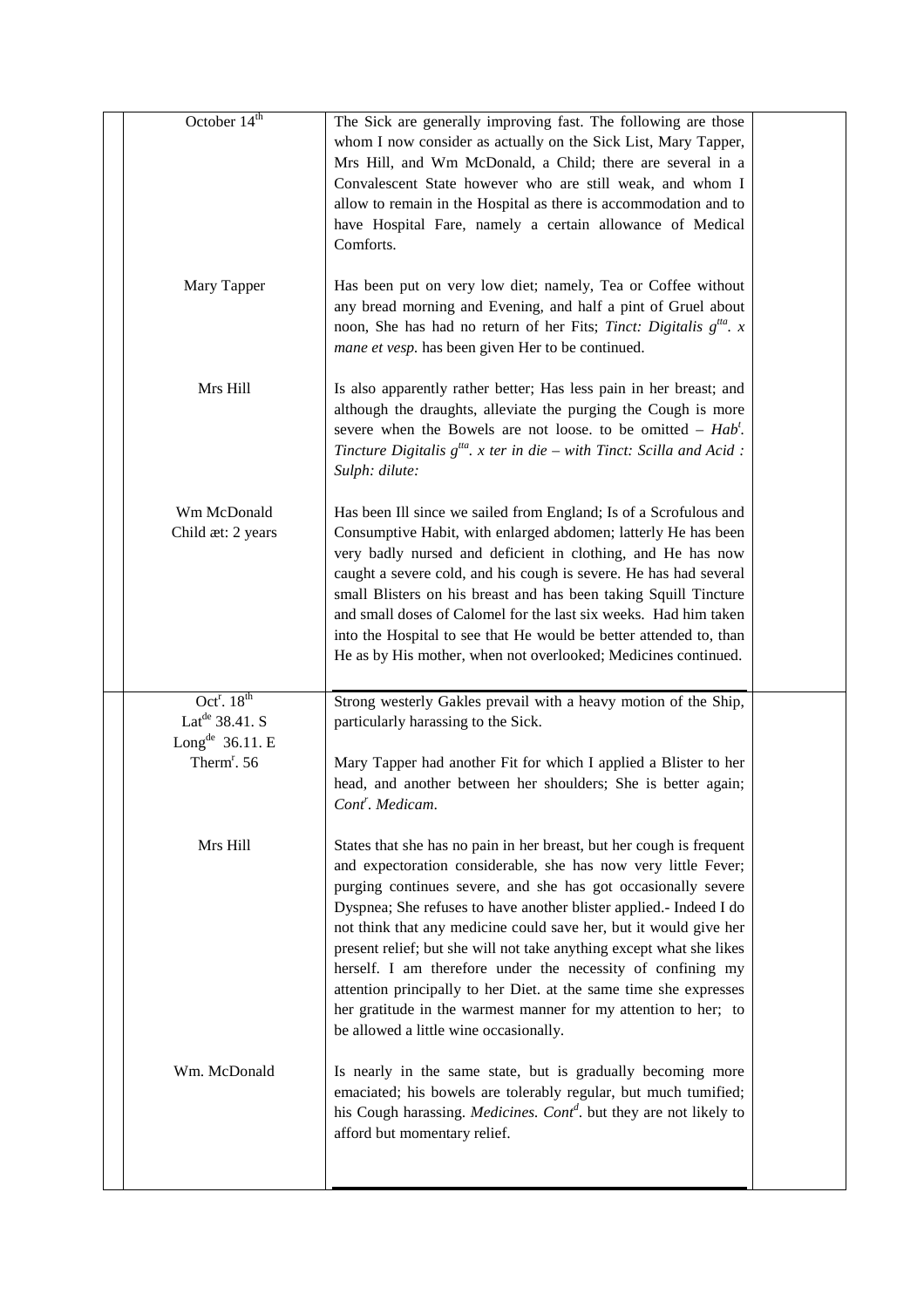| Oct <sup>r</sup> . $20th$         | Squally with rain, Cold and uncomfortable weather with a motion   |               |
|-----------------------------------|-------------------------------------------------------------------|---------------|
| Lat <sup>de</sup> 39. S           | of the Ship very distressing to the Sick.                         |               |
| Long <sup>de</sup> 43. E          |                                                                   |               |
| Therm <sup>r</sup> . 60<br>Mary   | Tapper continues nearly the same, has had no Fit since last       |               |
|                                   | reported. Same Medicines.                                         |               |
| Mrs Hill                          | Is getting very weak. Cough and expectoration incessant and       |               |
|                                   | severe, Her Dyspnea being severe yesterday, She asked for a       |               |
|                                   | Blister to be applied to her Breast, a small one was applied and  |               |
|                                   | she obtained some relief from it.                                 |               |
| Hannah Clark                      | Was shewn to me by Her mother yesterday afternoon, saying she     |               |
| æt about 5                        | did not appear to be well.- I have frequently during the passage  |               |
|                                   | given this Child medicine, being Scrophulous with enlarged        |               |
|                                   | Mesenteric Glands. and particularly subject to worms. She had     |               |
|                                   | now all the Symptoms of severe Enteritis; I gave her small        |               |
|                                   | repeated doses of Castor Oil, during the afternoon and Evening,   |               |
|                                   | and her Bowels have been freely opened; Repeated Fomentations     |               |
|                                   | to the abdomen yesterday afternoon,- I opened a vein at Four      |               |
|                                   | different times, and in different places but I could get but very |               |
|                                   | little blood from Her on the whole not more than Fourteen ounces  |               |
|                                   | and I am sorry to add that a Blister which I applied to the       |               |
|                                   | Abdomen late last night, was removed by her mother; I again       |               |
|                                   | applied it this morning, and it was again removed; so that only   |               |
|                                   | two small spots are risen. Bowels are to be kept open with Senna  |               |
| <b>PB10110. JPG</b>               | Tea.                                                              |               |
|                                   |                                                                   |               |
| October. 21st<br><b>Mrs</b>       | Hill is getting very low, and will scarcely take any nourishment  |               |
| Longde                            | except Coffee and a little wine.                                  |               |
| Latitude                          |                                                                   |               |
| Therm <sup>r</sup> . 6<br>H.Clark | appears very Ill, the Fomentations had been reapplied and I had   |               |
|                                   | again attempted to take some blood, from her, but could not       |               |
|                                   | succeed. and as a last resource I again applied the Blister this  |               |
|                                   | morning. It rose perfectly in a few hours, but this evening she   |               |
|                                   | became very weak and I had reason to fear mortification had       |               |
|                                   | commenced.                                                        |               |
|                                   |                                                                   |               |
| Octr. $22^{nd}$ .                 | Very cold and uncomfortable weather;                              |               |
| Long <sup>de</sup> $50.47$        | Mrs Hill is very low. Has no pain but Cough is frequent and       |               |
| Lat <sup>de</sup> $40.21$         | expectoration considerable.                                       |               |
| Therm <sup>r</sup> . 60           | About 5 o'clock this morning I was called to see the Child,       |               |
|                                   | Hannah Clark. She gradually sunk, during the night and expired a  |               |
|                                   | little before six.                                                | Died $22nd$ . |
|                                   |                                                                   |               |
| Mary                              | Tapper had a Fit this day, but it was less severe, and assumed    |               |
|                                   | more of an Hysteric character. Digitalis etc continued.           |               |
|                                   |                                                                   |               |
| Oct <sup>r</sup> . $24^{th}$      |                                                                   |               |
| Therm <sup>r</sup> .56            | Mr Hill is very low and weak; pulse at the wrist nearly gone.—    |               |
|                                   | The Child McDonald has less cough and his abdomen is less         |               |
|                                   | tumid, but he is very much emaciated. treatment according to the  |               |
|                                   | Symptoms which present themselves.                                |               |
|                                   |                                                                   |               |
|                                   | Today I discovered several of the Females were tainted with       |               |
|                                   | Scorbutus. Had a fire lighted in the Stoves in the Prisons; Made  |               |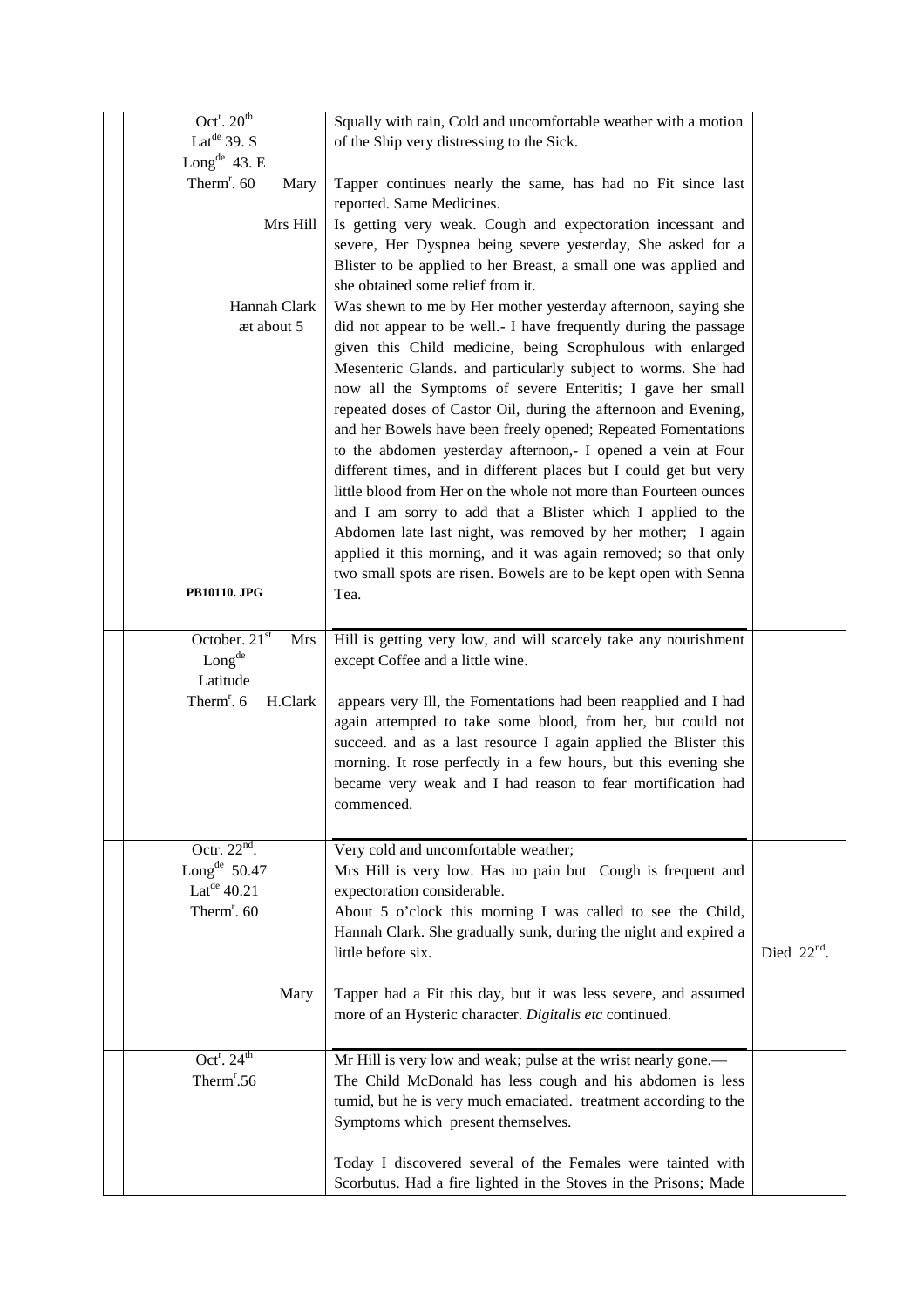|                                                           | the best arrangements I could with respect to their diet and put<br>them on a Course of Lemon Juice and nitre proportioned to the<br>several degrees of affection.                                                                                                                                                                                                                                                                                                                                                                                                                                                                                                                                                                                                                                                                                                                                                                                                                                                                                                                                                                                                                                                                                               |               |
|-----------------------------------------------------------|------------------------------------------------------------------------------------------------------------------------------------------------------------------------------------------------------------------------------------------------------------------------------------------------------------------------------------------------------------------------------------------------------------------------------------------------------------------------------------------------------------------------------------------------------------------------------------------------------------------------------------------------------------------------------------------------------------------------------------------------------------------------------------------------------------------------------------------------------------------------------------------------------------------------------------------------------------------------------------------------------------------------------------------------------------------------------------------------------------------------------------------------------------------------------------------------------------------------------------------------------------------|---------------|
| Oct <sup>r</sup> . $25th$<br>Therm <sup>r</sup> . 62      | I must state however that it is in the Hospital that the<br>Thermometer is $62$ . on Deck it is not more than $46.$ – Mrs Hill<br>can only be said to be alive; a number of other cases of Scurvy<br>have come forward; and "the number that I have altogether to<br>attend" to "is distressing". " The scene of Sickness I have to pass<br>through from morning till near or past midnight, is as much as I<br>am able to bear up against; and in endeavouring to do justice to<br>them (the Sick) am totally unable to attend to some of the other<br>Duties required of me. The Medical Journal I have not been able<br>to keep up during the last fourteen days. But I endeavour to the<br>best of my abilities and Power, to dispose of my time to the best<br>advantage, in conducting the duties of the trust conferred on me".<br>The above is an Extract from my Journal for the Navy Board, and<br>when I state that I often had to write it after midnight, and had to<br>be in the Prison to see the Sick again at $6 \text{ Ocl}^k$ in the morning. I<br>trust no further apology will be required for the deficiency of this<br>part of my Journal. I can only add that no man was ever more<br>anxious to do well; but I could not do everything. |               |
|                                                           | This evening about 9 $Ocl^k$ Mrs Hill expired.                                                                                                                                                                                                                                                                                                                                                                                                                                                                                                                                                                                                                                                                                                                                                                                                                                                                                                                                                                                                                                                                                                                                                                                                                   | Died $25th$ . |
| <b>PB10111. JPG</b>                                       | Between the $25th$ of October and the $8th$ of November many<br>Scorbutic Complaints attended with various Symptoms applied,<br>some with Scrophulous Tumors, as Eliz <sup>th</sup> . Wimbridge who had a<br>large one on her neck. Some with oppression at the precordia,<br>Dyspnea, purging; great debility; Faintness or frequent giddiness<br>and tendency to Syncope, but all had spongy Gums, sometimes<br>bleeding. Redness of the Alœ Nasi. Lividness of the lips and<br>nails. - The Lemjuice and nitre, had the most excellent effects in<br>every case; sometimes removing all the bad Symptoms in a few<br>days; I generally commenced with $\frac{3}{4}$ of an ounce of Lemon<br>Juice, a Scruple of Nitre, in a sufficient quantity of water<br>sweetened with a little Sugar, thrice a day; and it was in only a<br>few cases that, that quantity was not sufficient.-<br>The Child McDonald is very weak, a Tumor has appeared in the<br>perineum but whether a Hernia, or pus from an Internal Abscess<br>I cannot make out; it easily disappears on pressure but returns<br>immediately. Independent of that however, there can be no hope<br>of his recovery.                                                                                |               |
| Nov <sup>r</sup> . $9^{th}$<br>Lat <sup>de</sup> $43.10$  | Fine Westerly Breezes, and Temperate Weather. The Scorbutic<br>Persons are all getting well, the Lemonjuice and Nitre being                                                                                                                                                                                                                                                                                                                                                                                                                                                                                                                                                                                                                                                                                                                                                                                                                                                                                                                                                                                                                                                                                                                                      |               |
| Long <sup>de</sup> 119.10 East<br>Therm <sup>r</sup> . 61 | continued with most of them.                                                                                                                                                                                                                                                                                                                                                                                                                                                                                                                                                                                                                                                                                                                                                                                                                                                                                                                                                                                                                                                                                                                                                                                                                                     |               |
| Mary Tapper                                               | Is much better today. Her appetite is good, bowels regular. Pulse<br>76. and She has a freshness of appearance that she has not had for<br>some time. She has been able to come on Deck for some time this<br>forenoon. - Medicines are given her according to particular<br>Symptoms. Nitric Lemonjuice, and nourishing diet are always                                                                                                                                                                                                                                                                                                                                                                                                                                                                                                                                                                                                                                                                                                                                                                                                                                                                                                                         |               |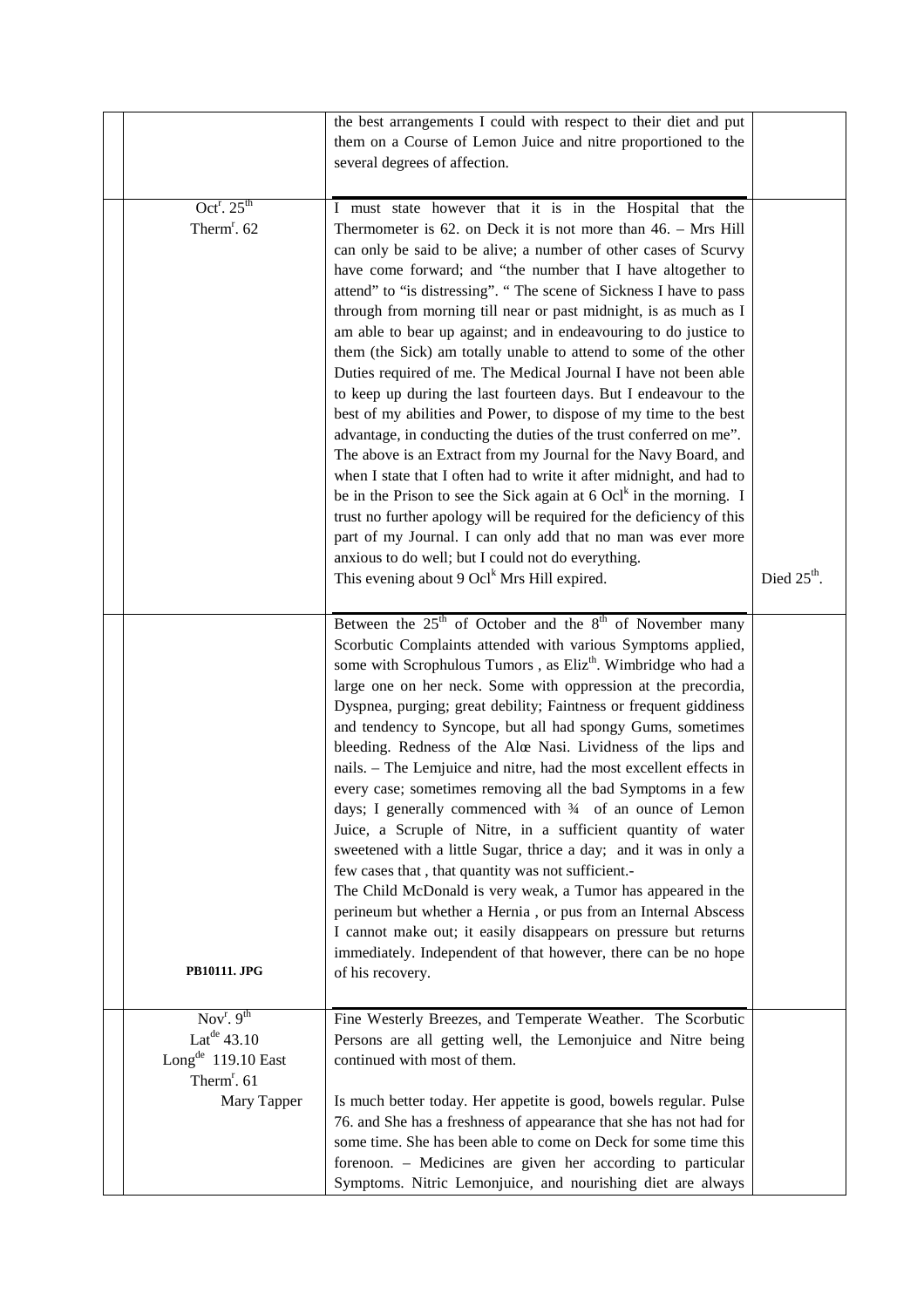|                                                          | attended to.                                                                                                                                                                                                                                                                                     |                              |
|----------------------------------------------------------|--------------------------------------------------------------------------------------------------------------------------------------------------------------------------------------------------------------------------------------------------------------------------------------------------|------------------------------|
| Ann Leake                                                | Was this day discharged.                                                                                                                                                                                                                                                                         | Discharged<br>$Novr$ . $9th$ |
| E. Wimbridge                                             | Still continues to improve. the Scrophulous swelling on the left<br>side of her neck is much larger, but it has no appearance of an<br>approach to Suppuration. This evening she complained of a pain<br>in her Stomach. Bowels are open; Habeat T'. Asafetida $g^{ta}$ . xx in<br>paucilo Aqua. |                              |
| Wm. McDonald                                             | Is nearly as yesterday. Tumor of the perineum has not increased.<br>Bowels free without purging. Takes water freely. He appears<br>however more low, his hands are cold.                                                                                                                         |                              |
| Nov <sup>r</sup> . $10^{th}$                             | Since last Report the weather has continued much finer, and there                                                                                                                                                                                                                                |                              |
| Long <sup>de</sup> $130.56$<br>Lat <sup>de</sup> $43.21$ | have been very few entered on the Sicklist, and those cases were<br>slight.- Scurvy has almost disappeared; The different cases on                                                                                                                                                               |                              |
| Therm <sup>r</sup> . 56 on deck                          | the List before; are all improving. Many of them discharged; and                                                                                                                                                                                                                                 |                              |
|                                                          | the Child McDonald, and his Sister are the only bad cases                                                                                                                                                                                                                                        |                              |
|                                                          | remaining, the Sister takes an occasional laxative; and                                                                                                                                                                                                                                          |                              |
|                                                          | Camphorated Embrocations to the abdomen are used. The Boy<br>cannot live long.                                                                                                                                                                                                                   |                              |
|                                                          |                                                                                                                                                                                                                                                                                                  |                              |
| Nov <sup>r</sup> . $13^{th}$                             | Fine weather. During the night the abscess in the perineum of the                                                                                                                                                                                                                                |                              |
| Therm <sup>r</sup> . 56 on deck                          | Child McDonald opened and discharged a considerable quantity                                                                                                                                                                                                                                     | Died 13 <sup>th</sup>        |
|                                                          | of pus, and shortly afterwards He expired. All the othr Sick are<br>much better and few on the List.                                                                                                                                                                                             |                              |
|                                                          |                                                                                                                                                                                                                                                                                                  |                              |
|                                                          | The Sick continued improving till we arrived i Hobart Town on                                                                                                                                                                                                                                    |                              |
|                                                          | the 23 <sup>rd</sup> . of November when there was none sick except Letitia                                                                                                                                                                                                                       |                              |
|                                                          | Pickers and the young girl McDonald, the first in a Convalescent<br>state. The Child went with her mother on shore in Hobart Town,                                                                                                                                                               |                              |
|                                                          | in a very weak state of health, Tumid abdomen and atrophia.-                                                                                                                                                                                                                                     |                              |
|                                                          | From Hobart Town to Sidney we had very fine weather, and not                                                                                                                                                                                                                                     |                              |
|                                                          | one Individual was landed sick., when they went to Paramatta on<br>the $23^{\text{rd}}$ December.                                                                                                                                                                                                |                              |
|                                                          | The latter part of this Journal I have been obliged to Copy                                                                                                                                                                                                                                      |                              |
|                                                          | from my other Journal, as I have already stated, as it was                                                                                                                                                                                                                                       |                              |
|                                                          | impossible for me to keep it up at the time without sacrificing                                                                                                                                                                                                                                  |                              |
|                                                          | more urgent affairs.- a reference to my other Journal however,<br>will convince, I hope, that I was not an idler.                                                                                                                                                                                |                              |
|                                                          | At first I intened this Journal only as a rough Copy, and                                                                                                                                                                                                                                        |                              |
|                                                          | proposed to myself to write it out a Fair Copy on the passage                                                                                                                                                                                                                                    |                              |
|                                                          | Home, but on my arrival at the Isle of France and Cape of Good                                                                                                                                                                                                                                   |                              |
|                                                          | Hope, I had to take Charge of no less than three different parties<br>of Troops, Naval and Army Invalids, and to keep three sets of                                                                                                                                                              |                              |
|                                                          | accounts. and consequently was obliged to give up my former                                                                                                                                                                                                                                      |                              |
|                                                          | Idea although I had made considerable progress in it. -                                                                                                                                                                                                                                          |                              |
|                                                          | <b>Charles Cameron</b>                                                                                                                                                                                                                                                                           |                              |
|                                                          |                                                                                                                                                                                                                                                                                                  |                              |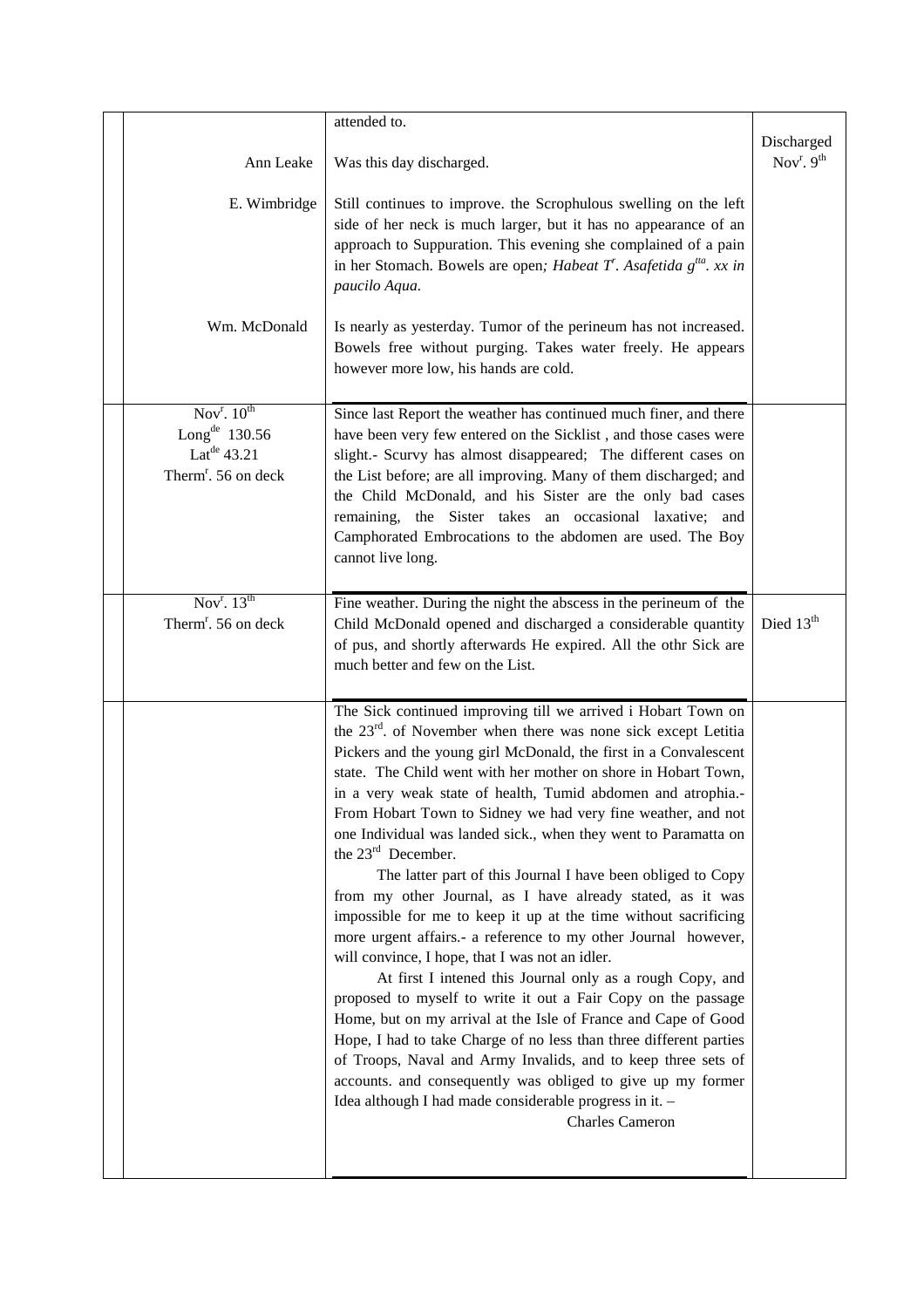## **GENERAL REMARKS**

The Patient who died of Phrinitis, and also that who died of Enteritis were both Infants, and in each case I was thwarted completely in my wishes respecting their treatment by the over Tenderness and foolishness of their mothers.

 During the latter period of this Journal, I had so many Cases of Scurvy, and other Complaints to attend to, besides my other Duties, that it was out of my power to give any particular statement of their Cases. I am however happy to say that all of them rapidly recovered under the use of Lemonjuice and Nitrate of Potass: and with the exception of one Child all were sent on shore in good Health at the end of the voyage. Two of those who died of Consumption were Free Pesons, and though both were weak when they came on Board, and evidently consumptive, I did not consider myself authorized to object to their going out.

> Charles Cameron Surgeon.

*Interesting information about Charles Cameron can be found on the website.* 

www.jenwilletts.com/**surgeon**\_superintendents\_-\_c.htm